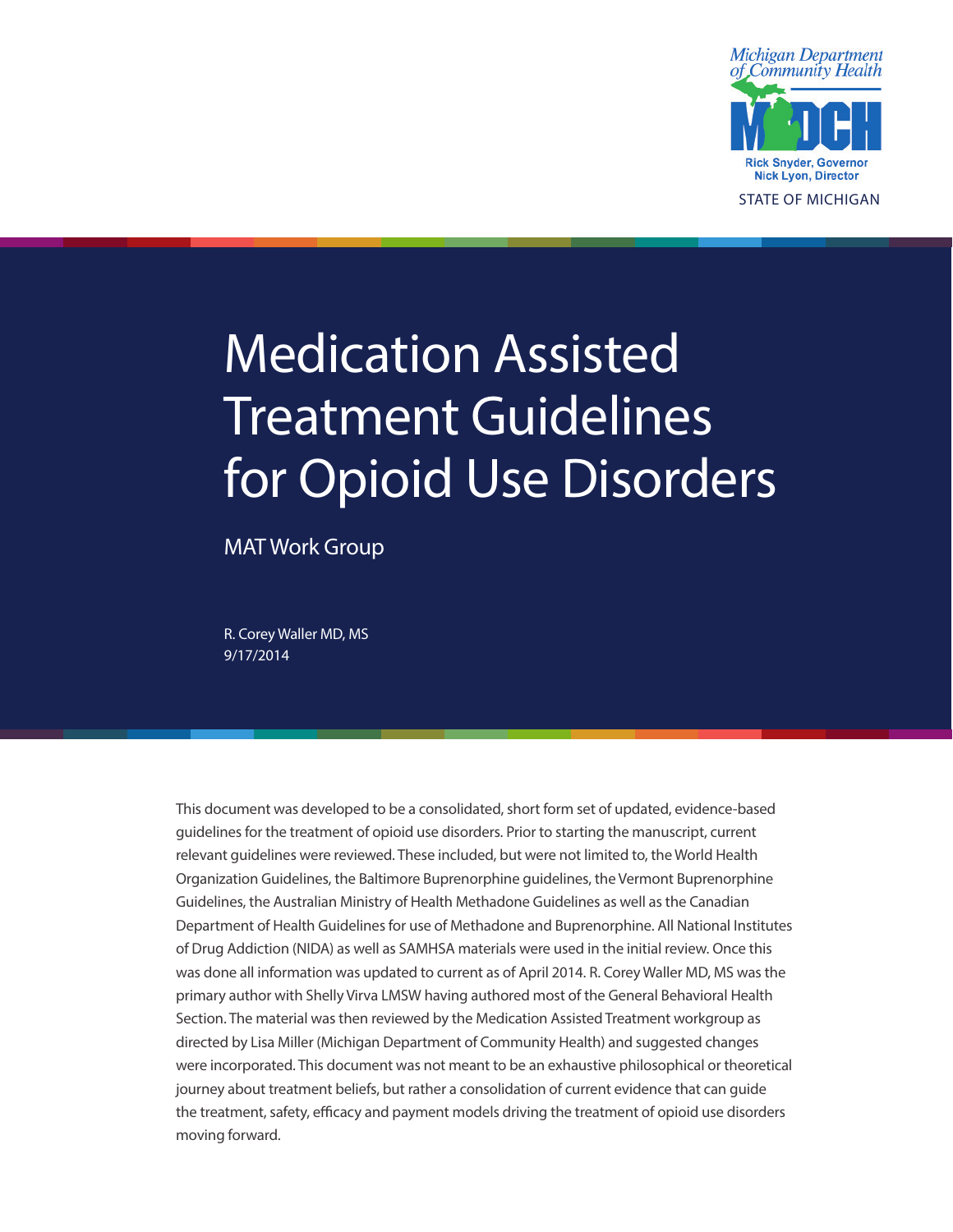### SECTION

| 01 |                                                                                                                                 |  |
|----|---------------------------------------------------------------------------------------------------------------------------------|--|
| 02 |                                                                                                                                 |  |
| 03 |                                                                                                                                 |  |
| 04 |                                                                                                                                 |  |
| 05 |                                                                                                                                 |  |
| 06 |                                                                                                                                 |  |
| 07 |                                                                                                                                 |  |
| 08 | a. Withdrawal/Detoxification<br>b. Induction<br>c. Maintenance<br>d. Taper                                                      |  |
| 09 | a. Cognitive Behavioral Therapy<br>b. Motivational Enhancement Therapy<br>c. Contingency Management<br>d. 12-Step Group Therapy |  |
| 10 | a. Disease Severity and Options for Treatment<br>b. Mandated Treatment Availability                                             |  |
| 11 | a. Safety and Pharmacology<br>b. Induction                                                                                      |  |
| 12 | a. Pharmacology<br>b. Risks<br>c. Induction<br>d. Maintenance<br>e. Tapering                                                    |  |
| 13 | a. Pharmacology<br>b. Induction<br>c. Risks<br>d. Tapering                                                                      |  |
| 14 |                                                                                                                                 |  |
| 15 |                                                                                                                                 |  |

 $\mathsf{PG}$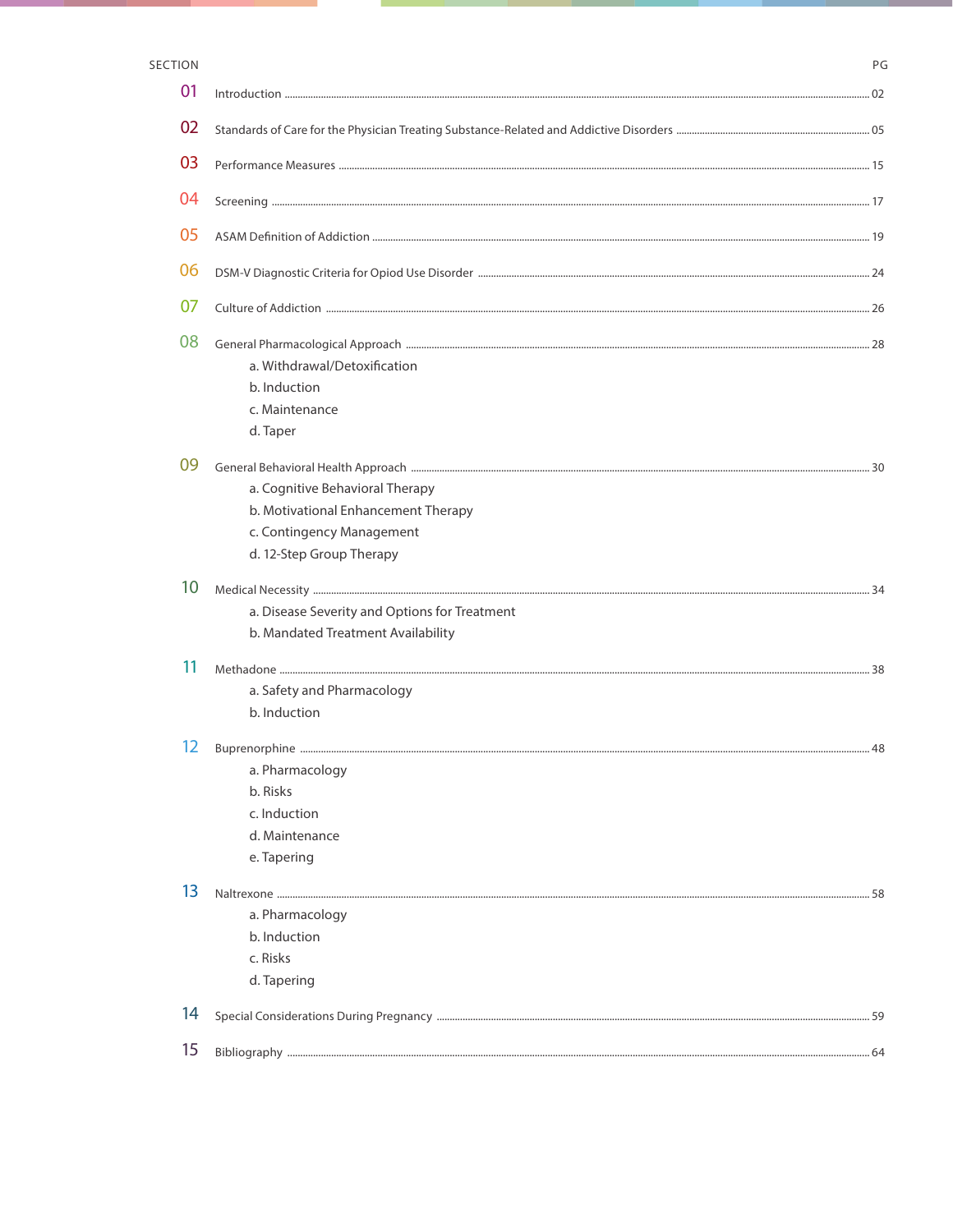## **Introduction**

Addiction is a primary, chronic disease of brain reward, motivation, memory and related circuitry. Dysfunction in these circuits leads to characteristic biological, psychological and social manifestations. This is reflected in an individual pathologically pursuing reward and/or relief by substance use and other behaviors.[1]

Addiction is characterized by inability to consistently abstain, impairment in behavioral control, craving, diminished recognition of significant problems with one's behaviors and interpersonal relationships, and a dysfunctional emotional response. Like other chronic diseases, addiction often involves cycles of relapse and remission. Without treatment or engagement in recovery activities, addiction is progressive and can result in disability or premature death.<sup>[2]</sup>

In 2011, 4.2 million Americans aged 12 or older (or 1.6 percent) had used heroin at least once in their lives. It is estimated that about 23 percent of individuals who use heroin become dependent on it. Total US societal costs of prescription opioid abuse were estimated at \$55.7 billion in 2007 (USD in 2009). Workplace costs accounted for \$25.6 billion (46%), health care costs accounted for \$25.0 billion (45%), and criminal justice costs accounted for \$5.1 billion (9%). Workplace costs were driven by lost earnings from premature death (\$11.2 billion) and reduced compensation/lost employment (\$7.9 billion). Health care costs consisted primarily of excess medical and prescription costs (\$23.7 billion). Criminal justice costs were largely comprised of correctional facility (\$2.3 billion) and police costs (\$1.5 billion). For each one of these costs there is a human being attached. Each of these is potentially made more stable and less expensive through appropriate identification, detoxification, acute treatment and recovery. The goal of these guidelines was to develop an evidence-based cohesive and consistent approach to the patient diagnosed with an opioid use disorder.

A variety of effective treatments are available for Opioid Use Disorders (OUDs). Treatment tends to be more effective when opioid use is identified early. The treatments that follow vary depending on the individual, but methadone and buprenorphine have a proven record of success for people addicted to heroin or prescription opioids. Other pharmaceutical approaches, such as behavioral therapies also are used for treating OUDs. When these therapies are used in conjunction patient outcomes are superior.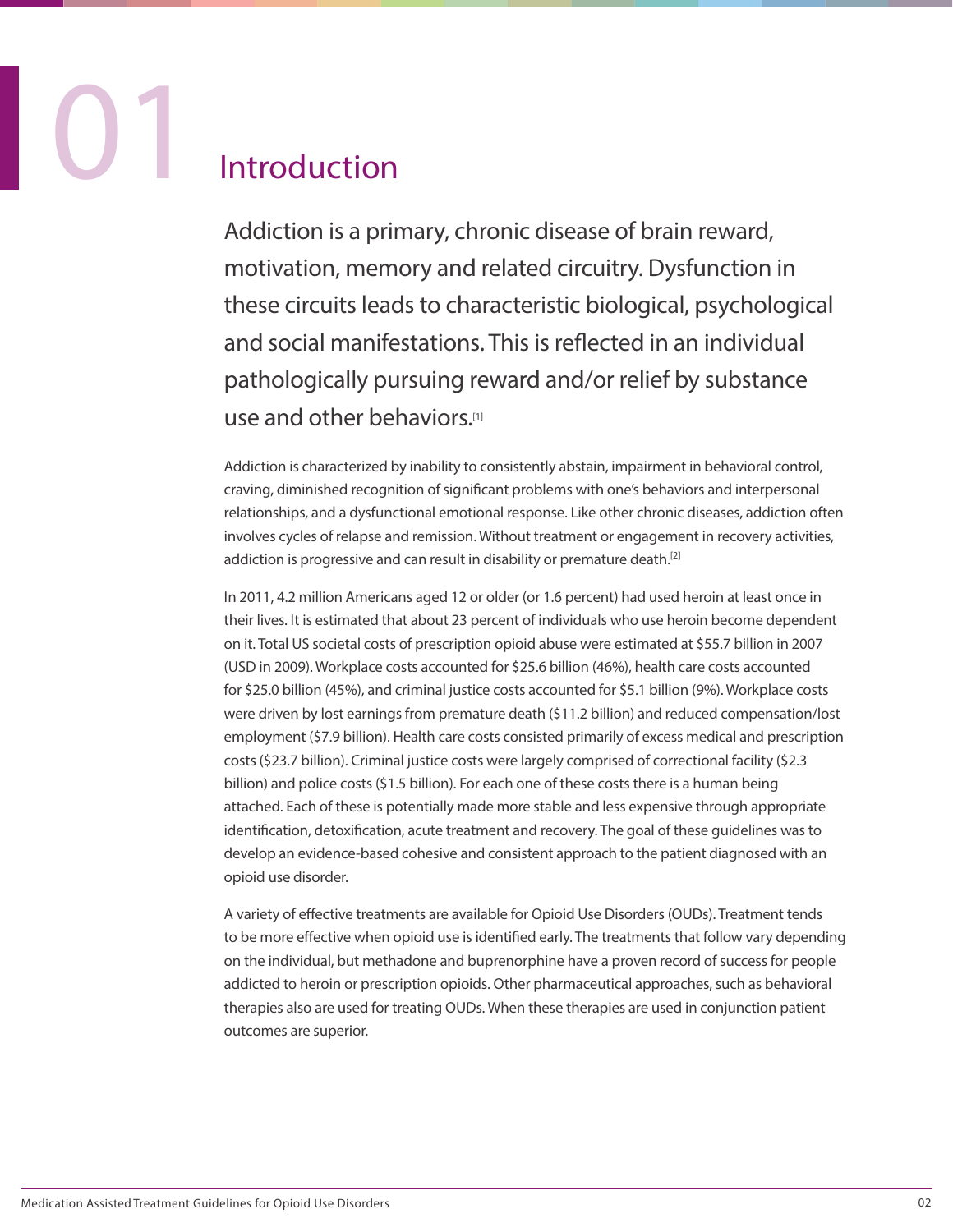Methadone treatment has been used for more than 30 years to effectively and safely treat opioid addiction. Properly prescribed, methadone is not intoxicating or sedating, and its effects do not interfere with ordinary activities such as driving a car. The medication is taken orally and it suppresses opioid withdrawal for 24 to 36 hours. Patients are able to perceive pain and have emotional reactions. Most important, methadone relieves the craving, a major reason for relapse, associated with Opioid Use Disorders. It is also been shown that the quality of life in patients on methadone maintenance treatment is significantly improved. <sup>[3]</sup> Among methadone patients, it has been found that normal street doses of heroin are ineffective at producing euphoria, thus making the use of heroin more easily extinguishable.<sup>[4]</sup>

Buprenorphine is a particularly attractive treatment for Opioid Use Disorders because, compared with other medications, such as methadone, it causes weaker opiate effects and is less likely to cause overdose problems.<sup>[5]</sup> it is a partial agonist at the mu opioid receptor which allows for a decreased overall increase in dopamine release thus creating a ceiling effect of the addictive potential of the medication. Buprenorphine also produces a lower level of physical dependence, so patients who discontinue the medication generally have fewer withdrawal symptoms than do those who stop taking methadone. Because of these advantages, buprenorphine is appropriate for use in a wider variety of treatment settings than other currently available medications. Several other medications with potential for treating heroin overdose or addiction are currently under investigation by NIDA. $[6, 7]$ 

Naloxone and naltrexone are medications that also block the effects of morphine, heroin, and other opioids. As antagonists, they are especially useful as antidotes. Naltrexone has long-lasting effects, ranging from 1 to 3 days, depending on the dose. The injectable version of naltrexone (Vivitrol\*) lasts for 30 days. Naltrexone blocks the pleasurable effects of heroin and is useful in treating some highly motivated individuals. Naltrexone has also been found to be successful in preventing relapse by former opioid addicts released from prison on probation.<sup>[8, 9]</sup>

Although behavioral and pharmacologic treatments can be extremely useful when employed alone, science has taught us that integrating both types of treatments will ultimately be the most effective approach. There are many effective behavioral treatments available for Opioid Use Disorders. These can include residential and outpatient approaches. An important task is to match the best treatment approach to meet the particular needs of the patient. Moreover, several new behavioral therapies, such as contingency management therapy and cognitive-behavioral interventions, show particular promise as treatments for patients with Opioid Use Disorders, especially when applied in concert with pharmacotherapies. Contingency management therapy uses a voucher-based system, where patients earn "points" based on negative drug tests, which they can exchange for items that encourage healthy living. Cognitive-behavioral interventions are designed to help modify the patient's expectations and behaviors related to drug use, and to increase skills in coping with various life stressors.<sup>[10]</sup> Both behavioral and pharmacological treatments help to restore a degree of normalcy to brain function and behavior, with increased employment rates and lower risk of HIV and other diseases and criminal behavior.

In addition to methadone and buprenorphine, other drugs aimed at reducing the severity of the withdrawal symptoms can be prescribed. Clonidine is of some benefit but its use is limited due to side effects of sedation and hypotension. Lofexidine, a centrally acting alpha-2 adrenergic agonist, was launched in 1992 specifically for symptomatic relief in patients undergoing opiate withdrawal.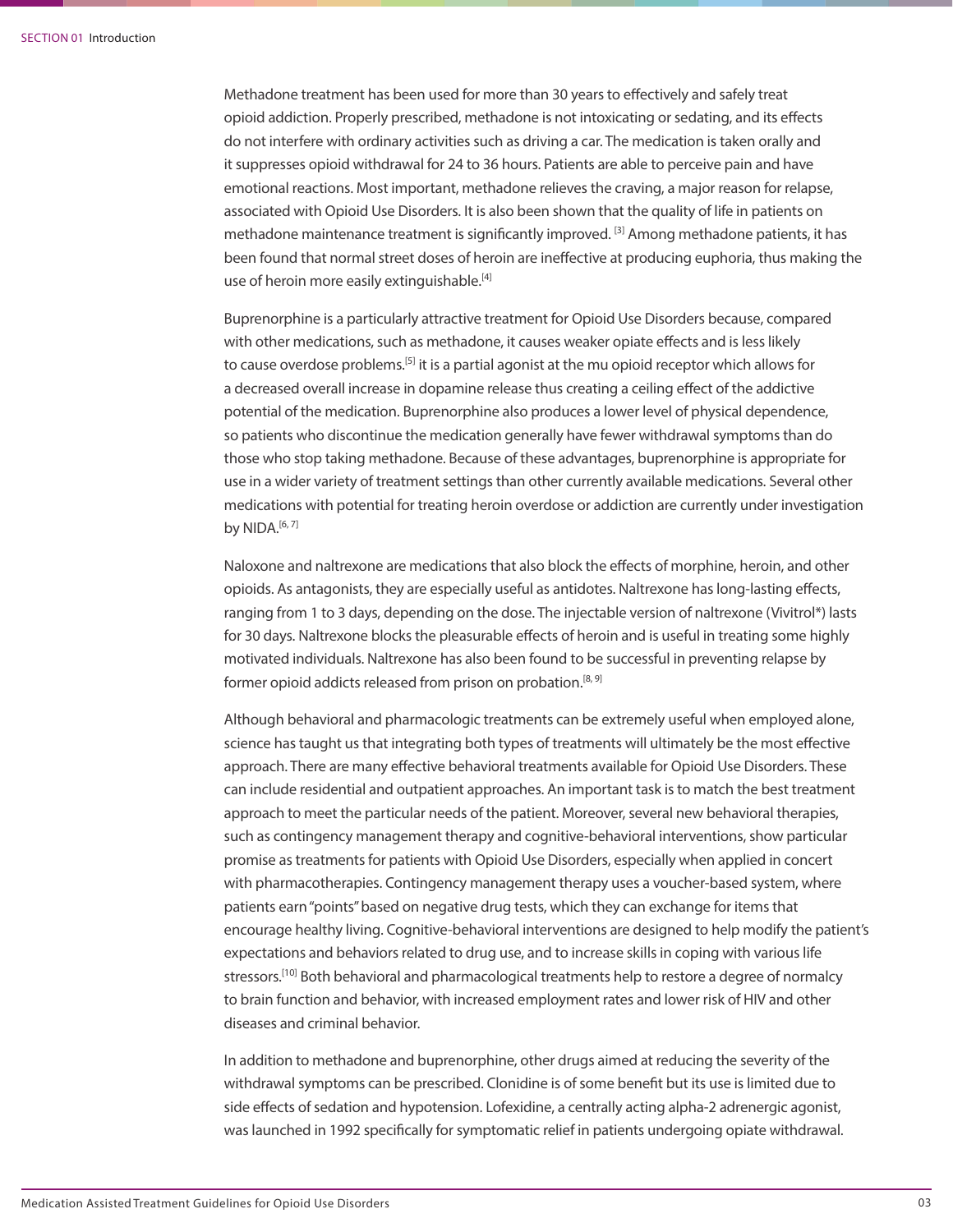These guidelines are intended to be read by those involved in providing psychosocially assisted pharmacological treatments at any level. The targeted readership falls into three broad groups:

- Policy makers and administrators who make decisions on the availability of medicines and the structure and funding of services in countries or in subnational health administrative regions
- Managers and clinical leaders responsible for the organization of specific health-care services, and for the clinical care those services provide
- Health-care workers treating patients within the health-care system.<sup>[11]</sup>

It is important to understand the difference between standards and guidelines. Standards are regarded as generally accepted principles of patient management. Standards are based on a synthesis of current literature and a high level of consensus among the Guideline Advisory Committee. Standards are differentiated from Guidelines in that they refer to clinical practices that potentially relate to patient morbidity and mortality and to community safety. Standards may be modified only under exceptional circumstances and where the reasons for departures from the standards are clearly documented.<sup>[12]</sup> Guidelines are systematically developed recommendations and educational references that assist the clinical provider in making clinical decisions about patient care. Clinical guidelines are recommendations that are supported by a synthesis of current literature and clinical consensus. Guidelines may be adopted, modified, or rejected according to clinical needs, individual patient considerations, local resources, and physician discretion. Guidelines do not establish inflexible protocols for patient care nor are they meant to replace the professional judgment of physicians.[12]

Prescription-opioid users often have pain problems and obtain their opioids legally from a prescriber indicating that they were still under medical supervision for their pain; these patients are more likely to have psychiatric treatment and take sedatives/anxiolytics or antidepressants. [13] This presents an especially refractory group of patients as there are no guidelines for the treatment of pain in the patient who also has an opioid use disorder. These guidelines will not attempt to make recommendations related to these patients but will touch on appropriate screening methodology to determine who would be a good versus a bad candidate for an opioid pain medication.

Opioid Replacement Therapy (ORT) is based on a harm reduction philosophy and represents one component of a continuum of treatment approaches for opioid-dependent individuals. Opioid replacement therapy is a substitution therapy that allows a return-to-normal physiological, psychological and societal functioning. For some people, opioid replacement therapy may continue for life, while others may be able to eventually discontinue opioid replacement therapy and remain abstinent while preserving the normal level of function they attained while on opioid replacement therapy.<sup>[14]</sup>Each patient must be assessed, treated, and monitored on an individual basis. Successful outcomes through ORT require knowledge, experience, vigilance, and diligence on the part of the clinical provider, the patient, and all of those involved in treatment. Medication alone does not constitute effective treatment of opioid dependency. Effective opioid replacement therapy services should comprise all of the components enabling a clinician to live up to the standards of care as presented by the American Society of Addiction Medicine (ASAM).<sup>[15]</sup>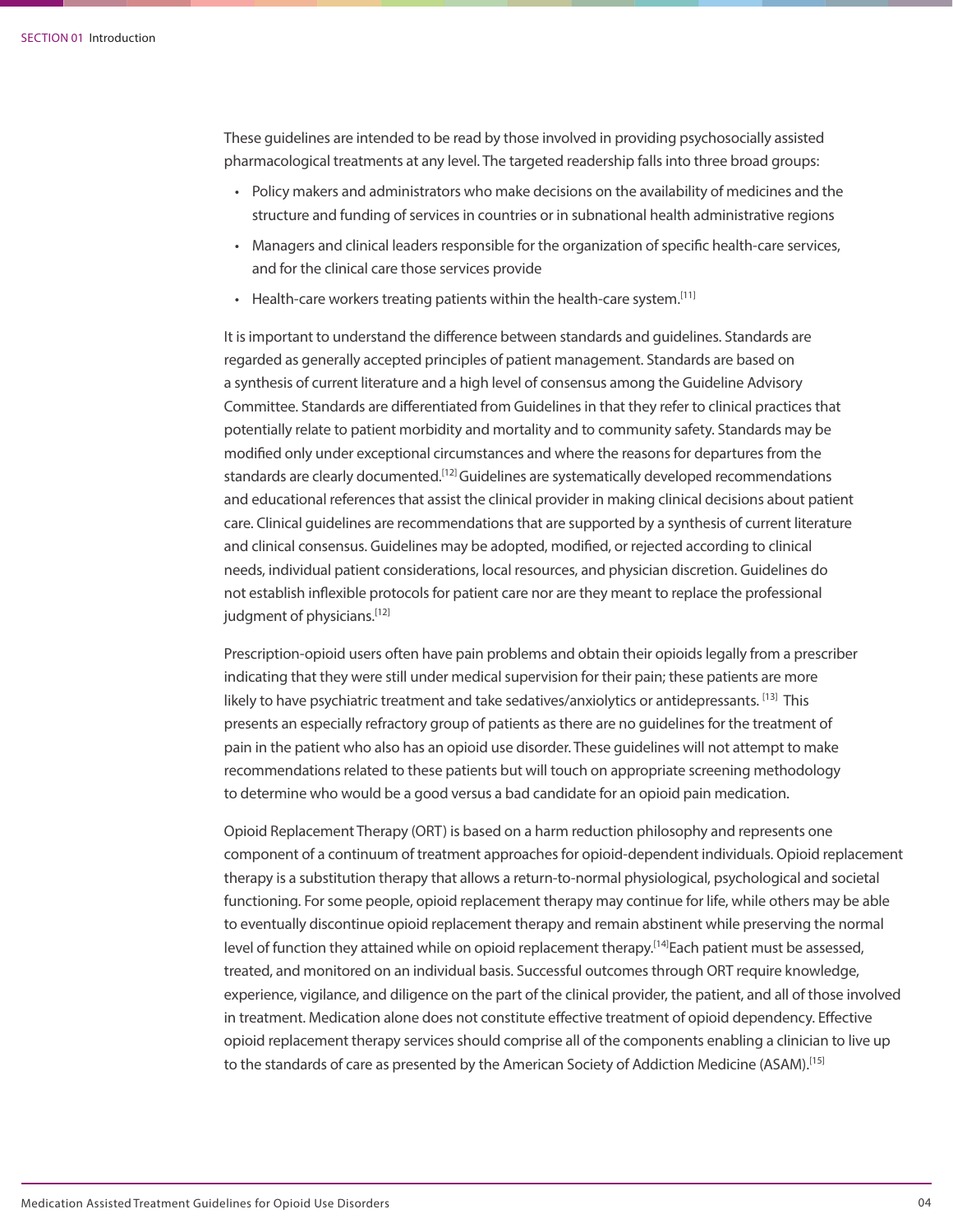### **CONS** Standards of Care for the Physician Treating<br>Substance-Related and Addictive Disorders Substance-Related and Addictive Disorders

 This Standards document was prepared by the American Society of Addiction Medicine's (ASAM) Practice Improvement and Performance Measures Action Group (PIPMAG) Standards and Outcomes of Care Expert Panel.

### PIPMAG Steering Committee

Michael M. Miller, MD, FASAM, FAPA (Chair) Mady Chalk, PhD (Consultant) David Gastfriend, MD Daniel Kivlahan, PhD Margaret Kotz, DO Dennis McCarty, PhD Jack McIntyre, MD Laura McNicholas, MD, PhD Harold Pincus, MD Cary S. Sennett, MD, PhD Hyong Un, MD Jeffery N. Wilkins, MD, FASAM, DFAPA Becky Kresowik, BLS Melinda Campopiano, MD (SAMSHA) Sarah Duffy, PhD (NIDA) Cherry Lowman, PhD (NIAAA)

### PIPMAG Standards and Outcomes of Care Expert Panel

Margaret Jarvis, MD (Chair) Hoover Adger, Jr., MD, MPH, MBA Ryan Caldeiro, MD Melinda Campopiano, MD Anthony Dekker, DO George Kolodner, MD Dean Krahn, MD Laura McNicholas, MD, PhD David Oslin, MD Jim Schuster, MD, MBA

### PIPMAG Performance Measures Expert Panel

Corey Waller, MD (Chair) Victor Capoccia, PhD Alex H. Harris, PhD, MS Rob Plovnick, MD Rhonda Robinson-Beale, MD Cindy Thomas, PhD Constance M. Weisner, DrPH MSW

### PIPMAG Field Review Panel Members

David Pating, MD (Chair) Ted Parran, Jr., MD Louis Baxter, Sr., MD Terry Rogers, MD Kelly Clark, MD Robert Roose, MD Rick Harwood Ken Roy, MD Connie Horgan, ScD Scott Teitelbaum, MD Lori Karan, MD Greg Warren Anna Lembke, MD Joseph Westermeyer, MD, PhD, MPH Judy Martin, MD George Woody, MD David Mee-Lee, MD Stephen A. Wyatt, DO Patty Pade, MD John Femino, MD

The PIPMAG Project is jointly funded by the Substance Abuse and Mental Health Services Administration, the National Institute on Drug Abuse, and the National Institute on Alcohol Abuse and Alcoholism.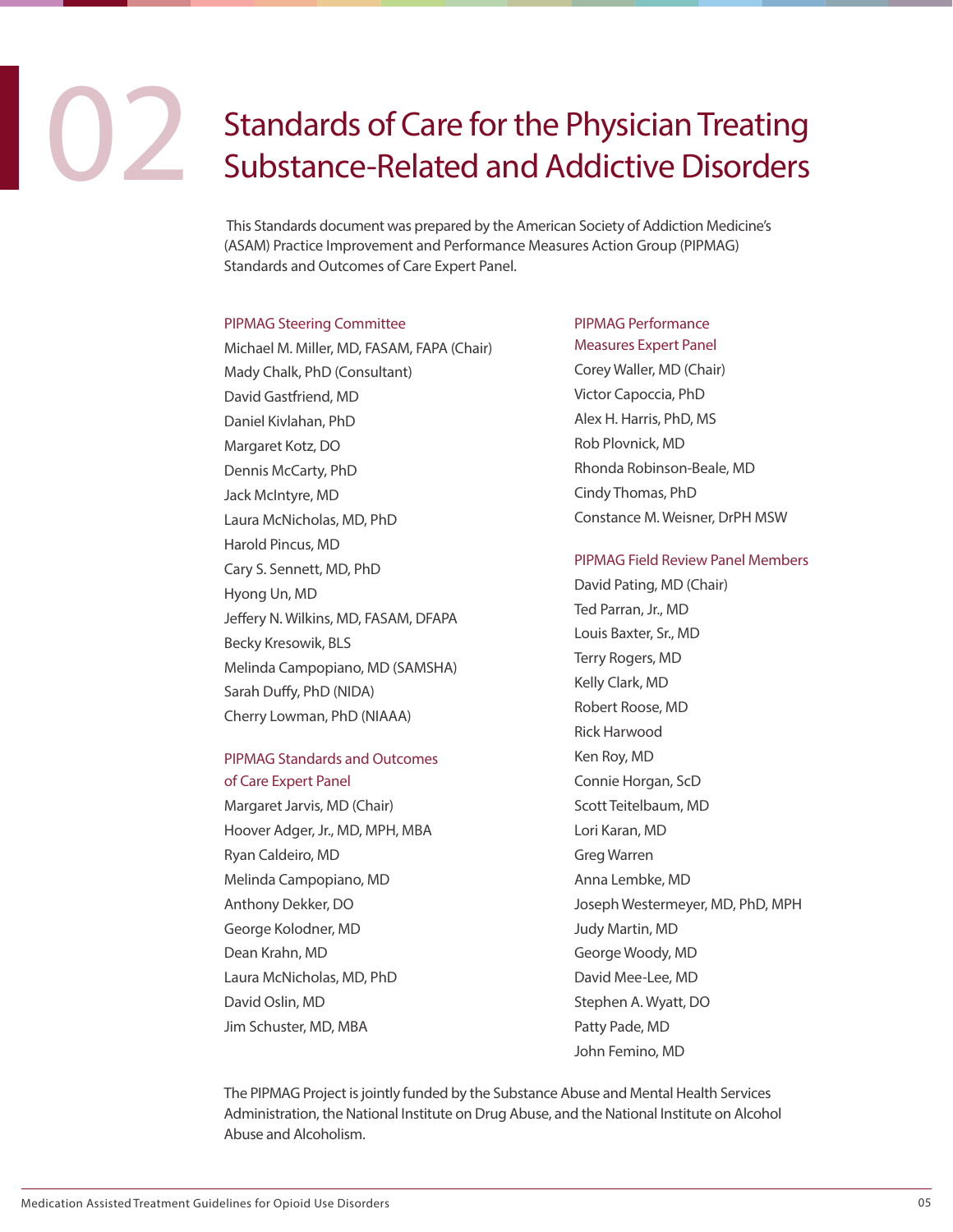### Introduction

Background and Purpose of Standards:

The Standards of Care for the Addiction Specialist Physician (The Standards) address the unique responsibilities borne by a physician who manages or oversees the care of a patient with addiction and related disorders. They are intended to support quality improvement activities conducted by health care provider systems, health care quality entities, medical specialty certification boards, and by individual physicians monitoring their own performance in their own practices. The Standards apply to any physician assuming the responsibility for caring for addiction and related disorders and acting in this capacity even if such a physician does not hold specialty certification in addiction medicine or addiction psychiatry. The Standards address expected physician competencies and actions with the ultimate purpose of improving patient outcomes. ASAM anticipates that The Standards will "raise the bar" of expectations and accountabilities in describing what physicians are expected to do at different points in the addiction care process. This document is a dynamic statement on quality medical care and is subject to ongoing review; it may be revised by the American Society of Addiction Medicine (ASAM) in the future based on input from ASAM leaders and consultation with other organizations that have reviewed and chosen to endorse these Standards.

It is important to note The Standards outline a minimum standard of physician performance and should not be construed as describing the extent or totality of care that a person with addiction might require. Additionally, these standards are not substance-, behavior - or setting-specific, but apply generally to the treatment of individuals with addiction involving any addictive substance or behavior – including nicotine, alcohol, prescription or illicit drugs, and/or addictive behavior such as gambling – in any medical setting. ASAM recognizes that, at this point in time, the epidemiology of addiction and the expert consensus on how best to treat addictive disorders is more firmly established in the case of substance use disorders than in the case of conditions involving addictive behaviors. Hence, the wording of The Standards primarily focuses on substance-related conditions and not addiction involving addictive behaviors. As scientific knowledge and clinical experience grow with respect to addiction not involving the use of substances, we expect that future statements about standards of care for addiction specialist physicians will be able to address evaluation, management, and care coordination for addiction more broadly.

The Standards were developed using a consensus process. Their development was overseen by a Steering Committee comprised of representatives of the key addiction physician specialty societies as well as academicians, researchers and clinicians experienced in standards development. The Steering Committee appointed an expert panel that was charged with developing the Standards document. The Steering Committee also appointed an expert panel to develop another document addressing the domains of performance measures for addiction specialist physicians, deriving from The Standards in the current document; members of the expert panel on performance measures also provided input that improved the final wording of these Standards. Along with the expert panels, a field review panel offered additional expert feedback into the making of this document. The individuals comprising the Steering Committee, the Standards Panel, Performance Measures Expert Panel and Field Review Panel are listed at the beginning of this document. ASAM is grateful for the generous support of SAMHSA, NIDA and NIAAA which made this important initiative possible.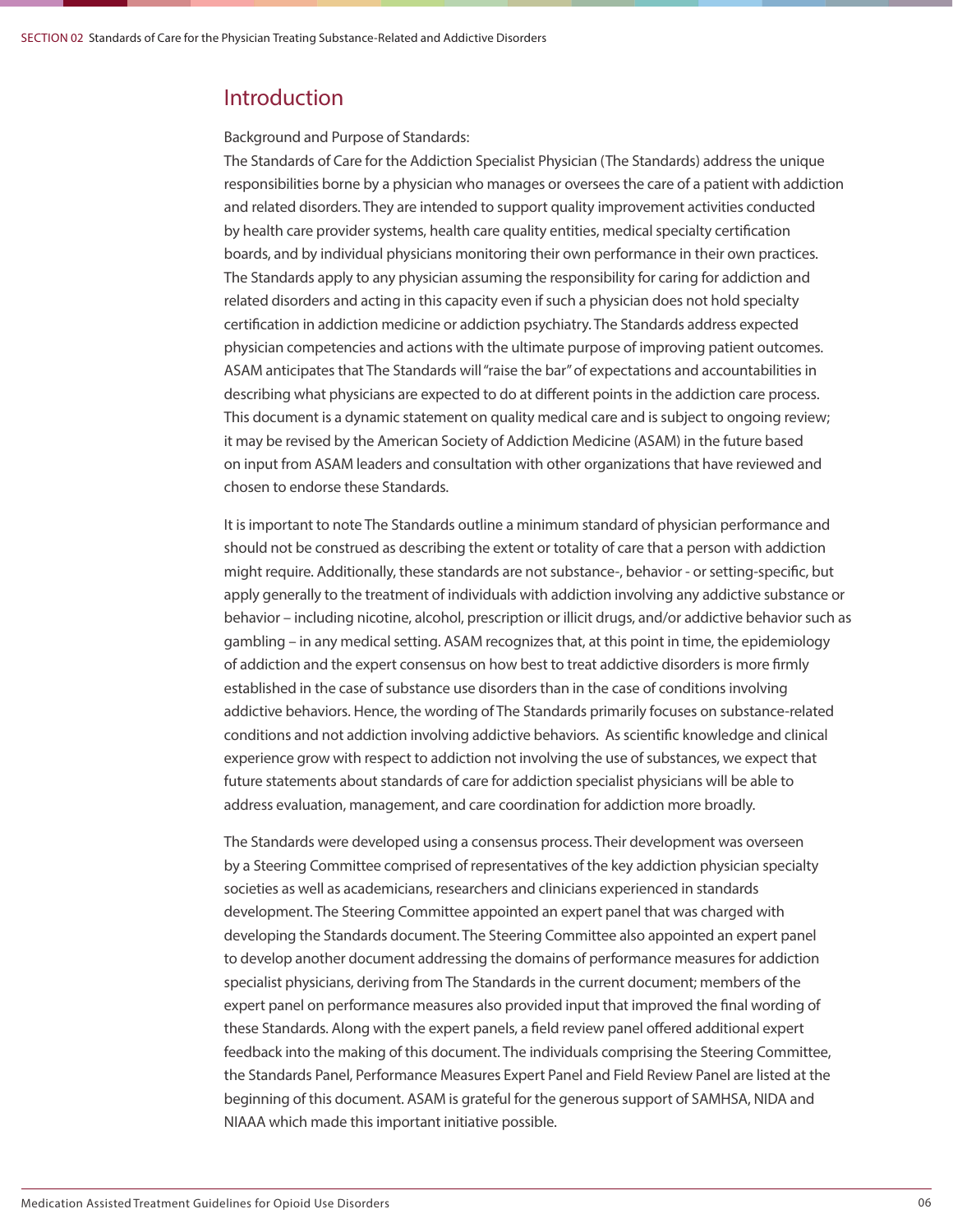Addiction Specialist Physicians and Professionalism Expectations:

Addiction specialist physicians include addiction medicine physicians and addiction psychiatrists who hold either a board certification in addiction medicine from the American Board of Addiction Medicine (ABAM), a subspecialty board certification in addiction psychiatry from the American Board of Psychiatry and Neurology (ABPN), a subspecialty board certification in addiction medicine from the American Osteopathic Association (AOA), or certification in addiction medicine from the American Society of Addition Medicine (ASAM).

Addiction specialist physicians should maintain their licensure to practice medicine and their certification as addiction specialists. This includes remaining current regarding clinical advances, participating in regular self-assessment and demonstrating that, through participation in a plan of lifelong learning and practice improvement, they are actively engaged in the maintenance of their specialized clinical knowledge and competencies commensurate with a complex and ever-changing field.

The addiction specialist physician upholds the ethics policies of his/her addiction specialty organization. The addiction specialist physician also upholds the professional expectations of all physicians but has some unique professional expectations including the following:

- keeping abreast of changes in laws regarding illegal substances, the prescribing of controlled substances, criminalization of behaviors associated with substance use, clinical alternatives to criminal prosecution and incarceration, and interfaces between the health care system and the criminal justice system, including community corrections;
- understanding and complying with all applicable federal, state, and local regulations related to patient confidentiality; and
- obtaining informed consent and ensuring that patients understand the extent and limits of privacy protections.

The addiction specialist physician should be able to deal with substance use disorders as well as concurrent problems that exacerbate or arise from the patient's addiction. The addiction specialist physician should also have a good understanding of local cultures and subcultures and what local resources are available to support the patient's recovery. Ultimately, a patient's care should be oriented toward overall functioning and well-being while mitigating risk factors for substance related harm or relapse. The Standards identify what addiction specialist physicians do as they perform their clinical and administrative roles, not simply what knowledge, skills, or competencies they possess.

### Addiction Specialist Physician Leadership:

The Standards presented in this document are statements of what physicians should do in their clinical practices and as the physician manifests leadership within health care teams and broader systems of care. Addiction is a complex disease that impacts many aspects of a person's life and requires long-term, coordinated care by a team of providers who can address the myriad physical, mental, social, economic, and legal ramifications of the disease. As a leader of this care team, the addiction specialist physician is well-poised to coordinate and provide the treatment required by persons with addiction due to his or her advanced and unique understanding of the dynamics of addiction and the dynamics of recovery, and how addiction manifests in varied medical, social, economic, and legal ways.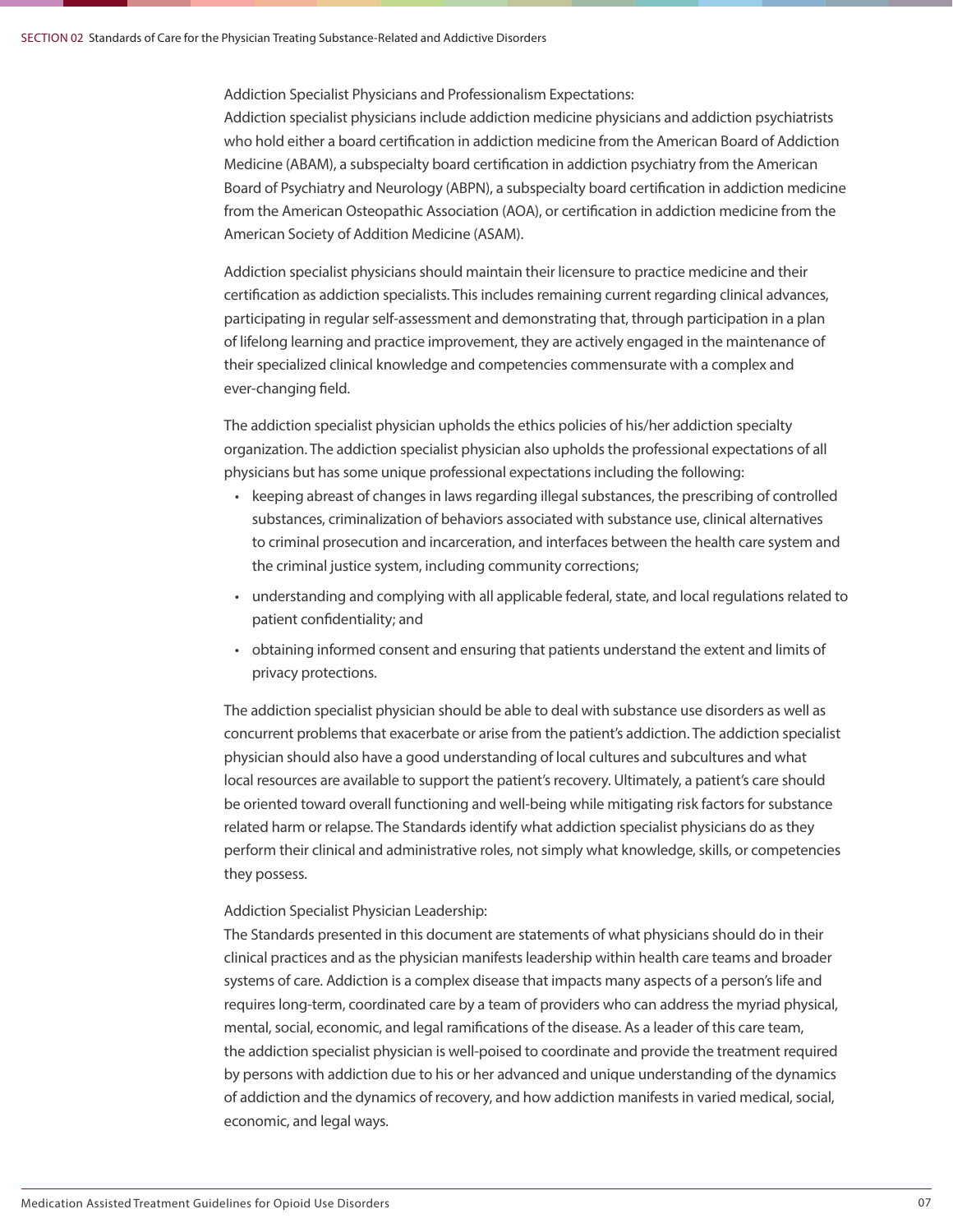An addiction specialist physician functions at different levels of leadership or influence and as a part of formal and informal teams. As of this writing, we recognize that addiction treatment is not well integrated into most health systems and the addiction specialist physician workforce is inadequate to address individually the number of patients with addiction. As a result, collaborative management is necessary and the addiction specialist physician has a responsibility to be the leader within health care systems and/or their communities when addiction is present as part of the patient's overall clinical situation. Part of this responsibility is to help other providers and health care administrators understand how addiction affects the evaluation and management of other illnesses so that appropriate treatment is provided. This responsibility will also require that addiction specialist physicians be directly involved in quality assurance and evaluation, safety management, and professional development regarding treatment of patients with addiction within the relevant systems of care where they practice. Addiction specialist physician leadership will also require that s/he teach new generations of clinicians in their practice settings and/or through involvement in their professional societies.

### Implications and Next Steps:

Addiction treatment is in the process of evolving from a largely non-medical, isolated field into a more integrated part of mainstream medical care. As this occurs, new working relationships, treatment protocols, and reimbursement mechanisms will need to be negotiated, and some growing pains will be inevitable. For example, current commercial and regulatory requirements for physicians sometimes ask them to authenticate care for patients they have never seen. This threatens high quality care and can undermine physicians' decision-making. In the midst of changes and pressures both old and new, The Standards set forth here outline what we can and should expect from addiction specialist physicians in the treatment of individuals with substance use and substance-related disorders, and they can serve as a benchmark for physicians, payers, policymakers and patients alike as they seek to provide, pay for, regulate, and receive the highest quality care.

Given the evolution of the health care environment and the role of addiction treatment and addiction specialist physicians, it is expected that The Standards will be reviewed periodically and updated to reflect scientific and clinical advances in treatment and changes in the health care delivery system. ASAM invites other addiction specialty physician organizations to endorse these standards so that they will apply to as broad a physician audience as possible. The next step in this process will involve the Steering Committee overseeing the work of an expert panel as it develops a set of performance measures based on The Standards.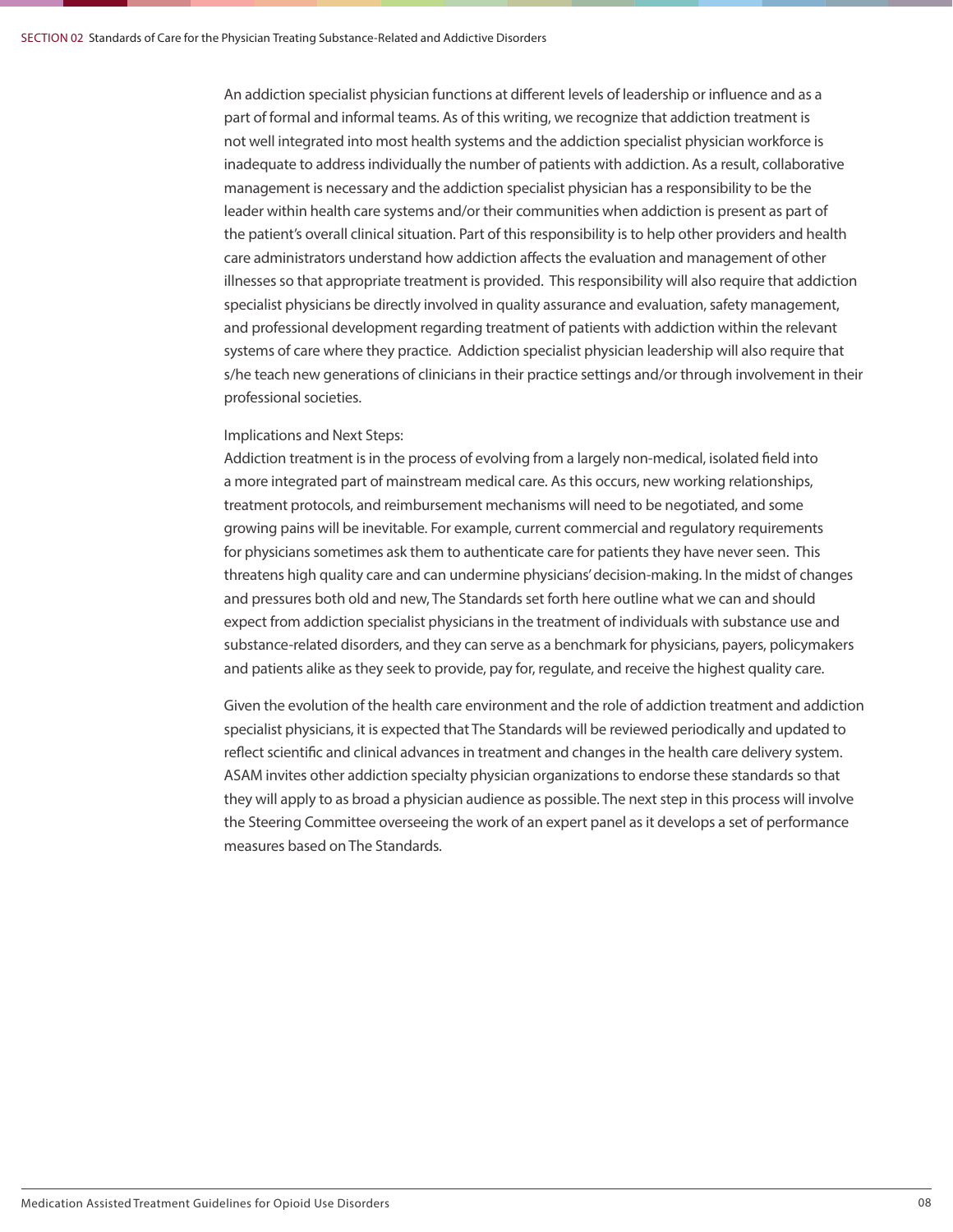### Standards I. Assessment and Diagnosis

Assessment of a patient with a substance use disorder is an ongoing process. A complete assessment is a critical aspect of patient engagement and treatment planning and should be conducted during the initial phase of treatment. However, it is important to note that it does not necessarily need to be conducted at the initial visit. In certain practice situations, but especially in emergency situations, brief, focused assessments may be appropriate, but comprehensive treatment of addiction requires comprehensive assessment at some point in time; one of the competencies of an addiction specialist physician is to discern when a brief assessment versus a comprehensive assessment is needed. The addiction specialist physician is the professional most able to determine the appropriateness of medications used for addiction, and data collection and analysis must be done with the indications for pharmacological therapy and various psychosocial therapies in mind. Appropriate assessment includes data from clinical interviews, physical examination, and diagnostic procedures, to assure optimal clinical outcomes, patient safety, treatment adherence, and the appropriate stewardship of health care resources.

Standard I.1 Comprehensive Assessment: The addiction specialist physician assures that an initial comprehensive, multicomponent assessment is performed for each patient, either by performing it her/himself or by assuring it is conducted in full or in part by another qualified professional within the system in which she/he is working. The addiction specialist physician assures that, for every patient under his or her care, the assessment is reviewed and updated on a regular basis, including at every care transition, to promote treatment engagement and meet the patient's needs and preferences. A comprehensive assessment for a person with addiction includes the following components:

- a physical exam;
- medical and psychiatric history;
- a detailed past and present substance use history, including assessment of withdrawal potential;
- a history of the pathological pursuit of reward or relief through engagement in addictive behaviors, such as gambling or exercise;
- substance use disorder and addictive disorder treatment history and response to previous treatment, including history of use of pharmacotherapies and response to such interventions;
- family medical, psychiatric, substance use, addictive behavior and addiction treatment history;
- allergies;
- current medications;
- social history;
- consultation with appropriate collateral sources of information;
- a summary of the patient's readiness to engage in treatment, potential to continue unhealthy use or return to unhealthy engagement in substance use or addictive behaviors, and the recovery environment that can support or impede recovery
- diagnostic formulation(s);
- and identification of facilitators and barriers to treatment engagement including patient motivational level and recovery environment.

Standard I.2 Monitoring Diagnostic Procedures: The addiction specialist physician collects appropriate data from diagnostic procedures such as structured rating scales and relevant laboratory and imaging studies at baseline, and then periodically monitors these indicators as clinically appropriate.

Standard 1.3 Making the Diagnosis: Having assimilated data from interview/examination of the patient and other sources, the addiction specialist physician makes the diagnosis that guides the care of the patient, including any necessary withdrawal management services.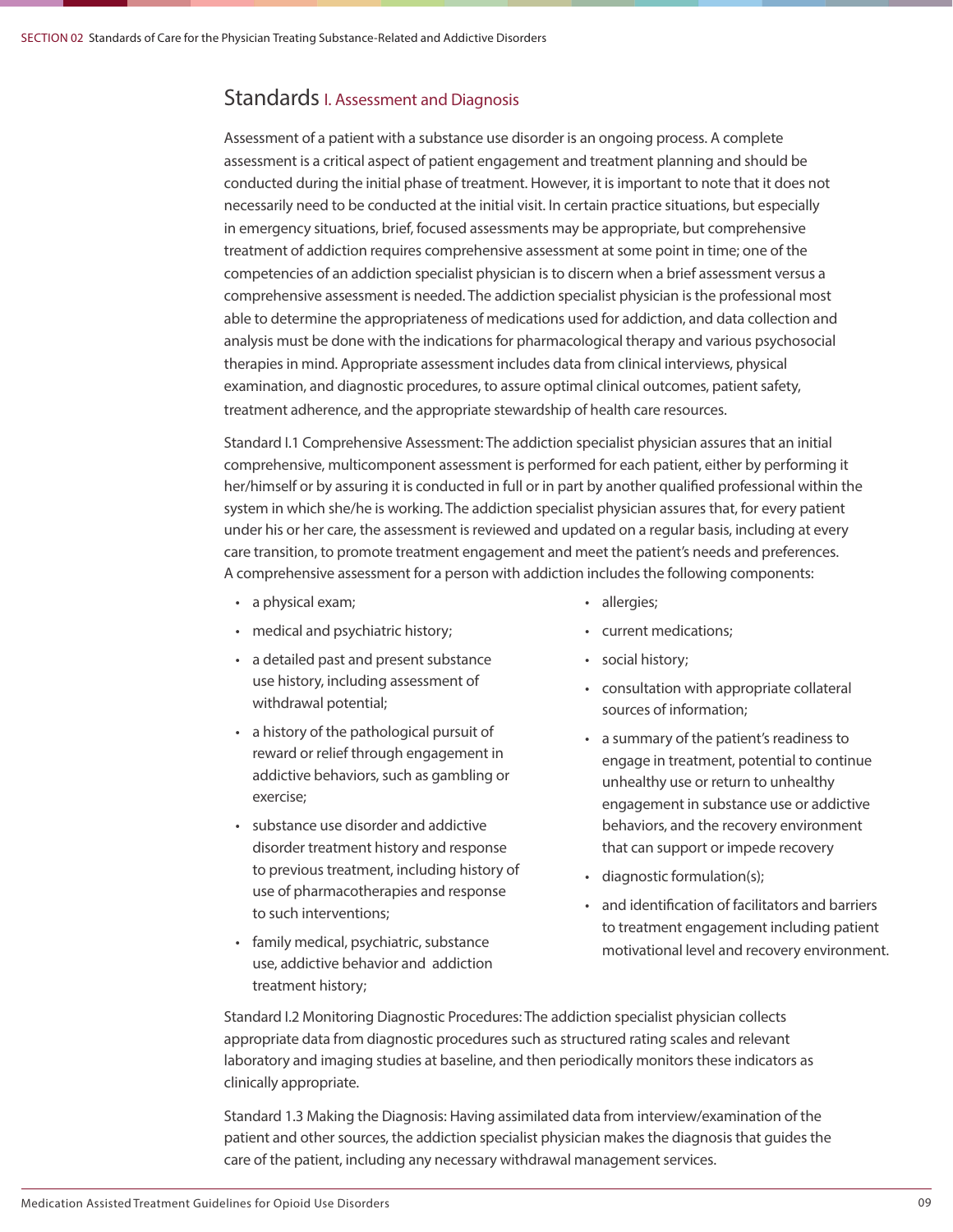### Standards II. Withdrawal Management

Withdrawal management, when indicated, is a critical part of substance use disorder treatment. However, it is important to note that withdrawal management alone does not constitute adequate treatment for addictive disease and should be linked with ongoing treatment for substance use disorders. The addiction specialist physician assesses the extent to which withdrawal management is needed for specific classes of drugs. Additionally, medical decision-making by the addiction specialist physician includes determining whether, for a patient in acute withdrawal, the indicated intervention is acute management of the withdrawal syndrome or induction into agonist, partial agonist, or antagonist maintenance therapy. Thus, if the patient is to be placed on ongoing treatment with an agonist or partial agonist, then he or she should not be placed on a withdrawal regimen for that class of drugs, though other withdrawal management interventions may be indicated for other classes of drugs.

Standard II.1 Assessing Withdrawal Management Needs: The addiction specialist physician assesses the need for patient withdrawal management, the intensity of withdrawal management services needed, and the appropriate treatment environment, given the patient's severity of symptomatology. This assessment includes the number and classes of drugs from which the patient needs withdrawal management, if any, and the eventual treatment modality in which the patient will engage after the acute withdrawal syndrome has stabilized through bio-psycho-social interventions.

Standard II.2 Providing Intoxication/Withdrawal Medical Interventions: The addiction specialist physician uses validated, objective measurements of intoxication and withdrawal (when such an instrument exists for the given substance). The addiction specialist physician also pays careful attention to potential general medical and psychiatric complications during withdrawal management of a person with a substance use disorder. The addiction specialist physician documents medical decision-making and appropriate treatment planning, including appropriate level of care, for a patient undergoing withdrawal management.

• When withdrawal management medications are indicated, the addiction specialist physician uses an evidence-supported approach to select a pharmacological agent, dosage, and route of administration.

Standard II.3 Assuring Intoxication/ Withdrawal Psychosocial Interventions: The addiction specialist physician assures that validated psychosocial interventions are instituted concurrently with medical interventions (by him/herself or other members of the treatment team) during intoxication management and withdrawal management and provides or supervises ongoing treatment for the patient's associated substance use disorder.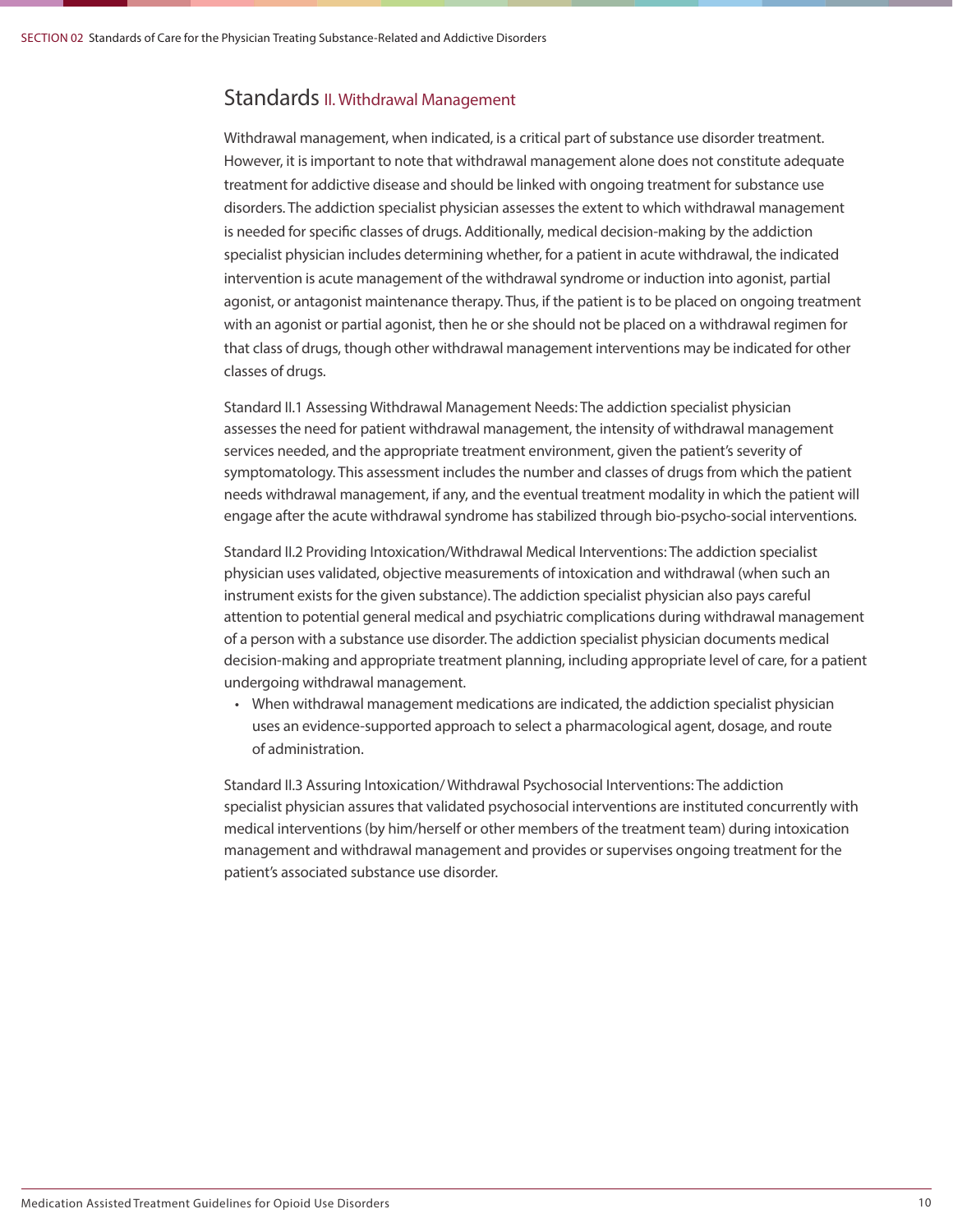### Standards III. Treatment Planning

The addiction specialist physician's unique training provides an understanding of the many physical, psychological and social consequences and complications of substance use disorders and recognition that influential social networks, including families, are important to the patient's treatment. The standards in this section describe the addiction specialist physicians' role in developing the treatment plan including how they would involve other referring providers, social support networks and the documentation of clinical decisions. These standards apply to care for the person whose anvolves addictive behaviors such as gambling, exercise, etc.

Standard III.1 Coordinating Medical Care: The addiction specialist physician integrates and coordinates the treatment of addiction and associated problems and conditions, and negotiates with other providers the aspects of care relevant to the patient's addiction. The addiction specialist physician may be the direct provider of care, but even when he/she is only managing the direct care of other providers, the addiction specialist physician is ultimately responsible for addiction-related medical decision-making.

Standard III.2 Providing Therapeutic Alternatives: The addiction specialist physician discusses and offers all available clinically indicated psychosocial and pharmacological therapies to all patients, assisting the patient to collaborate in clinical decision-making, assuring that the patient is aware of therapeutic alternatives. This will include the advantages and disadvantages of medications for addiction, taking into consideration cost, availability, and potential for diversion. When pharmacotherapies are part of the treatment plan, the addiction specialist physician decides with the patient about the setting for treatment, assuring appropriate dosage and duration for the medication, monitors adherence, and assures psychosocial therapies occur throughout the treatment process.

Standard III.3 Evaluating Safety: The addiction specialist physician uses his or her unique expertise to evaluate safety risks associated with the patient's substance use disorder and assures that the treatment plan addresses those risks.

Standard III.4 Addressing Comorbidity: The addiction specialist physician assures that all psychiatric and medical comorbidities are addressed concurrently rather than sequentially when concurrent treatment is clinically feasible.

Standard III.5 Involving Social Support Networks: The addiction specialist physician assures that attempts are made to involve social networks and the people therein in the treatment process. For example, the addiction specialist physician assures that appropriate support services are made available for patients' families.

Standard III.6 Documenting Clinical Decisions: The addiction specialist physician assures that the reasoning behind clinical decision-making is documented within the treatment plan in the patient's health record. Documentation in the patient's health record by the addiction specialist physician or another member of the treatment team should reflect knowledge of the patient, include options discussed and patient preferences, set out a mutually agreed-upon plan of action to accommodate the individual needs of the patient, as well as delineate measureable goals of treatment.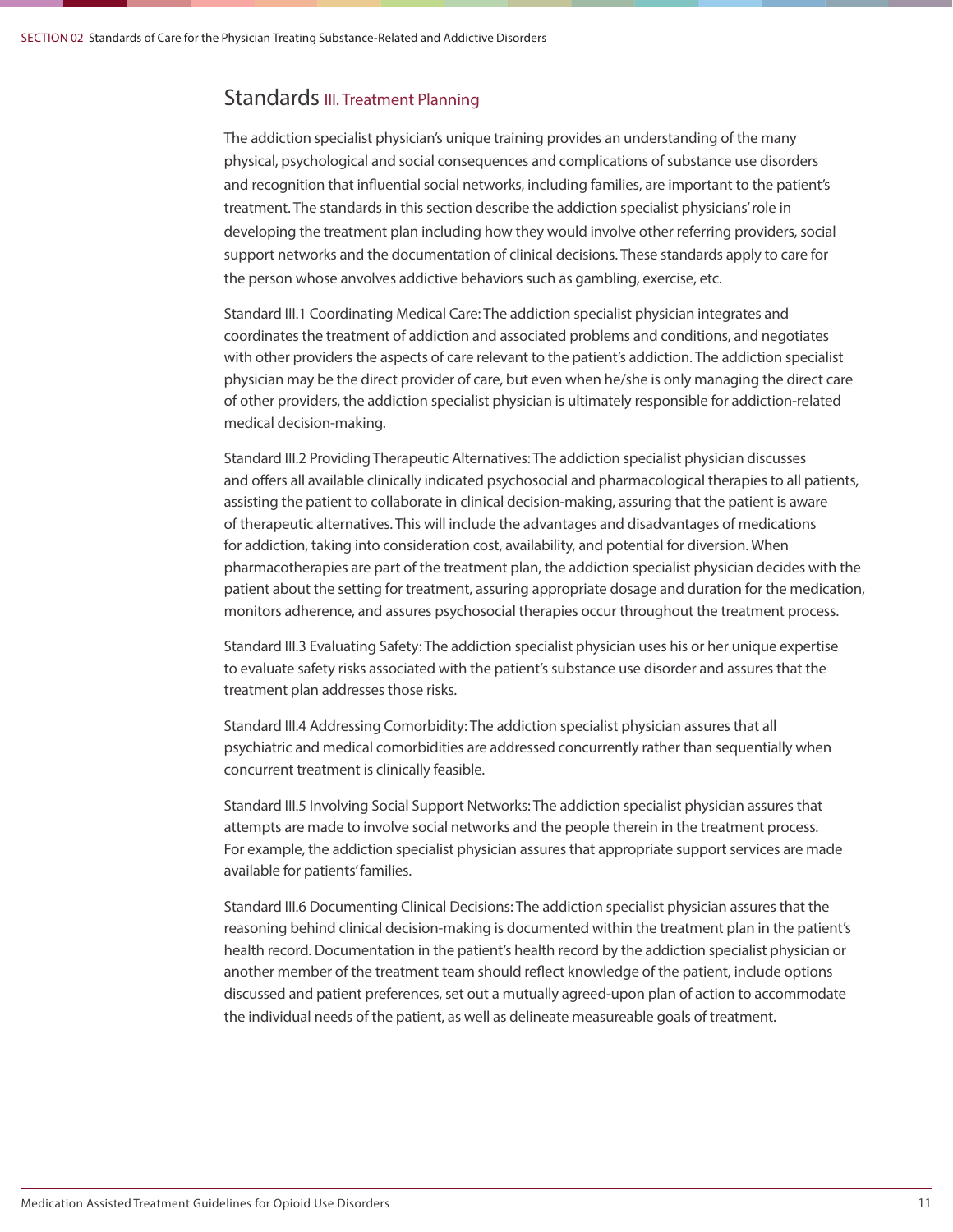### Standards IV. Treatment Management

Treatment management typically refers to activities by addiction specialist physicians to assure the quality of care when addiction specialist physicians are not directly providing treatment but are managing the direct care of other providers. The standards in this section, however, also include the addiction specialists' responsibilities, if they are practicing in settings where they are directly providing care.

Standard IV.1 Assuring Quality of Care: When the direct treatment is provided by other clinicians under his/her supervision, the addiction specialist physician remains actively engaged with the monitoring and supervision of care and in providing oversight for the quality of care of the patient. This oversight includes assuring that all clinically indicated psychosocial and pharmacological therapies are discussed with and offered to all patients. When pharmacotherapies are part of the treatment plan, the addiction specialist physician decides with the patient about the setting for treatment, assuring appropriate dosage and duration for the medication, monitors adherence, and assures psychosocial therapies occur throughout the treatment process.

• When the addiction specialist physician is managing the care rather than serving as the direct provider of care, Standards III.2-III.6 must still be followed.

Standard IV.2 Determining Clinical Progress: The addiction specialist physician meets with the patient or assures that other clinician (s) meet with the patient to regularly assess progress toward mutually agreed-upon, measureable goals in the treatment plan.

- If the patient and addiction specialist physician agree that progress toward these goals is adequate, then plans will be made to build upon these achievements, which may include transition to other services for recovery focused strategies.
- If the patient or the addiction specialist physician perceives that progress is not being made toward agreed-upon goals, the patient and addiction specialist physician will reassess the diagnosis, treatment modalities, treatment intensity and treatment goals in order to revise the treatment plan. Lack of treatment progress should lead to treatment plan revisions and not result in an inappropriate termination of care.

Standard IV.3 Assuring Support Service Referral: The addiction specialist physician assures that the treatment plan includes referral to indicated social services.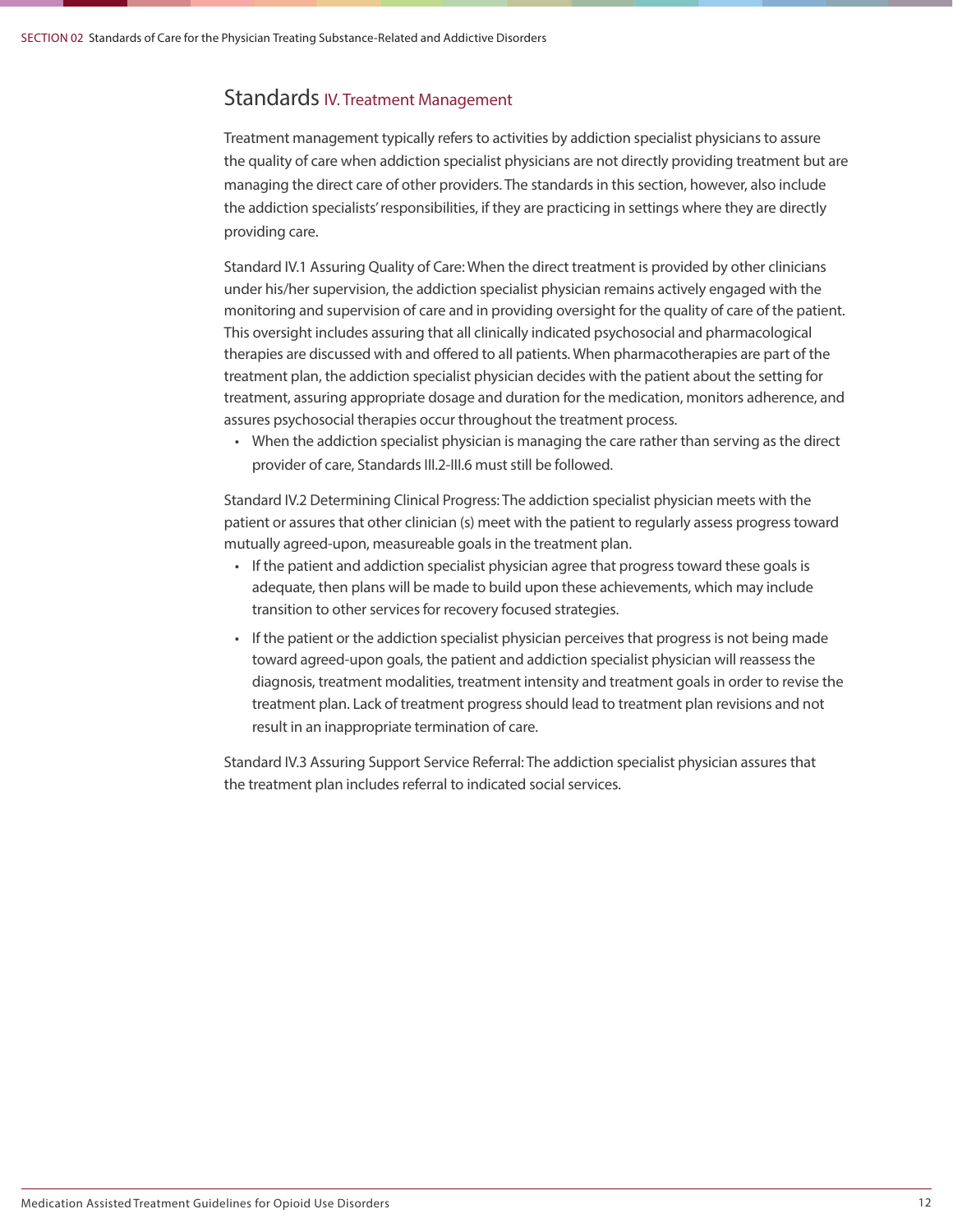### Standards V. Care Transitions and Care Coordination

Collaborative care is a key attribute of high-quality care and it is the responsibility of the addiction specialist physician who directly provides specialty care or supervises and manages specialty care provided by other clinicians. As of the writing of this document, complying with privacy and confidentiality laws and regulations presents challenges to addiction specialty care and general medical care providers and systems who strive to attain the goals of collaboration. Challenges notwithstanding, the physician is in a unique role to advocate for collaboration that ideally includes multiple professionals, individual patients, and family members, and to assist patients as they maneuver through often-complex multicomponent systems of care.

Standard V.1 Coordinating Treatment and Confidentiality: The addiction specialist physician takes steps to coordinate addiction care, communicates with other treatment providers and, when necessary, adjusts the treatment plan whenever patients experience a major change in physical or psychological health. This coordination is of particular importance when medications are being used to support recovery, as issues of cost, availability, potential for diversion and what to do in the event of a relapse make safe and appropriate prescription of the necessary medications challenging for those without specialized training. The addiction specialist physician also assures that proper authorizations for release of information are obtained.

• If the patient asserts their privilege to not permit sharing of confidential addiction treatment information with other providers, the addiction specialist physician educates the patient about the health and safety risks inherent in poorly coordinated care.

Standard V.2 Assuring Quality in Transitions: The addiction specialist physician assures that transitions between levels of care for substance use disorders are informed by a biopsychosocial evaluation, patient preferences, and the patient's history of responses to previous attempts at treatment.

Standard V.3 Sharing Information and Protecting Privacy: During care transitions, the addiction specialist physician directs that information is shared with subsequent providers about the patient's health status, current treatment plan, treatment adherence and treatment progress. The addiction specialist physician assures that proper authorizations for release of information are obtained.

• If the patient asserts their privilege to not permit sharing of confidential addiction treatment information with other providers, the addiction specialist physician educates the patient about the health and safety risks inherent in poorly coordinated care.

Standard V.4 Providing Referral: When patients transition from a given level of care, terminate addiction treatment, or terminate with a specific addiction provider, the addiction specialist physician provides recommendations and referrals for continuing professional care and/or self-management. The addiction specialist physician assures that the community and medical resources available to the patient, including the resources available through the patient's primary care provider or medical home, have been identified in a way that maximizes the patient's sustained functional recovery and is aligned with the patient's goals.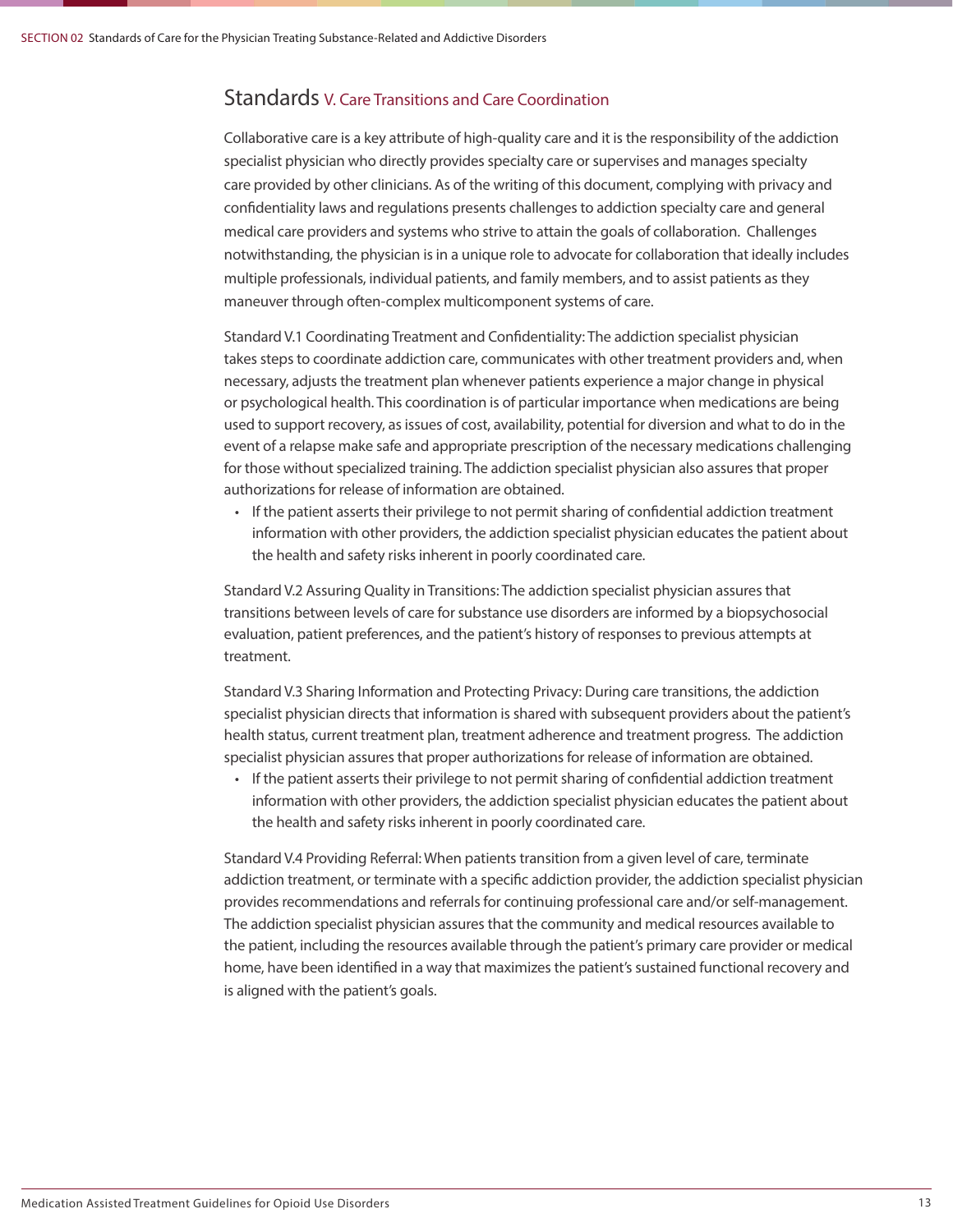### Standards VI. Continuing Care Management

Continuing care management is provided when the patient has achieved stable sobriety, achieved most or met all treatment goals and the patient is ready for sustainable recovery-focused self-care. Recovery check-ups by addiction specialist physicians, just as those by primary care physicians or other providers, may promote sustained recovery and prevent relapse.

Standard VI.1 Assuring Continuity in Addiction Care: The addiction specialist physician encourages patients to meet with him or herself or with a designated care provider who intermittently monitors and assesses the patient's maintenance of recovery. The addiction specialist physician's or other care provider's assessment for continuing care management can include the following:

- Patient and collateral interview
- Physical and/or psychological examination as appropriate
- Structured rating scales
- Review of current medications
- Laboratory studies
- Engagement in recovery activities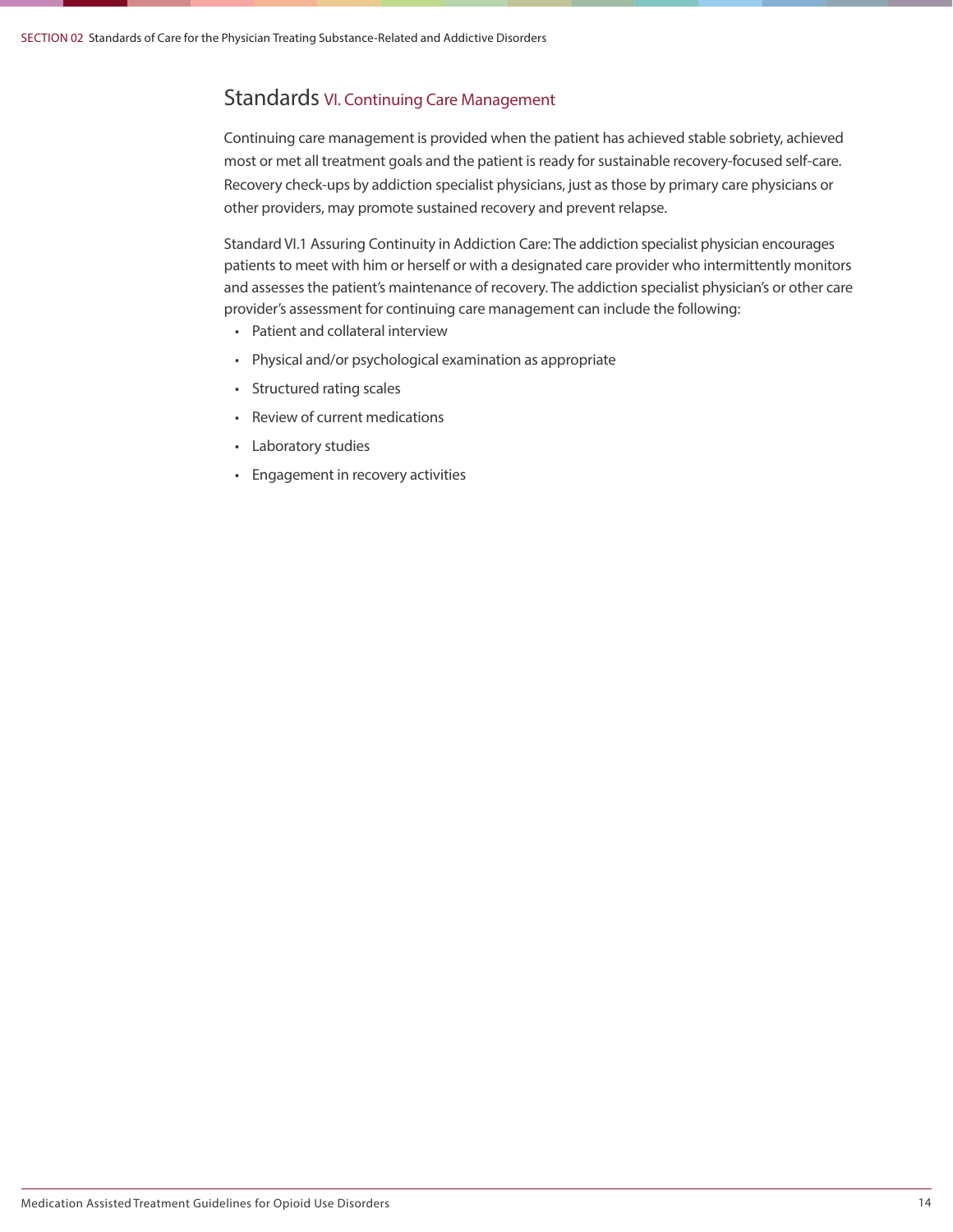### Performance Measures

The development of robust performance measures and outcome measures is key to tracking how well a system is developed and how well any treatment facility or single physician performs their job. Without robust performance measures and outcome measures the true value cannot be calculated for the service rendered for the patient.

Performance measures can pertain to any level of the treatment continuum. This includes the federal government, the state government, the payer, the physician, an advanced practice provider or any other clinical professional delivering care to the patient. Below I will list performance measures that pertain to state governments, payers and the clinical provider. I will also give outcomes, which would help provide an appropriate indicator of value.

Developing and/or choosing a performance measure should be based on a number of criteria. The criteria chosen to develop and adopt the following performance measures was a combination of the overall importance of this performance happening as it pertains to adherence to guidelines or standards, the feasibility of consistently and accurately measuring the performance indicated, the possible unintended consequences if implemented, how quickly it can become actionable and how easily it would fit into already developed workflows.

Measuring outcomes attributable to performance helps to identify whether or not the performance measure does impact outcome and also allows for an indication of whether or not a given task has added value to the patient's, to the payer or to the provider of the service.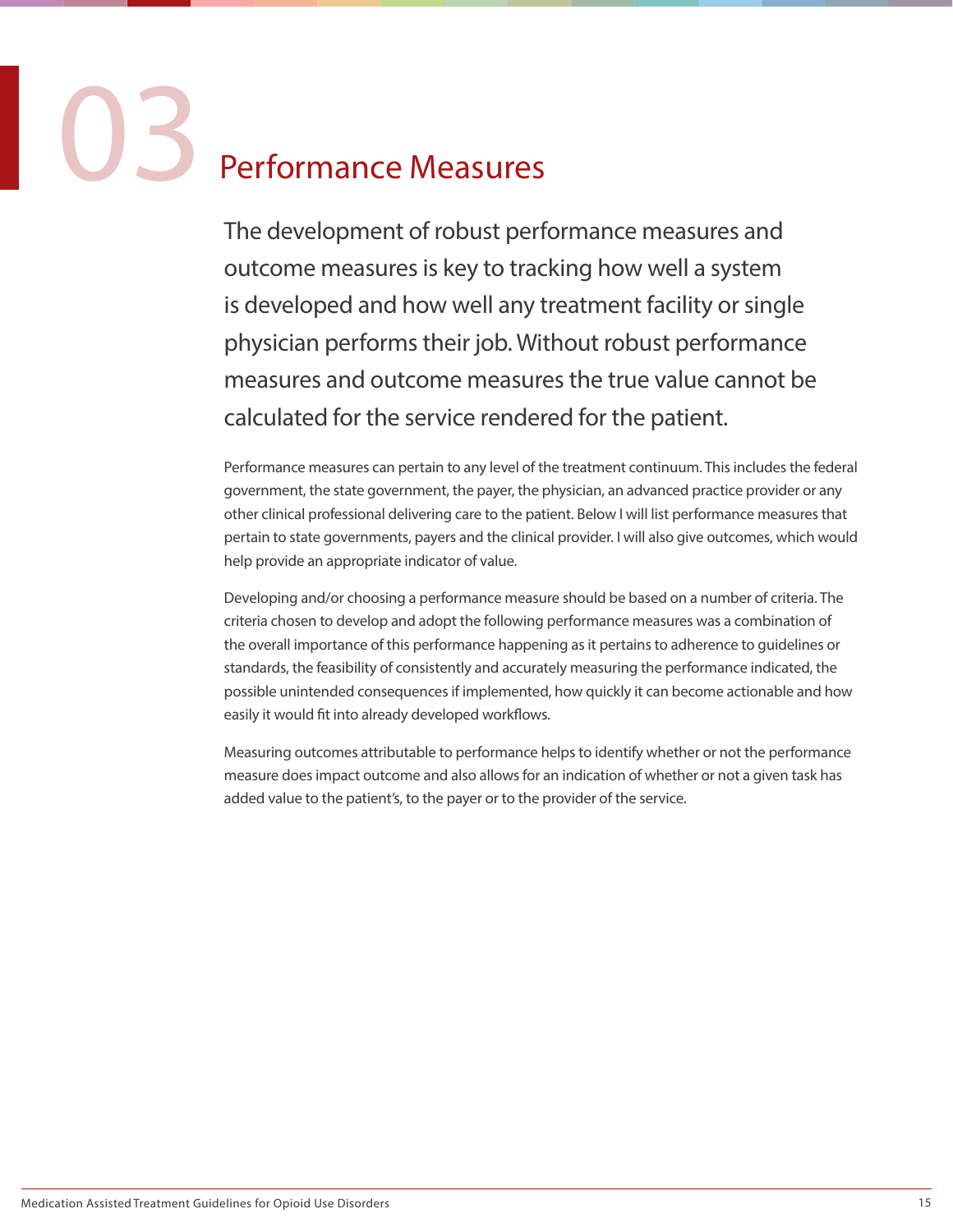### Payer (State Government/Community Mental Health):

Performance measures:

- 1. Does the state/CMH have all evidence-based medications available on the formulary without undue restrictions
- 2. Does the state/CMH provide all evidence-based behavioral therapies without undue restrictions
- 3. Does the state/CMH meet federal parity laws in attempting to obtain medications or therapy related to the treatment of addiction

### Outcome measures:

- 1. Total cost of care including social services, criminal justice expenses as well as medical expenses as compared to the national benchmark
- 2. Number of people obtaining treatment for opioid use disorders as compared to the per capita national benchmark

### Provider:

Performance Measures:

- 1. For every patient receiving treatment is there a complete diagnosis including all modifiers
- 2. Is the patient able to see a prescribing provider within three days of discharge from the detoxification event or transfer from an inpatient or incarceration event
- 3. Percentage of patients with a diagnosis of an opioid use disorder on medication assisted treatment

### Outcome measures:

- 1. Readmission rate to a higher level of treatment
- 2. Emergency Department utilization rate
- 3. Percentage of urine drug screens that are negative for another opioid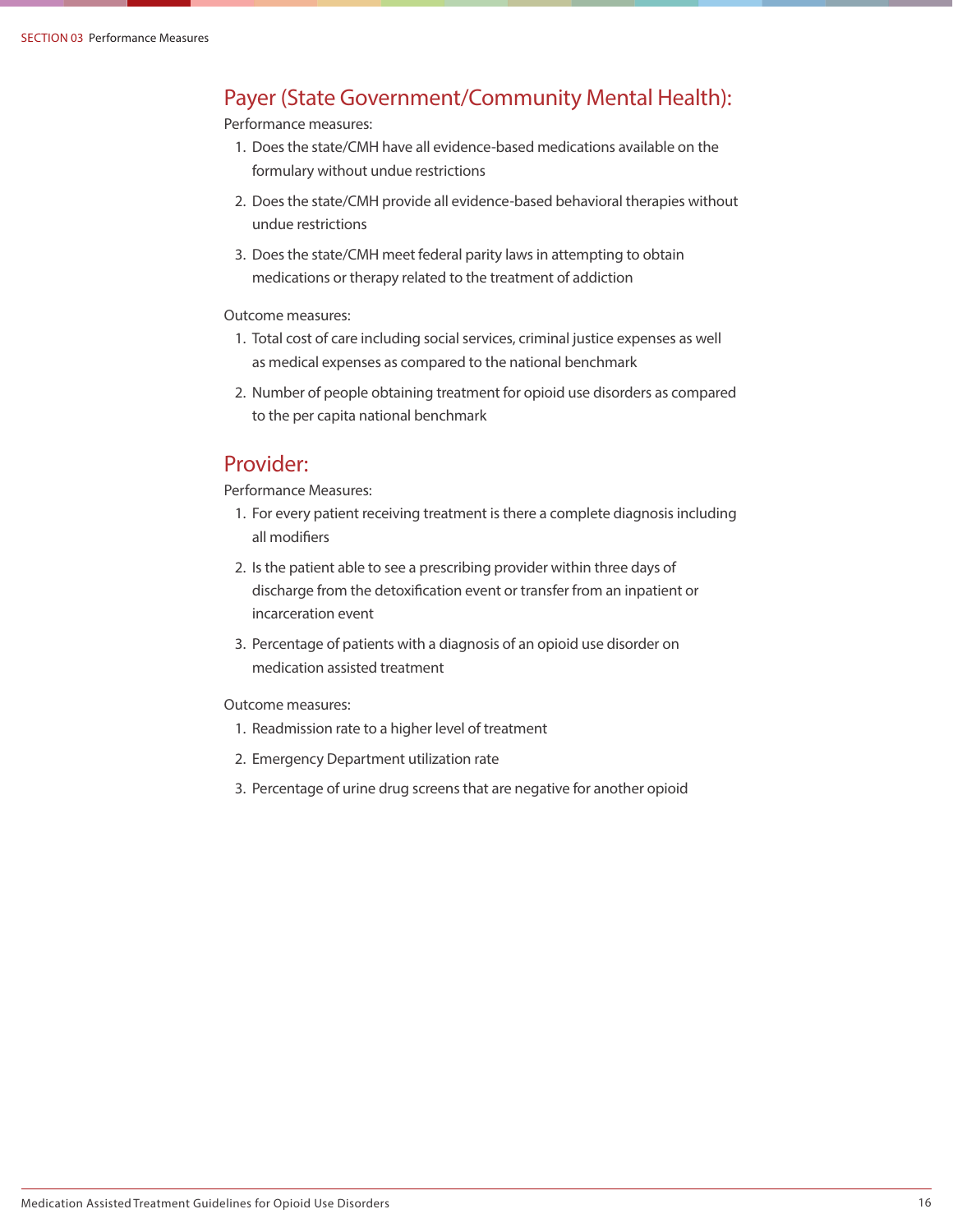## Screening

### A. Screening Brief Intervention and Referral to Treatment (SBIRT)

SBIRT is an early intervention approach that targets those with nondependent but potentially risky substance use to provide effective strategies for intervention prior to the need for more extensive or specialized treatment. This approach is in contrast with the primary focus of specialized treatment of individuals with more severe substance use, or those who have met the criteria for diagnosis of a Substance Use Disorder.<sup>[16]</sup> recent data has shown that this may not be terribly useful in the primary care setting however may be very helpful in the emergency department or hospital-based setting.

### B. Opioid Risk Tool (ORT)

Early awareness of aberrant medication-taking behavior and subsequent physician action could disrupt behavioral patterns of medication misuse and addiction, and improve treatment outcomes. The ORT is an office-based tool designed to predict the probability of a patient displaying aberrant behaviors when prescribed opioids for chronic pain. It assesses patients for family and personal history of alcohol; illegal drug and prescription substance abuse; age; history of preadolescent sexual abuse; and specific mental disorders. Each risk factor is weighted and attributed a point value believed to reflect its risk relative to the other risk factors. The ORT has high sensitivity and specificity for determining patients at risk for opioid-related aberrant medication-taking behavior.<sup>[17]</sup>

### C. Current Opioid Misuse Measure (COMM)

Clinicians recognize the importance of monitoring aberrant medication-related behaviors of chronic pain patients being prescribed opioid therapy. The COMM is a brief (17 items), self-report measure of current aberrant drug-related behavior, and may serve as a useful tool for those providers who need to document their patients' continued compliance and appropriate use of opioids for pain. The COMM is designed to address ongoing medication misuse by asking patients to describe how they are currently using their medication. Each question asks the relative frequency of a thought or behavior over the past 30 days from "0 = never" to "4 = very often." Thoughts or behaviors asked about include, "How often have you had trouble with thinking clearly or had memory problems?", "How often have you been in an argument?", "How often have you been worried about how you are handling your medications?", and "How often have you taken your medications different from how they are prescribed?" The scale uses a low cut-off score in order to over-identify misuse, rather than to mislabel someone as responsible when they are not; thus, this scale will result in false positives, however the authors believe it is better to identify patients who have only a possibility of misuse than to fail to identify those who are actually actively abusing their medication. Ideally, the results of the COMM can serve as an educational tool for patients and providers, and should not be used to deny care but rather to make appropriate decisions about the best ways to manage chronic pain.<sup>[18]</sup>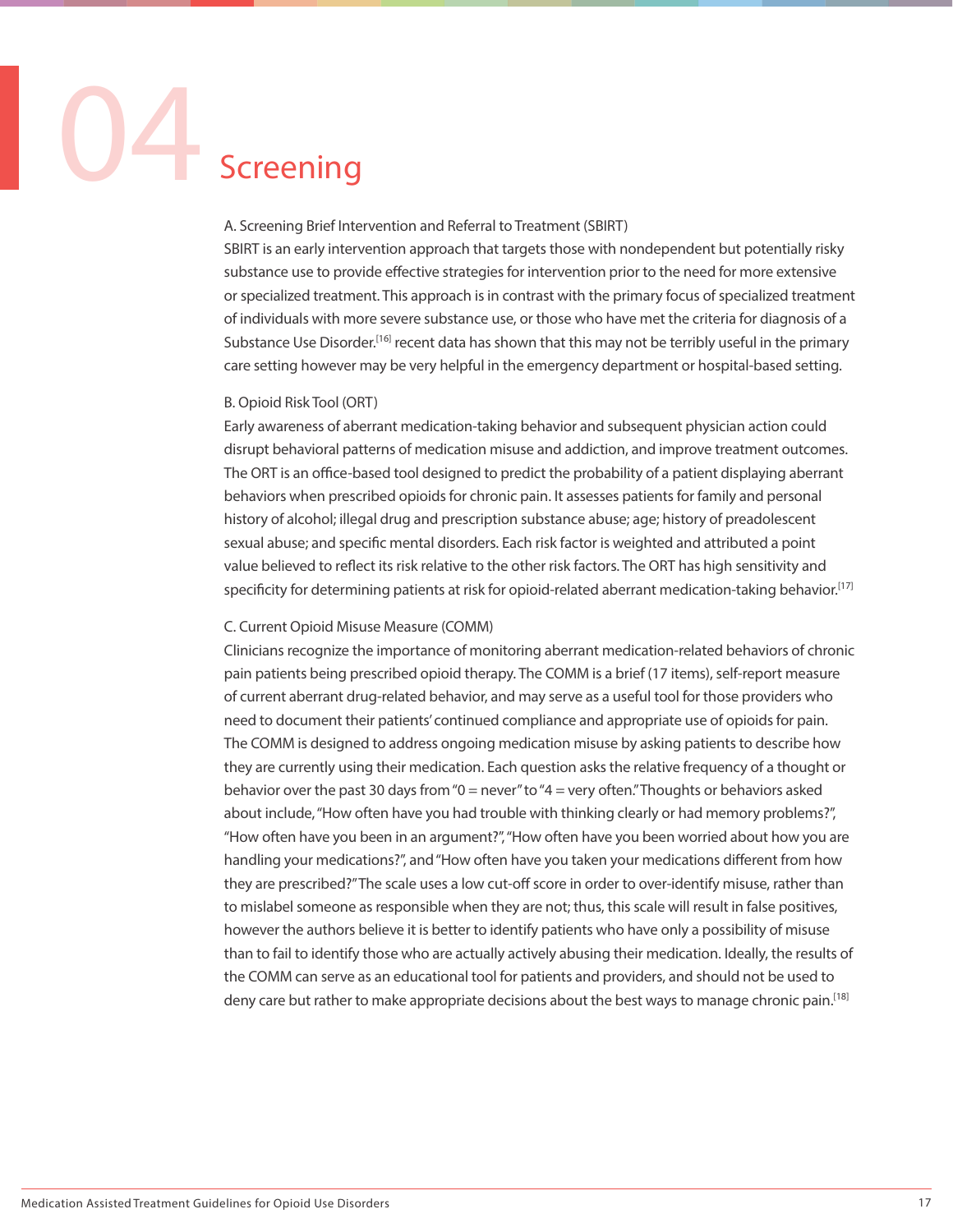### D. Drug Abuse Screening Test (DAST)

The DAST was designed to provide a brief instrument for clinical and non-clinical screening to detect drug abuse or dependence disorders. It is most useful in settings in which seeking treatment for drug use problems is not the patient's stated goal. The DAST provides a quantitative index of the severity of problems related to drug abuse other than alcohol. DAST scores are highly diagnostic with respect to a DSM diagnosis of psychoactive drug dependence. The DAST is available in both 20-item and 10-item formats; an Adolescent version is also available.<sup>[19, 20]</sup>

In addition, the DAST provides a general measure of lifetime problem severity that can be used to guide further inquiry into drug-related problems and to help determine treatment intensity. It takes about 5 minutes to administer the DAST-20 and 2 minutes to score the DAST-10.<sup>[20]</sup>

The DAST-10 was selected in 2012 by a group of researchers from the National Drug Abuse Treatment Clinical Trials Network (CTN) to serve as the recommended assessment tool for use in general medical settings.[21]

### E. Addiction Severity Index (ASI)

The ASI is probably the most widely used standardized instrument in the field. It can be used for different purposes in assessing substance abuse clients: a) to assess the problem severity of the interviewee and b) for periodic repeated administrations to monitor and quantify change in problems commonly associated with substance abuse.

The ASI is a semi-structured interview designed to address seven potential problem areas in substance abusing patients: medical status, employment and support, drug use, alcohol use, legal status, family/social status, and psychiatric status. In one hour, a skilled interviewer can gather information on recent (past 30 days) and lifetime problems in all of the problem areas. The ASI consists of 200 items in 7 subscales. It is available in three different formats: pencil-and-paper selfadministered, clinician interview, or computer-based. It takes approximately 50 minutes to 1 hour to administer. Follow-up interviews take 15-20 minutes.<sup>[22-26]</sup>

The ASI provides an overview of problems related to substance, rather than focusing on any single area. In clinical settings, it has been used extensively for treatment planning and outcome evaluation (packages for individual programs or for treatment systems are available), as it identifies problem areas in need of targeted intervention. Additionally, researchers have used the ASI for a wide variety of clinical outcome studies.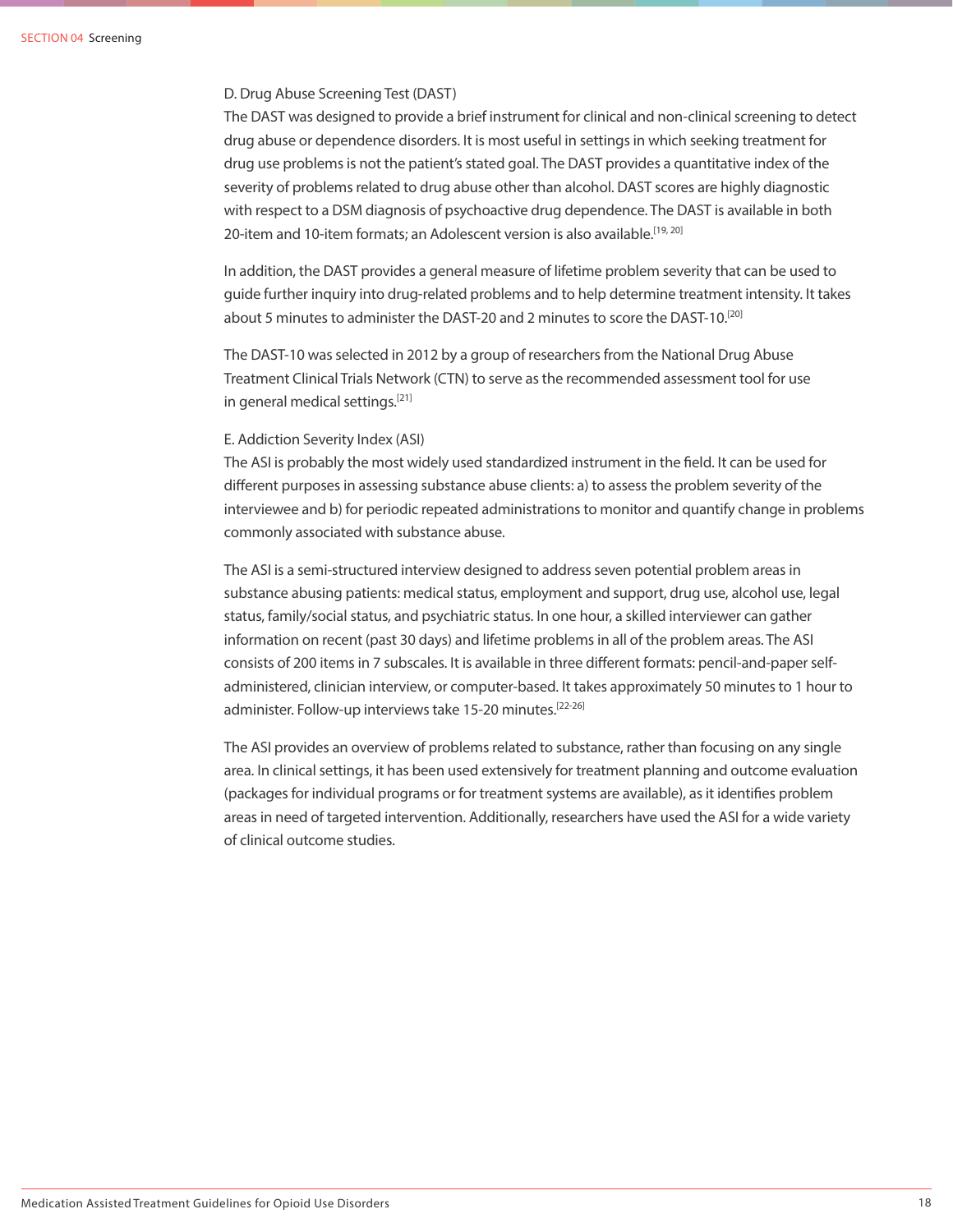### **ASAM Definition of Addiction**

Addiction is a primary, chronic disease of brain reward, motivation, memory and related circuitry. Addiction affects neurotransmission and interactions within reward structures of the brain, including the nucleus accumbens, anterior cingulate cortex, basal forebrain and amygdala, such that motivational hierarchies are altered and addictive behaviors, which may or may not include alcohol and other drug use, supplant healthy, self-care related behaviors. Addiction also affects neurotransmission and interactions between cortical and hippocampal circuits and brain reward structures, such that the memory of previous exposures to rewards (such as food, sex, alcohol and other drugs) leads to a biological and behavioral response to external cues, in turn triggering craving and/or engagement in addictive behaviors.

The neurobiology of addiction encompasses more than the neurochemistry of reward.<sup>1</sup> The frontal cortex of the brain and underlying white matter connections between the frontal cortex and circuits of reward, motivation and memory are fundamental in the manifestations of altered impulse control, altered judgment, and the dysfunctional pursuit of rewards (which is often experienced by the affected person as a desire to "be normal") seen in addiction--despite cumulative adverse consequences experienced from engagement in substance use and other addictive behaviors. The frontal lobes are important in inhibiting impulsivity and in assisting individuals to appropriately delay gratification. When persons with addiction manifest problems in deferring gratification, there is a neurological locus of these problems in the frontal cortex. Frontal lobe morphology, connectivity and functioning are still in the process of maturation during adolescence and young adulthood, and early exposure to substance use is another significant factor in the development of addiction. Many neuroscientists believe that developmental morphology is the basis that makes early-life exposure to substances such an important factor.

Genetic factors account for about half of the likelihood that an individual will develop addiction. Environmental factors interact with the person's biology and affect the extent to which genetic factors exert their influence. Resiliencies the individual acquires (through parenting or later life experiences) can affect the extent to which genetic predispositions lead to the behavioral and other manifestations of addiction. Culture also plays a role in how addiction becomes actualized in persons with biological vulnerabilities to the development of addiction.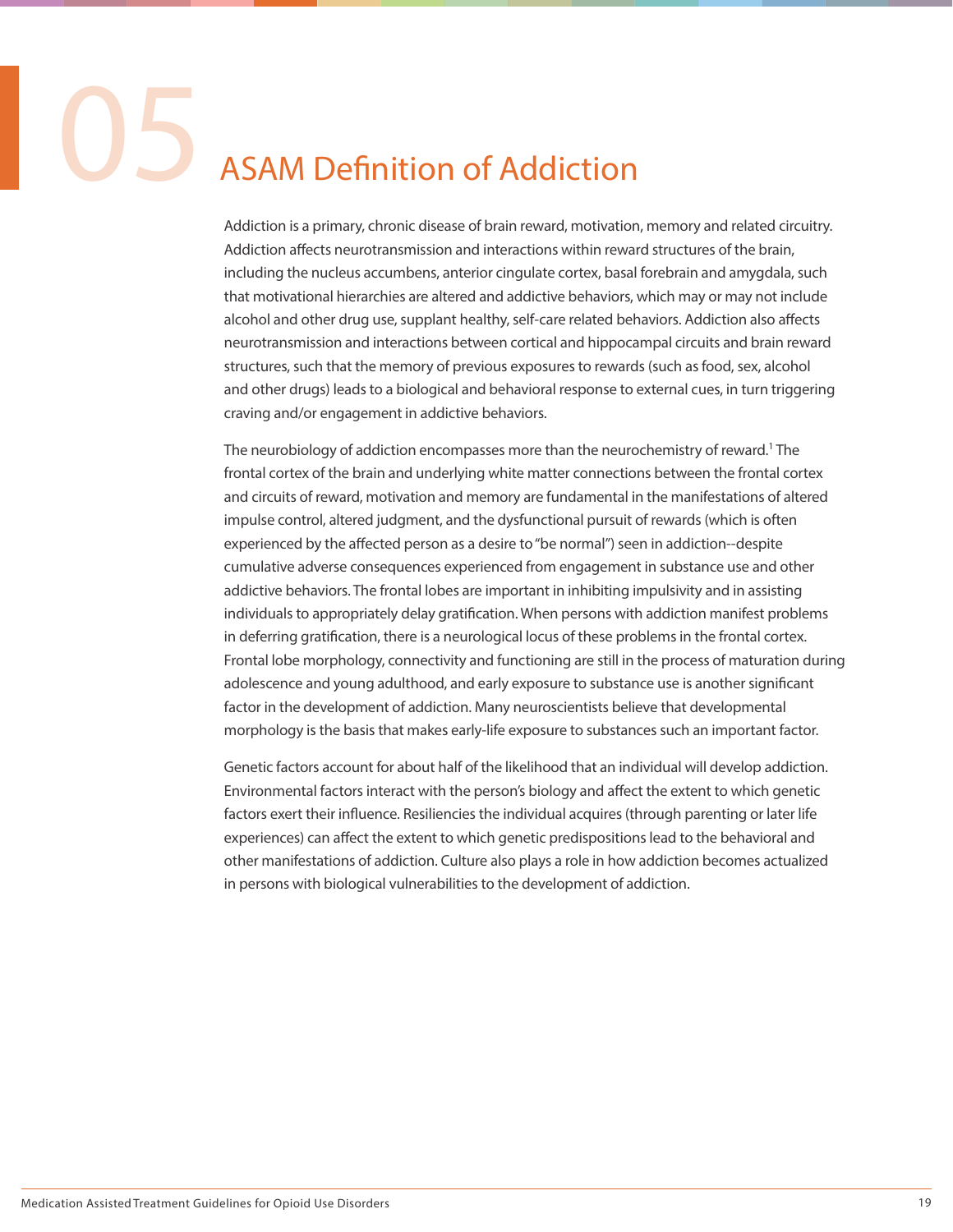Other factors that can contribute to the appearance of addiction, leading to its characteristic bio-psycho-socio-spiritual manifestations, include:

- a. The presence of an underlying biological deficit in the function of reward circuits, such that drugs and behaviors which enhance reward function are preferred and sought as reinforcers;
- b. The repeated engagement in drug use or other addictive behaviors, causing neuroadaptation in motivational circuitry leading to impaired control over further drug use or engagement in addictive behaviors;
- c. Cognitive and affective distortions, which impair perceptions and compromise the ability to deal with feelings, resulting in significant self-deception;
- d. Disruption of healthy social supports and problems in interpersonal relationships which impact the development or impact of resiliencies;
- e. Exposure to trauma or stressors that overwhelm an individual's coping abilities;
- f. Distortion in meaning, purpose and values that guide attitudes, thinking and behavior;
- g. Distortions in a person's connection with self, with others and with the transcendent (referred to as God by many, the Higher Power by 12-steps groups, or higher consciousness by others); and
- h. The presence of co-occurring psychiatric disorders in persons who engage in substance use or other addictive behaviors.

Addiction is characterized by:

- a. Inability to consistently abstain;
- b. Impairment in behavioral control;
- c. Craving; or increased "hunger" for drugs or rewarding experiences;
- d. Diminished recognition of significant problems with one's behaviors and interpersonal relationships; and
- e. A dysfunctional emotional response.

The power of external cues to trigger craving and drug use, as well as to increase the frequency of engagement in other potentially addictive behaviors, is also a characteristic of addiction, with the hippocampus being important in memory of previous euphoric or dysphoric experiences, and the amygdala being important in having motivation concentrate on selecting behaviors associated with these past experiences.

Although some experts believe that the difference between those who have addiction, and those who do not, is the quantity or frequency of alcohol/drug use, engagement in addictive behaviors (such as gambling or spending)<sup>3</sup>, or exposure to other external rewards (such as food or sex), a characteristic aspect of addiction is the qualitative way in which the individual responds to such exposures, stressors and environmental cues. A particularly pathological aspect of the way that persons with addiction pursue substance use or external rewards is that preoccupation with, obsession with and/or pursuit of rewards (e.g., alcohol and other drug use) persist despite the accumulation of adverse consequences. These manifestations can occur compulsively or impulsively, as a reflection of impaired control.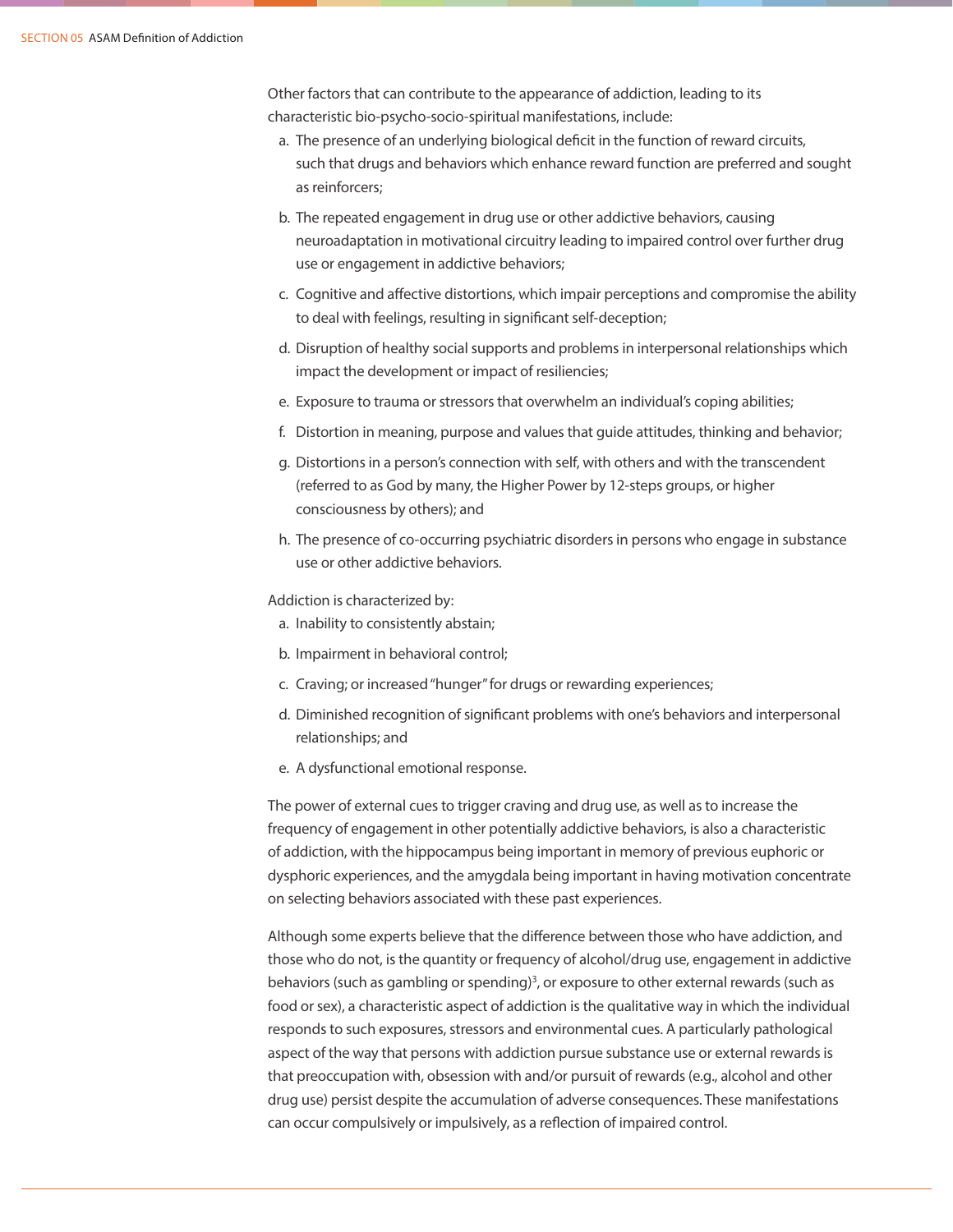Persistent risk and/or recurrence of relapse, after periods of abstinence, is another fundamental feature of addiction. This can be triggered by exposure to rewarding substances and behaviors, by exposure to environmental cues to use, and by exposure to emotional stressors that trigger heightened activity in brain stress circuits.<sup>4</sup>

In addiction there is a significant impairment in executive functioning, which manifests in problems with perception, learning, impulse control, compulsivity, and judgment. People with addiction often manifest a lower readiness to change their dysfunctional behaviors despite mounting concerns expressed by significant others in their lives; and display an apparent lack of appreciation of the magnitude of cumulative problems and complications. The still developing frontal lobes of adolescents may both compound these deficits in executive functioning and predispose youngsters to engage in "high risk" behaviors, including engaging in alcohol or other drug use. The profound drive or craving to use substances or engage in apparently rewarding behaviors, which is seen in many patients with addiction, underscores the compulsive or avolitional aspect of this disease. This is the connection with "powerlessness" over addiction and "unmanageability" of life, as is described in the first step of 12 Steps programs.

Addiction is more than a behavioral disorder. Features of addiction include aspects of a person's behaviors, cognitions, emotions, and interactions with others, including a person's ability to relate to members of their family, to members of their community, to their own psychological state, and to things that transcend their daily experience.

Behavioral manifestations and complications of addiction, primarily due to impaired control, can include:

- a. Excessive use and/or engagement in addictive behaviors, at higher frequencies and/ or quantities than the person intended, often associated with a persistent desire for and unsuccessful attempts at behavioral control;
- b. Excessive time lost in substance use or recovering from the effects of substance use and/or engagement in addictive behaviors, with significant adverse impact on social and occupational functioning (e.g. the development of interpersonal relationship problems or the neglect of responsibilities at home, school or work);
- c. Continued use and/or engagement in addictive behaviors, despite the presence of persistent or recurrent physical or psychological problems which may have been caused or exacerbated by substance use and/or related addictive behaviors;
- d. A narrowing of the behavioral repertoire focusing on rewards that are part of addiction; and
- e. An apparent lack of ability and/or readiness to take consistent, ameliorative action despite recognition of problems.

Cognitive changes in addiction can include:

- a. Preoccupation with substance use;
- b. Altered evaluations of the relative benefits and detriments associated with drugs or rewarding behaviors; and
- c. The inaccurate belief that problems experienced in one's life are attributable to other causes rather than being a predictable consequence of addiction.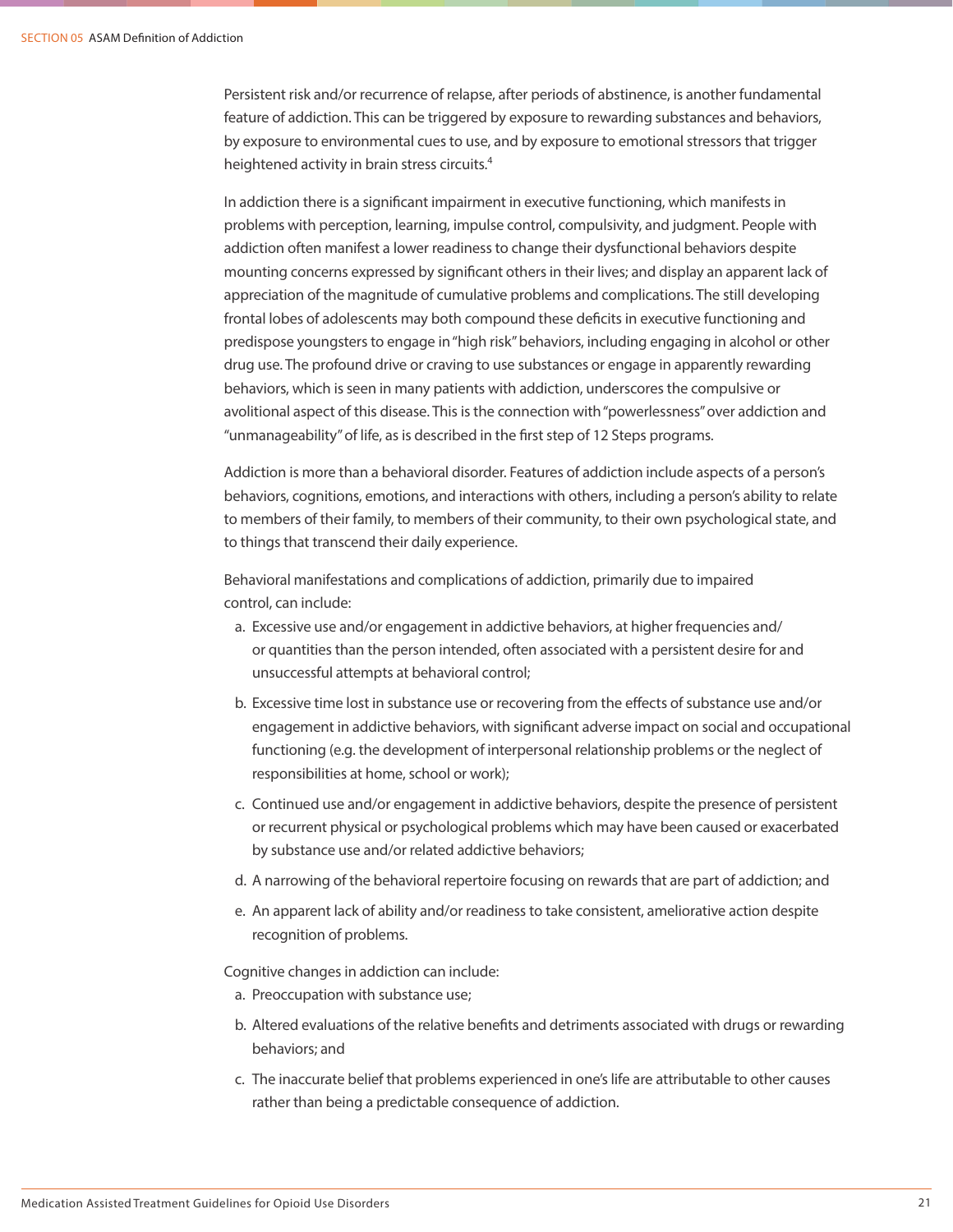Emotional changes in addiction can include:

- a. Increased anxiety, dysphoria and emotional pain;
- b. Increased sensitivity to stressors associated with the recruitment of brain stress systems, such that "things seem more stressful" as a result; and
- c. Difficulty in identifying feelings, distinguishing between feelings and the bodily sensations of emotional arousal, and describing feelings to other people (sometimes referred to as alexithymia).

The emotional aspects of addiction are quite complex. Some persons use alcohol or other drugs or pathologically pursue other rewards because they are seeking "positive reinforcement" or the creation of a positive emotional state ("euphoria"). Others pursue substance use or other rewards because they have experienced relief from negative emotional states ("dysphoria"), which constitutes "negative reinforcement" Beyond the initial experiences of reward and relief, there is a dysfunctional emotional state present in most cases of addiction that is associated with the persistence of engagement with addictive behaviors. The state of addiction is not the same as the state of intoxication. When anyone experiences mild intoxication through the use of alcohol or other drugs, or when one engages non-pathologically in potentially addictive behaviors such as gambling or eating, one may experience a "high", felt as a "positive" emotional state associated with increased dopamine and opioid peptide activity in reward circuits. After such an experience, there is a neurochemical rebound, in which the reward function does not simply revert to baseline, but often drops below the original levels. This is usually not consciously perceptible by the individual and is not necessarily associated with functional impairments.

Over time, repeated experiences with substance use or addictive behaviors are not associated with ever increasing reward circuit activity and are not as subjectively rewarding. Once a person experiences withdrawal from drug use or comparable behaviors, there is an anxious, agitated, dysphoric and labile emotional experience, related to suboptimal reward and the recruitment of brain and hormonal stress systems, which is associated with withdrawal from virtually all pharmacological classes of addictive drugs. While tolerance develops to the "high," tolerance does not develop to the emotional "low" associated with the cycle of intoxication and withdrawal. Thus, in addiction, persons repeatedly attempt to create a "high"--but what they mostly experience is a deeper and deeper "low." While anyone may "want" to get "high", those with addiction feel a "need" to use the addictive substance or engage in the addictive behavior in order to try to resolve their dysphoric emotional state or their physiological symptoms of withdrawal. Persons with addiction compulsively use even though it may not make them feel good, in some cases long after the pursuit of "rewards" is not actually pleasurable.<sup>5</sup> Although people from any culture may choose to "get high" from one or another activity, it is important to appreciate that addiction is not solely a function of choice. Simply put, addiction is not a desired condition.

As addiction is a chronic disease, periods of relapse, which may interrupt spans of remission, are a common feature of addiction. It is also important to recognize that return to drug use or pathological pursuit of rewards is not inevitable. Clinical interventions can be quite effective in altering the course of addiction. Close monitoring of the behaviors of the individual and contingency management, sometimes including behavioral consequences for relapse behaviors, can contribute to positive clinical outcomes. Engagement in health promotion activities which promote personal responsibility and accountability, connection with others, and personal growth also contribute to recovery. It is important to recognize that addiction can cause disability or premature death, especially when left untreated or treated inadequately.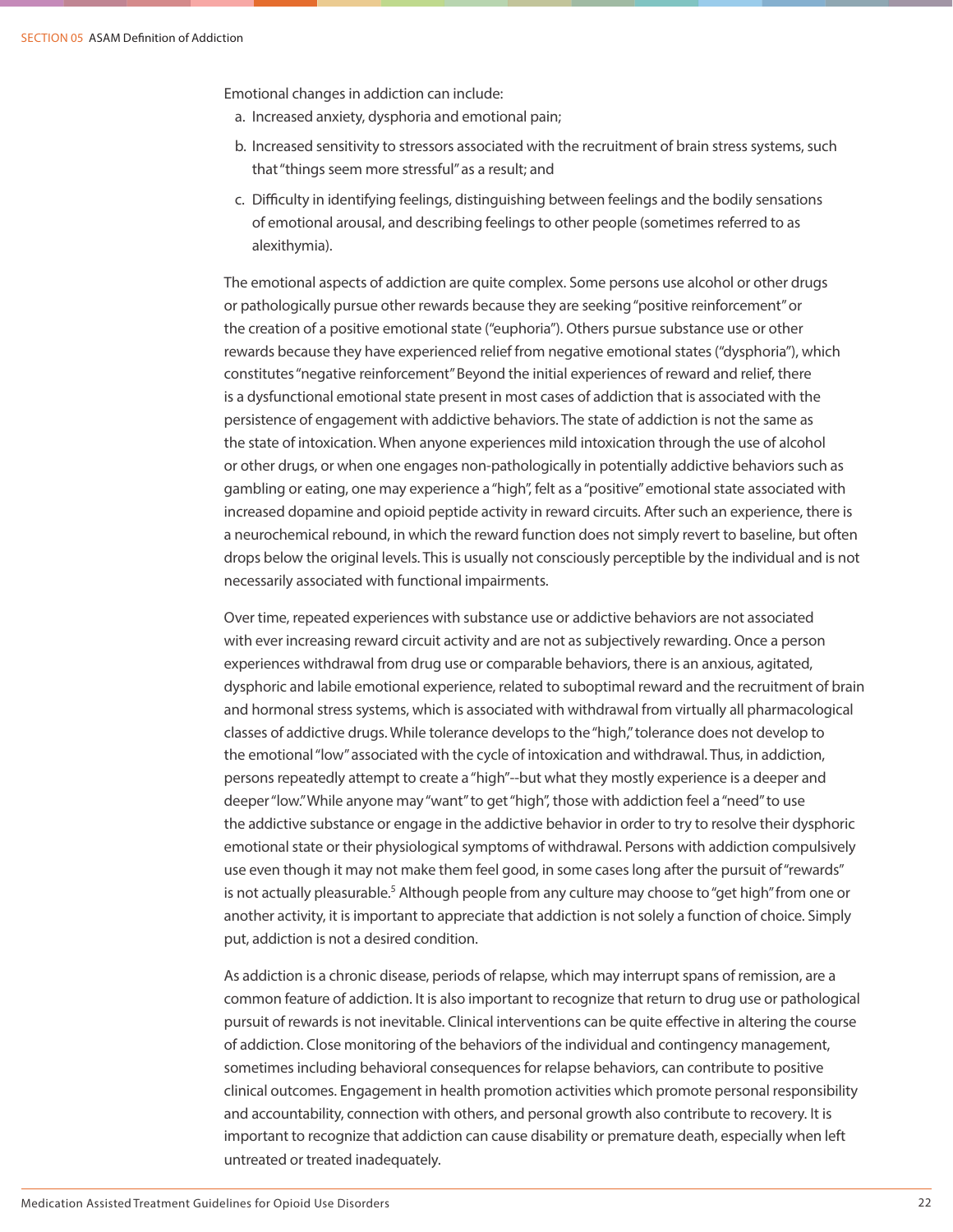The qualitative ways in which the brain and behavior respond to drug exposure and engagement in addictive behaviors are different at later stages of addiction than in earlier stages, indicating progression, which may not be overtly apparent. As is the case with other chronic diseases, the condition must be monitored and managed over time to:

- a. Decrease the frequency and intensity of relapses
- b. Sustain periods of remission; and
- c. Optimize the person's level of functioning during periods of remission.

In some cases of addiction, medication management can improve treatment outcomes. In most cases of addiction, the integration of psychosocial rehabilitation and ongoing care with evidencebased pharmacological therapy provides the best results. Chronic disease management is important for minimization of episodes of relapse and their impact. Treatment of addiction saves lives.

Addiction professionals and persons in recovery know the hope that is found in recovery. Recovery is available even to persons who may not at first be able to perceive this hope, especially when the focus is on linking the health consequences to the disease of addiction. As in other health conditions, self-management, with mutual support, is very important in recovery from addiction. Peer support such as that found in various "self-help" activities is beneficial in optimizing health status and functional outcomes in recovery.

Recovery from addiction is best achieved through a combination of self-management, mutual support, and professional care provided by trained and certified professionals.<sup>[1]</sup>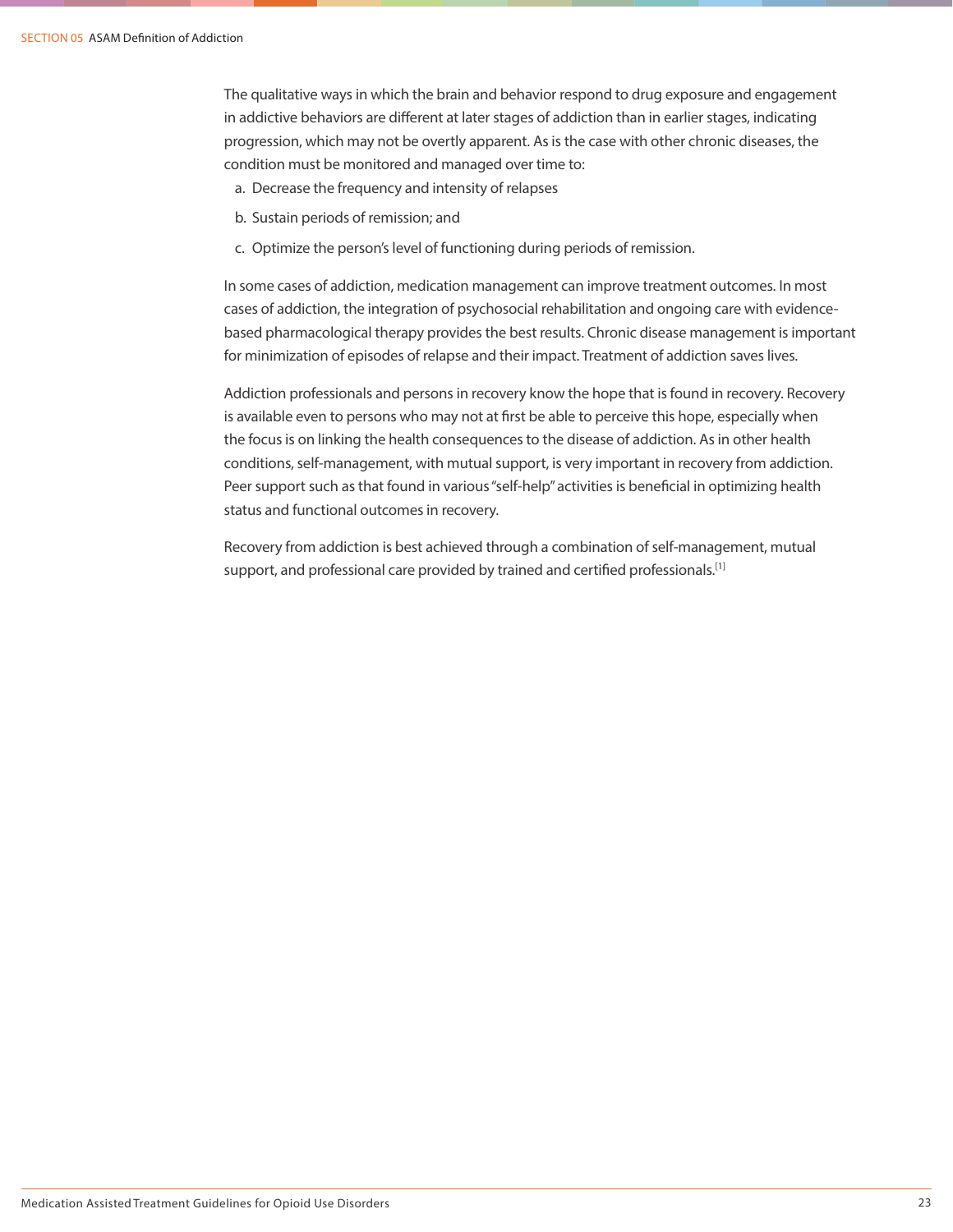### DSM-V Diagnostic Criteria for Opioid Use Disorder

Substance use disorder in DSM-V combines the DSM-IV categories of substance abuse and substance dependence into a single disorder measured on a continuum from mild to severe. Each specific substance (other than caffeine, which cannot be diagnosed as a substance use disorder) is addressed as a separate use disorder (e.g., alcohol use disorder, stimulant use disorder, etc.), but nearly all substances are diagnosed based on the same overarching criteria. In this overarching disorder, the criteria have not only been combined, but strengthened. Whereas a diagnosis of substance abuse previously required only one symptom, mild substance use disorder in DSM-5 requires two to three symptoms from a list of 11. Drug craving will be added to the list, and problems with law enforcement will be eliminated because of cultural considerations that make the criteria difficult to apply internationally.

In DSM-IV, the distinction between abuse and dependence was based on the concept of abuse as a mild or early phase and dependence as the more severe manifestation. In practice, the abuse criteria were sometimes quite severe. The revised substance use disorder, a single diagnosis, will better match the symptoms that patients experience.

Additionally, the diagnosis of dependence caused much confusion. Most people link dependence with "addiction" when in fact dependence can be a normal body response to a substance. (APA)

A problematic pattern of opioid use leading to clinically significant impairment or distress, as manifested by at least two of the following, occurring within a 12 month period:

Impaired control of the substance

- Opioids are often taken in larger amounts or over a longer period than was intended.
- There is a persistent desire or unsuccessful efforts to cut down or control opioid use.
- A great deal of time is spent in activities necessary to obtain the opioid, use the opioid, or recover from its effects.
- Craving, or a strong desire or urge to use opioids.

Social impairment

- Recurrent opioid use resulting in a failure to fulfill major role obligations at work, school, or home.
- Continued opioid use despite having persistent or recurrent social or interpersonal problems caused or exacerbated by the effect of opioids.
- Important social, occupational, or recreational activities are given up or reduced because of opioid use.

Risky use of substance

- Recurrent opioid use in situations in which it is physically hazardous.
- Continued opioid use despite knowledge of having a persistent or recurrent physical or psychological problem that is likely to have been caused or exacerbated by the substance.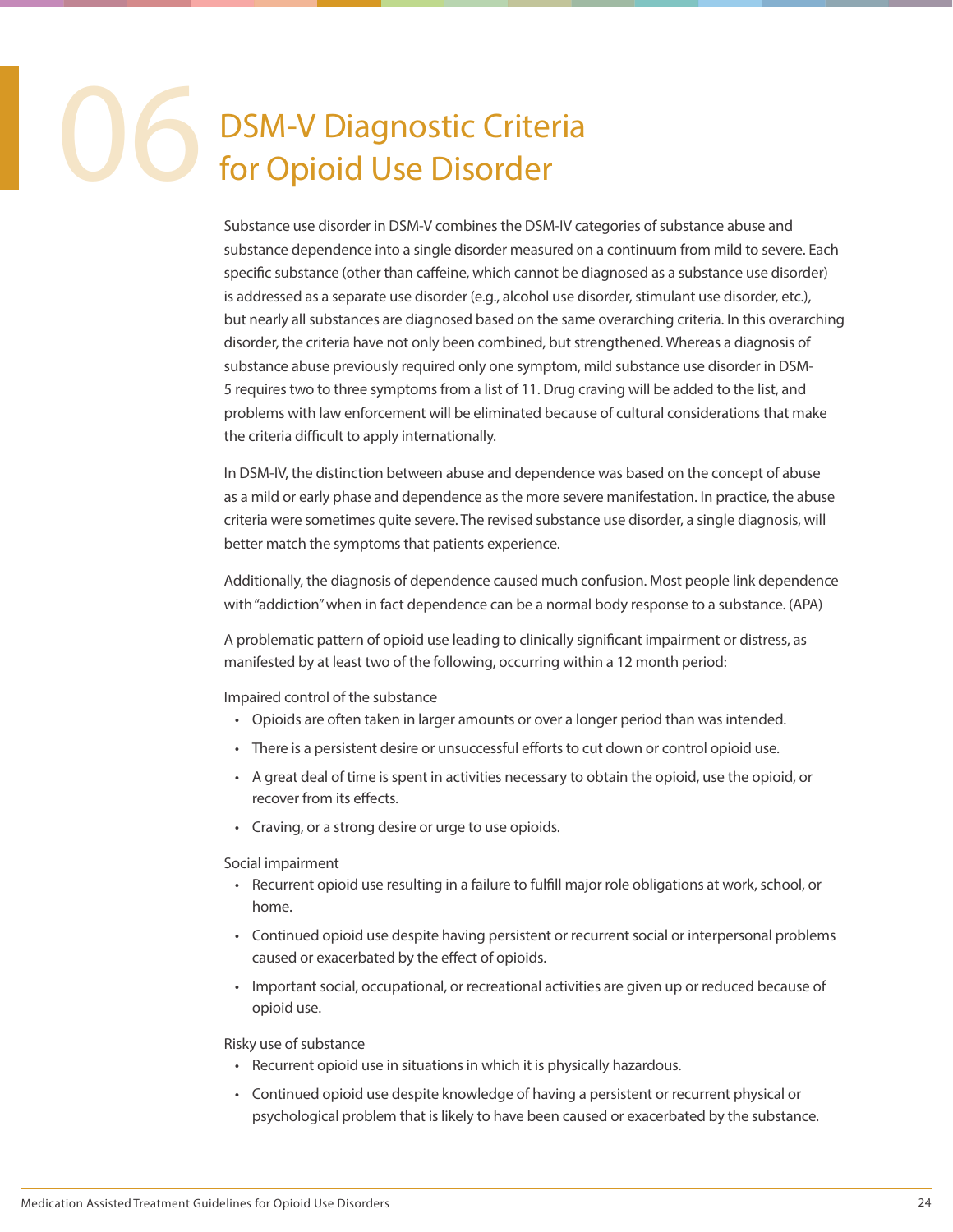Pharmacological criteria

- Tolerance, as defined by either of the following:
	- a. A need for markedly increased amounts of opioids to achieve intoxication or desired effect.

b. A markedly diminished effect with continued use of the same amount of an opioid.

- Withdrawal, as manifested by either of the following:
	- a. The characteristic opioid withdrawal syndrome
		- (refer to criteria A and B of the criteria set for opioid withdrawal, pp.547-547 of DSM-5).
	- b. Opioids (or a closely related substance) are taken to relieve or avoid withdrawal symptoms.

### Specify if:

In early remission: After full criteria for opioid use disorder were previously met, none of the criteria for opioid use disorder have been met for at least three months but for less than 12 months (with the exception that criterion a four, "Craving, or a strong desire were urged to use," may be met).

In sustained remission: After full criteria for opioid use disorder were previously met, now the criteria for opioid use disorder have been met at any time during a period of 12 months or longer parentheses with the exception that criterion 84, "Craving, or a strong desire or urge to use opioids," may be met).

### Specify if:

On maintenance therapy: This additional specifier is used if the individual is taking a prescribed agonist medication such as methadone or buprenorphine and none of the criteria for opioid use disorder have been met for that class of medication (except tolerance to, or withdrawal from, the agonist). This category also applies to those individuals being maintained on a partial agonist, and agonist/antagonist, or a full antagonist such as oral naltrexone or depot naltrexone.

In a controlled environment: This additional specifier is used if the individual is in an environment where access to opioids is restricted (such a hospital or jail).

Coding based on current severity: Note for ICD–10-CM codes: if an opioid intoxication, opioid withdrawal, or another opioid induced mental disorder is also present, do not use the codes below for opioid use disorder. Instead the comorbid opioid use disorder is indicated in the fourth character of the opioid induced disorder code (see the coding note for opioid intoxication, opioid withdrawal, or a specific opioid induced mental disorder). For only the opioid induced depressive disorder code is given, with the fourth character indicating whether the comorbid opioid use disorder is mild, moderate, or severe: F11.14 for mild opioid use disorder with opioid induced depressive disorder or F11.24 for a moderate or severe opioid use disorder with opioid induced depressive disorder.<sup>[2]</sup>

- i. Specify current severity:
- 1. 305.50 (F11.10) MILD: presence of 2-3 symptoms.
- 2. 304.00 (F11.20) Moderate: presence of 4-5 symptoms.
- 3. 304.00 (F11.20) Severe: Presence of six or more symptoms.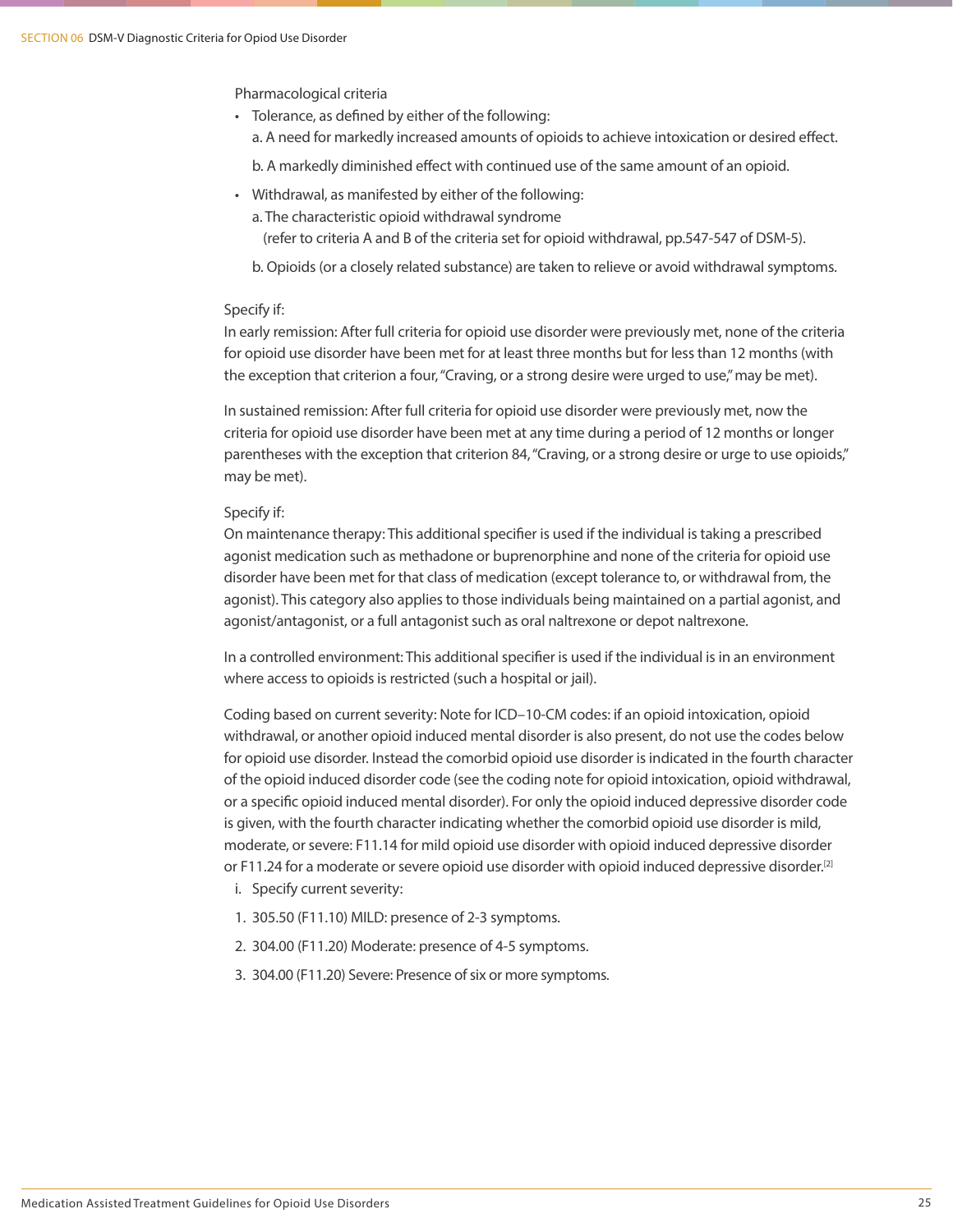### **Culture of Addiction**

The culture of addiction is a difficult concept to understand for those who have not directly experienced it or treated many patients who lived it. This culture has five overriding themes including escapism, instant gratification, using chemicals to emotionally cope and the seeking of otherwise unfound elation leading to superhuman stimulation of the reward pathway. However, the most common and most underrepresented emotion eventually felt is guilt. This is not an emotion portrayed by Hollywood, thought about by a jury or most importantly understood by most medical providers.

Most patients with the disease of addiction started their utilization of substances between the ages of 12 and 15. A number of patients had their first drink, their first joint or their first cigarette between these ages. Use of opioids is not far behind. For many this will merely be a passing curiosity, but for those with a genetic predisposition for addiction this can become a haunting lifelong torment. We now know that many adolescents are just trying to cover up or chemically cope with early life physical or emotional trauma. When a patient with a genetic predisposition for addiction first tries a substance, it provides escapism from the reality of their life, the pain of a relationship or the fears of an adolescent. The at-risk patients will also find that it significantly alleviates the thoughts of inadequacy or the fear of interaction, while significantly increasing confidence. While these are the perception of the person using the drug they are rarely the perceptions of those interacting with the drug user.

Once use of the drug is habituated, the patient begins to create a new normal. One that is unattainable without the drug. This new normal is the requirement for instant gratification, whether it be pain relief, anxiety abatement, fear cessation or the dissolution of sadness. By the shear nature of the disease itself one becomes separated from those people that do not use and their life that did not include a substance. They do not comprehend the untenable thirst and hunger for the dopamine their brain seeks. This separation from the nondrug using society pushes them to those that also use, perpetuating the positive reinforcement for continued drug use, the guilt bestowed on them by the drug dealer for not having the money to buy the drug is soon followed by enticing them with one more freebie. Chasing the initial elation felt from the first high is frequently referred to as "chasing the dragon".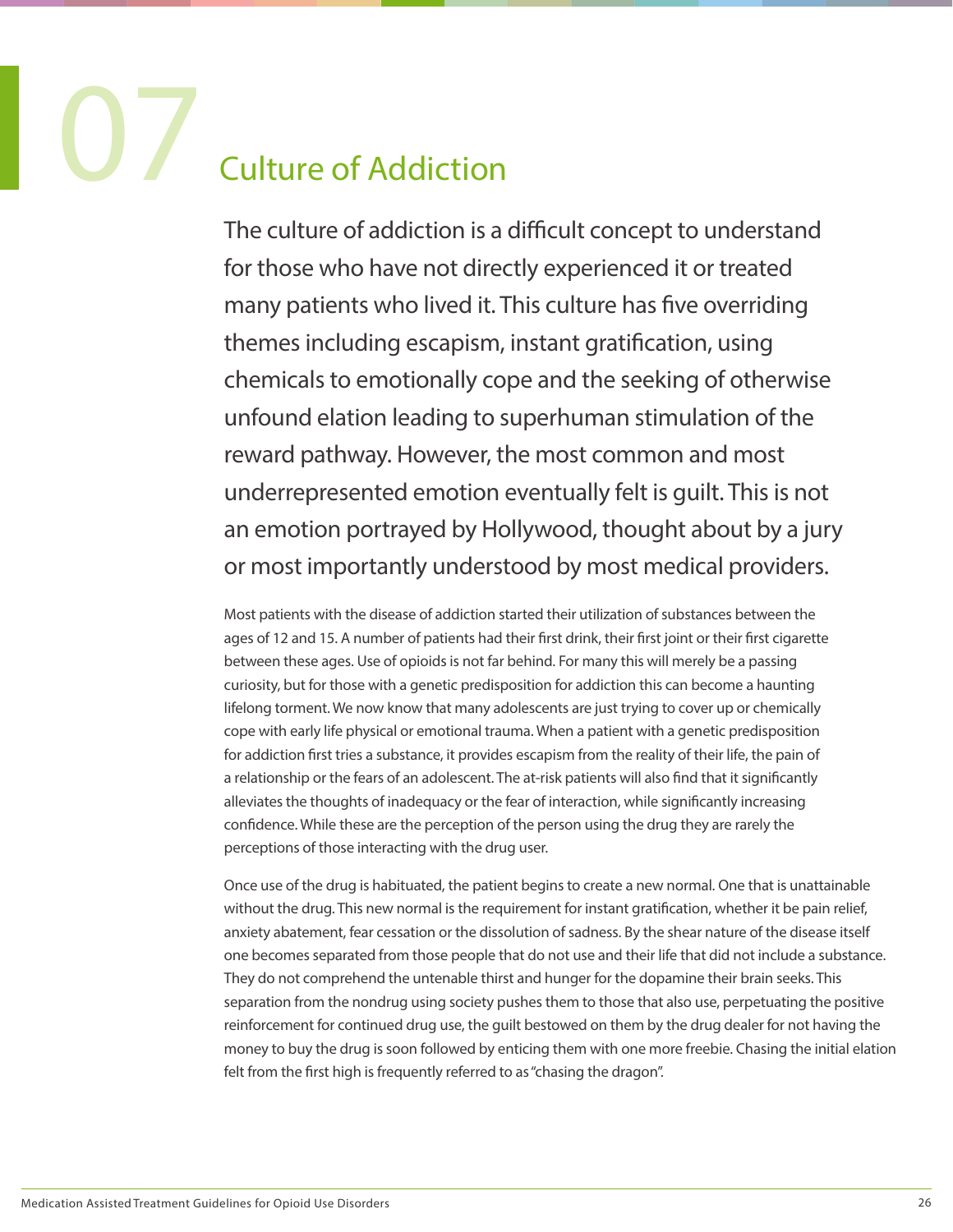In this cycle these patients will experience the highest of highs and the lowest of lows within their emotional pendulum. The thrill of thinking about going to the place where you obtain the drug in many ways equals the high they get once they take the drug. The drug induced illusion of freedom from authority, responsibilities or need to answer for anything they do perpetuates the behavior. Using seemingly innocuous medications such as Phenergan, dextromethorphan, cyclobenzaprine, pregabalin and quetiapine to "boost" the effects of any other intoxicant when money or connections run low. The desire to obtain the next "stabilizing" dose eliminates all risk assessment capability and allows the patient's to make a seemingly "logical" decision to steal from their friend, a family member or a stranger. The now bent logic of the addicted brain drives them to make connections between cause and effect that are neither accurate nor repeatable. The use of a minor pain as a reason for buying heroin or using marijuana for their "chronic anxiety" or to help sleep after 3 days of cocaine use is "logical". This is commonly when the emotion of guilt takes over. Medicating away the quilt and withdrawal becomes the only life focus. By the time an addict reaches this point there is no family, friend or activity that is not related to obtaining and using the drug.

People generally believed that this is a disease of the poor. However, the disease of addiction knows no socioeconomic boundaries. What one fails to recognize is that many of the patients with the untreated disease of addiction may at one time have used their education to the fullest, managed all of their daily endeavors and inhabited all points of the socioeconomic strata. But, as described above, the ever downward spiraling culture of untreated addiction has a final common pathway of either poverty or premature death.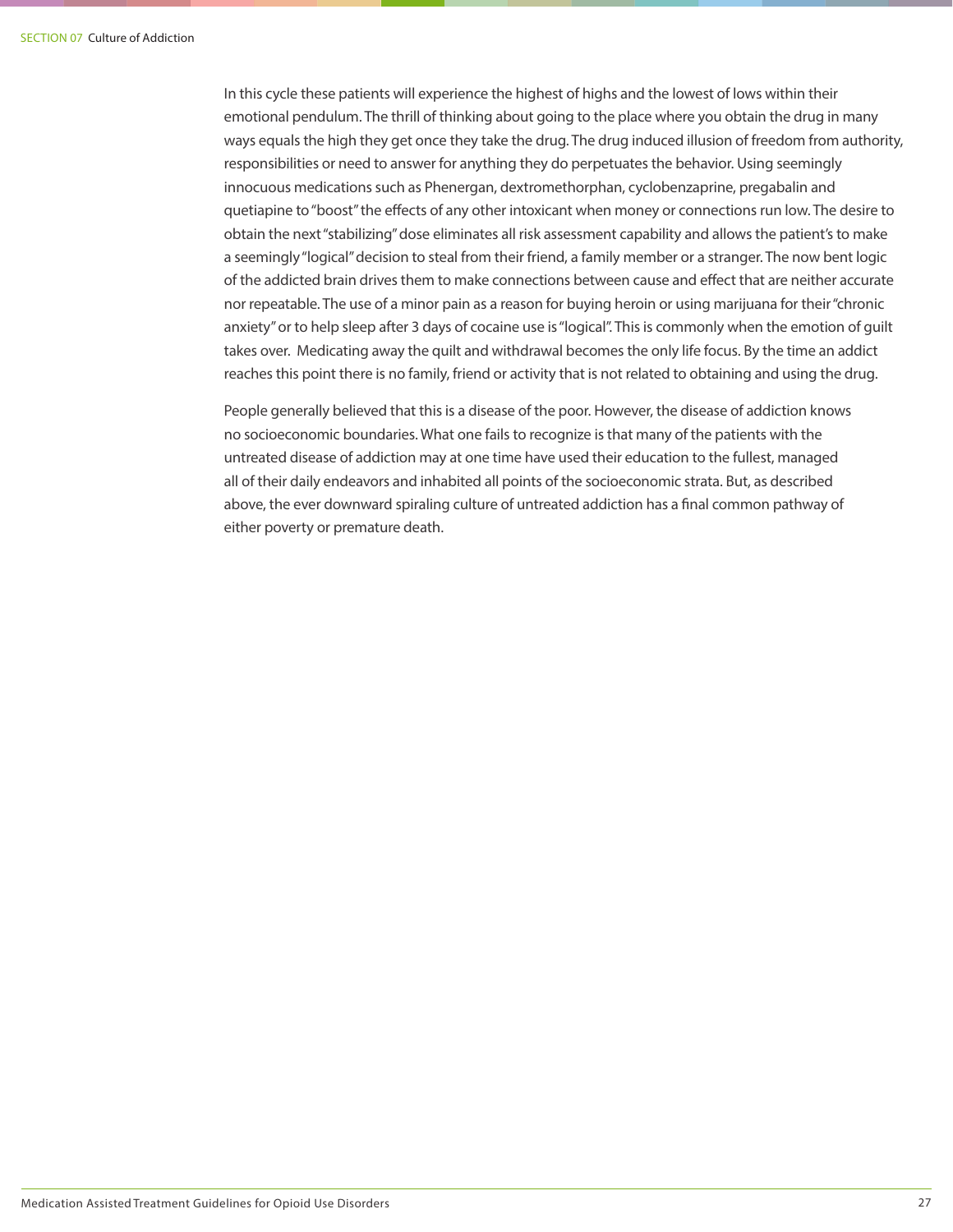### General Pharmacological Approach

The general pharmacological approach starts very early in the treatment of any patient utilizing opioids on a consistent basis. Utilizing standardized tools for identification and measurement of the severity of the physiological signs of withdrawal is where we should start. The clinical opioid withdrawal scale (COWS) can be used to determine whether or not a patient is having significant opioid withdrawal.[27] The initial management of this withdrawal, as well as, any detoxification which is planned should use medications such as clonidine, benzodiazepines, anti-nausea medication and other medications which may help to mitigate some of the significant psychological stressors occurring with opioid withdrawal. Given that withdrawal from opioids can be completely mitigated by the utilization of medications such as methadone or buprenorphine it is advisable to determine which pathway the patient will be following for long-term treatment. The induction of either methadone or buprenorphine can be done during this acute withdrawal/detox phase. Once the patient is induced on medications and the behavioral symptoms of addiction have been abated by dose titration the maintenance phase of dosing can begin. The maintenance phase, while utilizing behavioral health input, should be addressed using the lowest amount of medications that helps to abate the behaviors associated with an opioid use disorder. Once a patient has maintained an extended period of time in remission a discussion with the patient can be had about the possibility of tapering these medications. Any taper should be done with significant patient input as the anxiety and possible withdrawal associated with taper are significant risks for relapse.<sup>[28-30]</sup>

The management of withdrawal from opioid-based medications is rather straightforward. The vast majority of symptoms are secondary to a significant amount of excitatory output from the locus coeruleus.<sup>[31-33]</sup> Given that most of these can be blocked by clonidine, the utilization of this medication is paramount. <sup>[34-38]</sup> An extensive discussion of risks benefits and alternatives to the patient should be had prior to any plan for detoxification. Starting medication such as clonidine or benzodiazepines prior to significant withdrawal symptoms can be extremely helpful. While these medications cannot fully alleviate withdrawal symptoms they can mitigate them to the point of comfort and decreased anxiety from the patient's standpoint. Again, utilization of methadone and buprenorphine in the setting of withdrawal and detox is an important discussion to be had early in the treatment pathway. If the patient will be placed on buprenorphine they should not be treated in the detox phase with methadone and vice versa.

There are three basic types of induction for patients with opioid use disorder. One would be to transfer the patient from one type of full agonist over to methadone, which is also a full agonist. The second would be transfer from a fully detoxed opioid naïve patients to either a partial agonist or antagonist. The third would be transfer from a full agonist over to a partial agonist such as buprenorphine. Induction of longacting naltrexone or short-acting naltrexone should be done after the patient is completely withdrawn from all other opioids in the system. This can be done with an appropriate urine drug screen as well as appropriate education for the patient as to the risks and benefits of induction with this medication. They should be made aware that if any opioid or opioid like substances are in the system that the utilization of buprenorphine or naltrexone can cause rapid onset of precipitated withdrawal. If the patient is going to be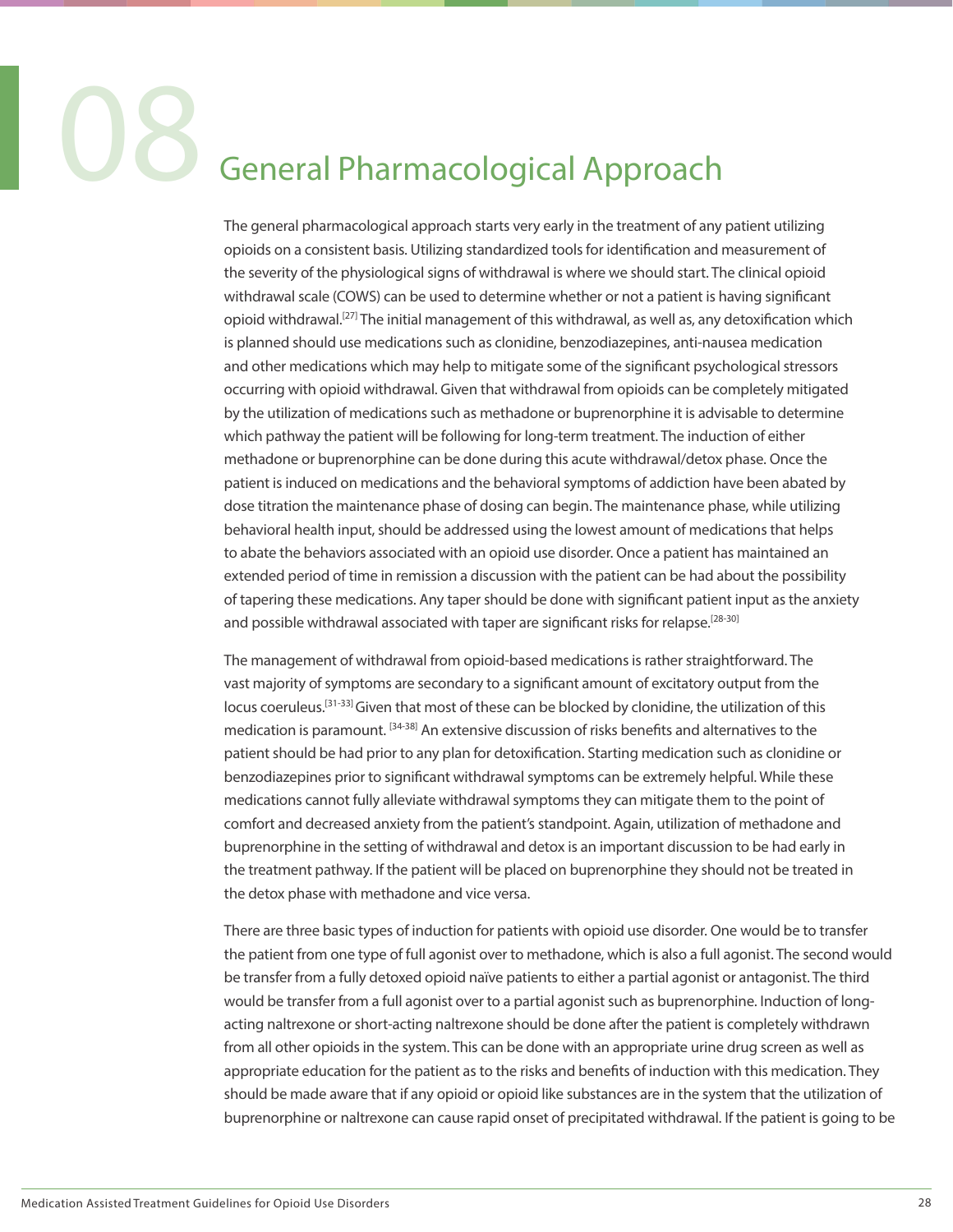placed on methadone while another agonist is in their system the patient should be made aware of the risks of early utilization of methadone and the risk of concomitant use of benzodiazepines in methadone induction. The patient should be told that these could lead to respiratory depression and accidental overdose. All methadone inductions should be done in a highly monitored fashion. This can be done in an outpatient setting with daily evaluation of the patient and visualize dosing. It is recommended that all induction on methadone be accomplished with specialty level clinician observation. The induction onto buprenorphine following detoxification is relatively simple. Please refer to the buprenorphine section for a complete description. The induction of the patient onto buprenorphine while on a full agonist presents more challenges. This should be done under specialty level observation and with full array of risks, benefits and alternatives being given to the patient. Utilization of withdrawal adjunctive medication such as clonidine is highly recommended when switching from a full agonist to a partial agonist medication.

Maintenance dosing should be agreed upon by the patient, behavioral health staff as well as the clinician treating the patient. As a general rule the lowest dose that accomplishes the abatement of the opioid use disorder behaviors is the most appropriate maintenance dose. Higher doses cause more cognitive impairment as well as chronic adverse events such as constipation, memory deficits as well as tolerance and possible hyperalgesia when using methadone or buprenorphine. Therefore, if the patient can be adequately maintained on a buprenorphine dose such as 4 mg two times a day this would be preferred to 8 mg three times a day. However, appropriate craving abatement and ability to engage in meaningful behavioral health activities must be balanced with a lower dose. When utilizing medication such as naltrexone with the patient in early remission switching from the depot naltrexone to the oral naltrexone should be considered. These medications seem to have the same pharmacological efficacy and thus the effectiveness is only dependent on patient compliance. Therefore, a maintenance dose for naltrexone would preferably be given in the oral form.

Tapering of any of these medications is highly controversial. Information in the literature shows variable results with tapering, however, the most common outcome is a premature relapse.<sup>[28-30, 39]</sup> Given that long-term randomized control trials for tapering have only had negative results, tapering should be undertaken with extreme caution. If the patient is found to be in remission for greater than one year a "self-tapering" program may be initiated. Allowing the patient to help direct the tapering pathway is of paramount importance, as they are the ones who are most likely to notice risk with the rapid taper versus slow taper. We would highly recommend against detoxing rather than tapering a patient off of these medications. Given that early cessation of these medications can lead to relapse it is recommended that these patients be able to obtain these medications in some cases for the remainder of their lifetime. However, over time with appropriate behavioral therapy and stabilization of social complications a large portion of patients may be able to taper off after 2 to 5 years of treatment. It is important to understand that forced tapering presents the highest risk for relapse and thus any attempt to force taper a patient is most likely to end in relapse of both utilization of the patient's drug of choice as well as a relapse in the behaviors associated with an opioid use disorder. This does not mean that patients should not be given encouragement and education about how to taper. It would be recommended that once a year the patient should be evaluated and educated on the possibility of tapering off of their medications. If this leads to a significant increase in opioid use disorder behaviors, significant anxiety or social impairment medication should be continued.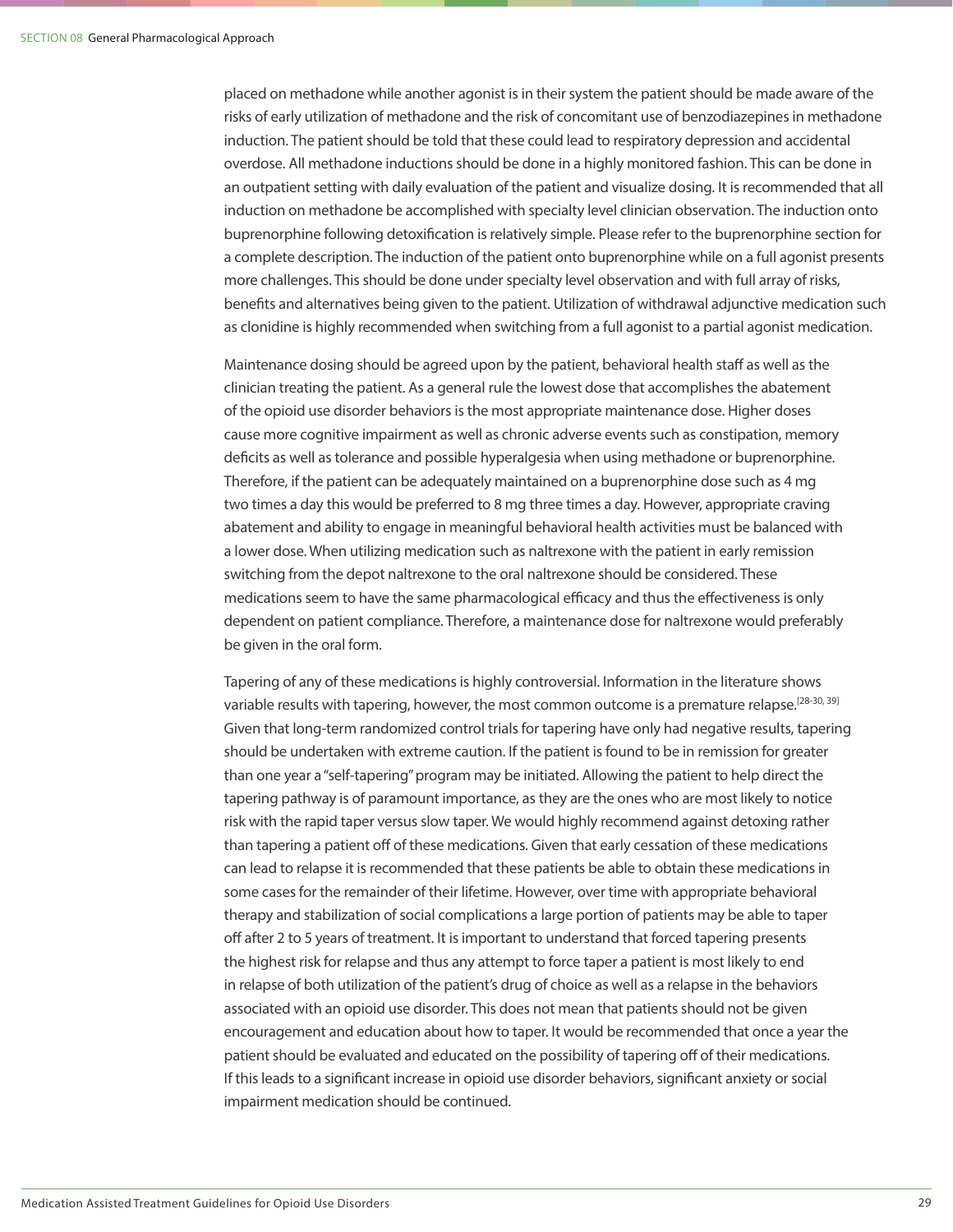### **General Behavioral Approach**

Evidenced based therapy such as Cognitive Behavioral Therapy (CBT), contingency management or motivational enhancement therapy is an essential part of any comprehensive and successful opioid treatment program. Cognitive therapy or cognitive behavioral therapy as defined by its founder, Aaron Beck, "Is a form of psychotherapy in which the therapist and client work together as a team to identify and solve problems. Therapists use the Cognitive Model to help clients overcome their difficulties by changing their thinking, behavior, and emotional responses.".<sup>[40]</sup> Over 30 years of research has proven the effectiveness of CBT. Several studies have demonstrated neurobiological changes associated with CBT. [41] Its use in both individual and group settings is widely supported. CBT is effective for a variety of mental health as well as substance use disorder. "Evidence from numerous large scale trials and quantitative reviews supports the efficacy of CBT for alcohol and drug use disorders.<sup>[42]</sup> Providing the most effective treatment pathways for patients will yield long term recovery and an overall reduction in cost to the SUD treatment system.

Motivational interviewing (MI) and motivational enhanced techniques (MET) are also essential skills for opioid treatment program therapists. Motivational interviewing is a psychotherapy model developed for outpatient therapy and is an effective skill in concordance with cognitive behavioral therapy. Motivational interviewing was developed by Professors William Miller and Stephen Rollnick and is defined as "a method that works on facilitating and engaging intrinsic motivation within the client in order to change behavior. MI is a goal-oriented, client-centered counseling style for eliciting behavior change by helping clients to explore and resolve ambivalence."<sup>[43]</sup>

Motivational interviewing and motivational enhancement therapy techniques can be used as standalone interventions as well as in combination with cognitive behavioral therapy. As a standalone therapy, data has shown its efficacy in the small to moderate range.<sup>[42]</sup> However, as a conjunctive therapy it can be highly effective, particularly in an individual therapy setting.

Contingency Management (CM) is perhaps the most underused evidenced based treatment for substance use disorders. There is a significant growing body of evidence proving this to be a highly efficacious treatment. Studies have shown this to be superior to relapse prevention and cognitive behavioral therapy in some cases.<sup>[44]</sup> "contingency management approaches are grounded in operant learning theory and involve the administration of a non-drug reinforcer (e.g. vouchers for goods) following demonstration of abstinence from substances."[42] research over the past 10 years or so has consistently shown its effectiveness in reducing substance use and related maladaptive behaviors.[44] Despite evidence to support its effectiveness, contingency management is not widely used. The intensity of cognitive and behavioral intervention that currently exists within the opioid treatment program structure is an excellent setting for incorporation of contingency management.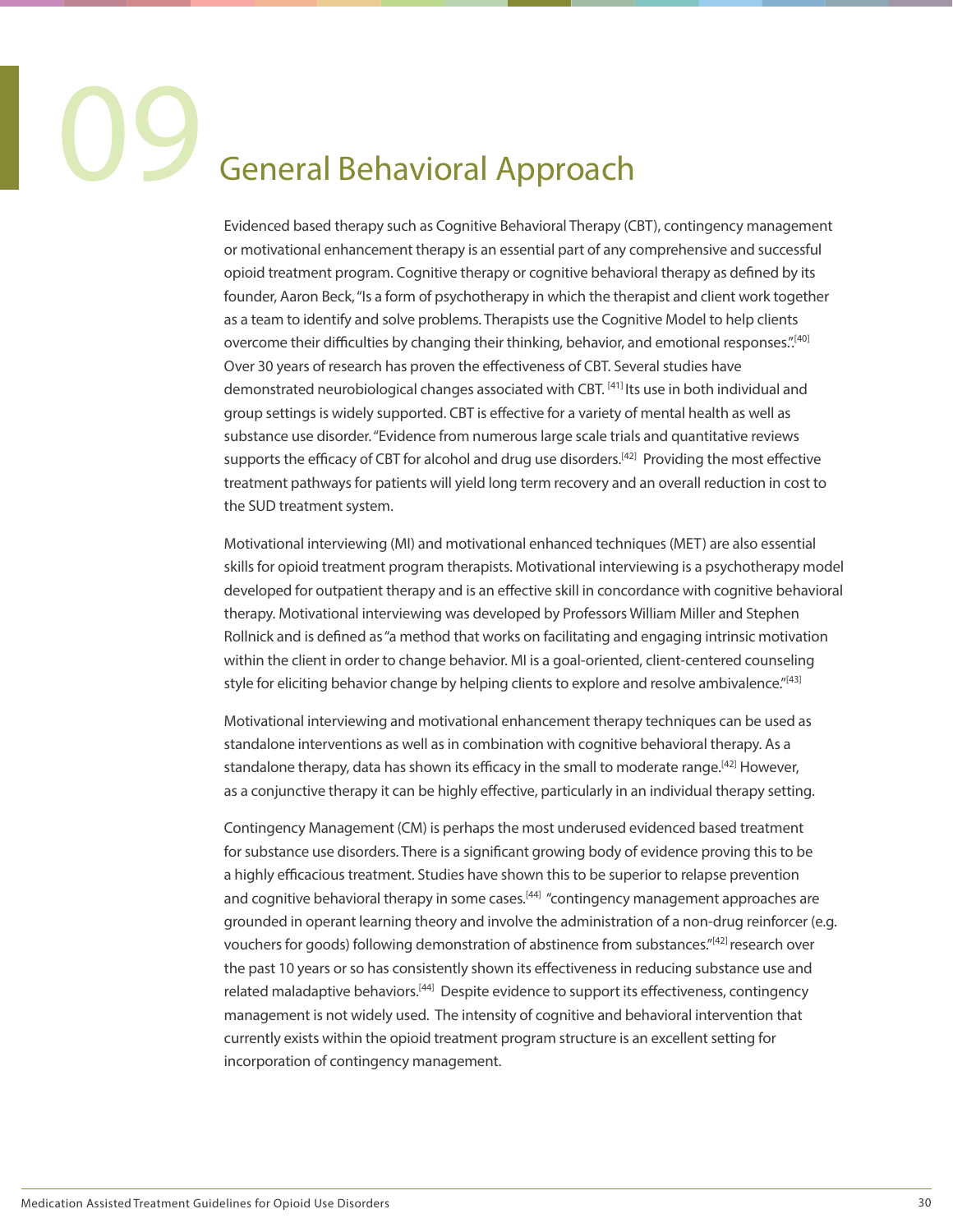Incorporating evidenced based treatment practices into the opioid treatment programs is essential for positive functional outcomes. Therapists highly trained in cognitive behavioral therapy and motivational interviewing psychotherapy models in conjunction with contingency management are necessary pathways for patient long term success. This in turn leads to overall reduction in cost not only to the substance use disorder treatment system, but the public health and criminal justice systems as well.

Incorporation of 12 step self-help groups such as narcotics anonymous into the treatment pathway for patients who have opioid use disorders has had mixed results.<sup>[45-47]</sup> these mixed results may be due to the confounding variables of whether or not a given group "believes in" the utilization of opioid replacement therapy as an adjunct to treatment. If the group does not feel that this is the right thing to do then the patient is given advice that is in direct conflict with his or her treatment team advocating the use of medication to help stabilize the neural axis and make behavioral therapy more effective. While the evidence is strong that this should not be the only pathway for a patient to obtain and maintain initial stabilization of an opioid use disorder it should be considered a viable adjunct as long as treatment pathways are well aligned. This may also help to reconstruct the patient's social sphere and allow them a safe place to talk about their disease. It is this author's opinion that utilization of a 12 step self-help group in conjunction with standard therapy such as cognitive behavioral therapy, contingency management or motivational enhancement therapy may provide increased stability in the long-term. Again, this is only if the treatment theories align.<sup>[45-47]</sup>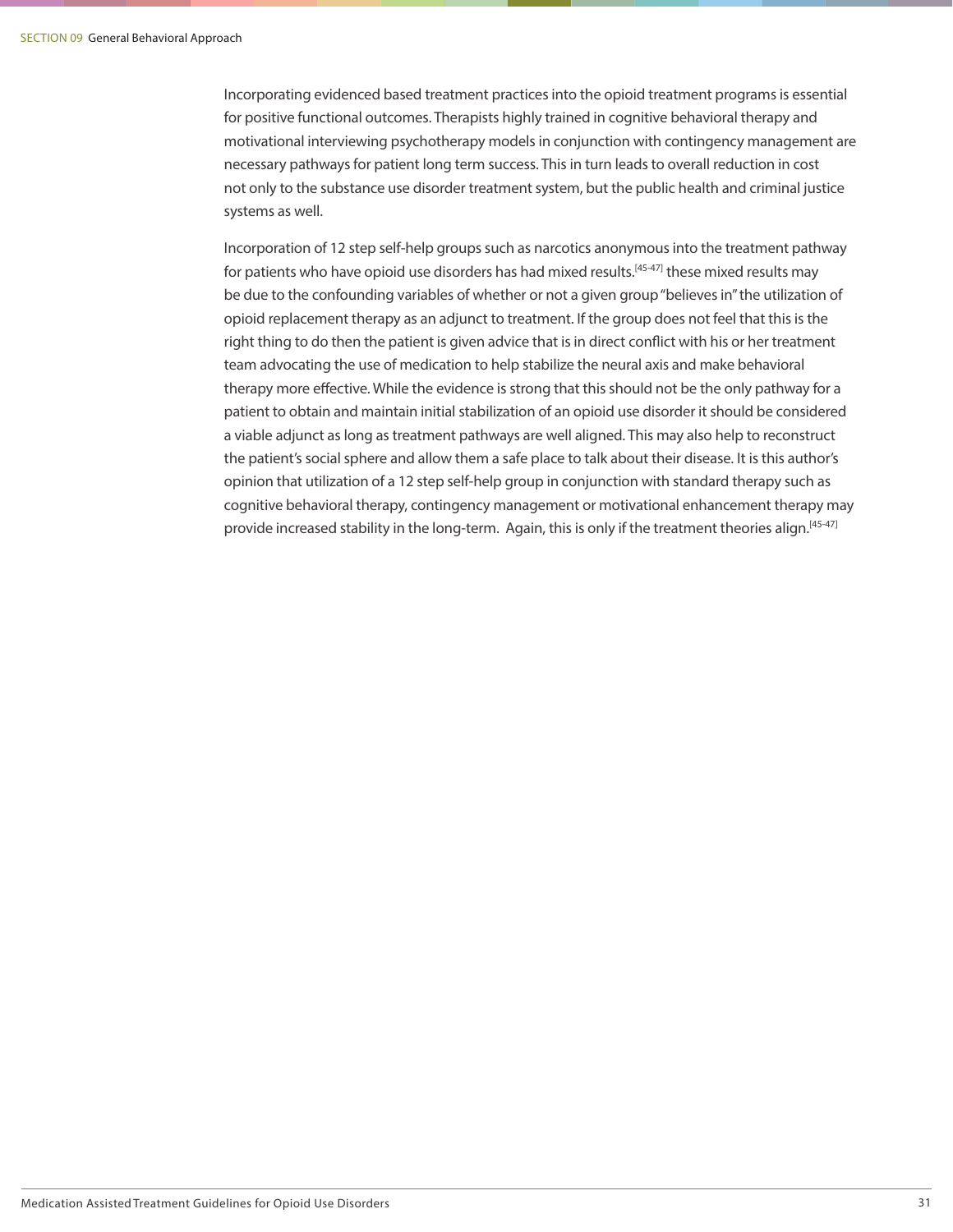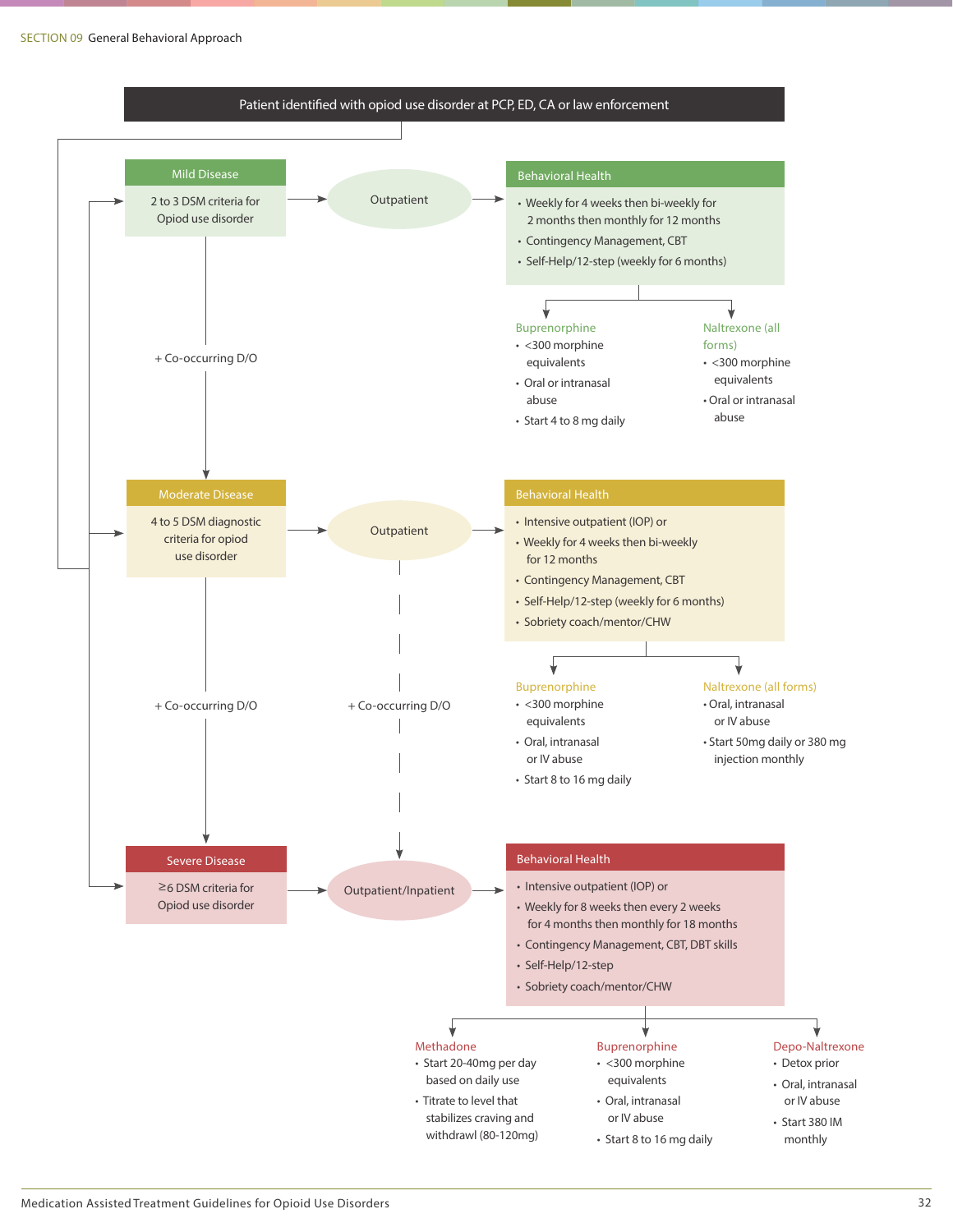### Opiate Treatment Path Behavioral Health Paths For Moderate/Severe Opioid Disease (No Client Administratively Discharged)



All treatment issues stable and client/program agree

- Taper plan completed with client and medical/clinical
- Treatment/outreach intensified during end of taper and 90 days post discontinuation of MAT
- If disease worsens and is not stabilized by behavioral interventions then restart MAT

Assertive **Community** Treatment: SUD outreach based treatment for patients who continue to use illicit drugs/stop showing up for dosing. Can begin at any point of the process Can also be when client relapse/taper off. Service generally for non-adherence

Case Management Office based and outreach based linking, coordinating, referring On-going as long as needed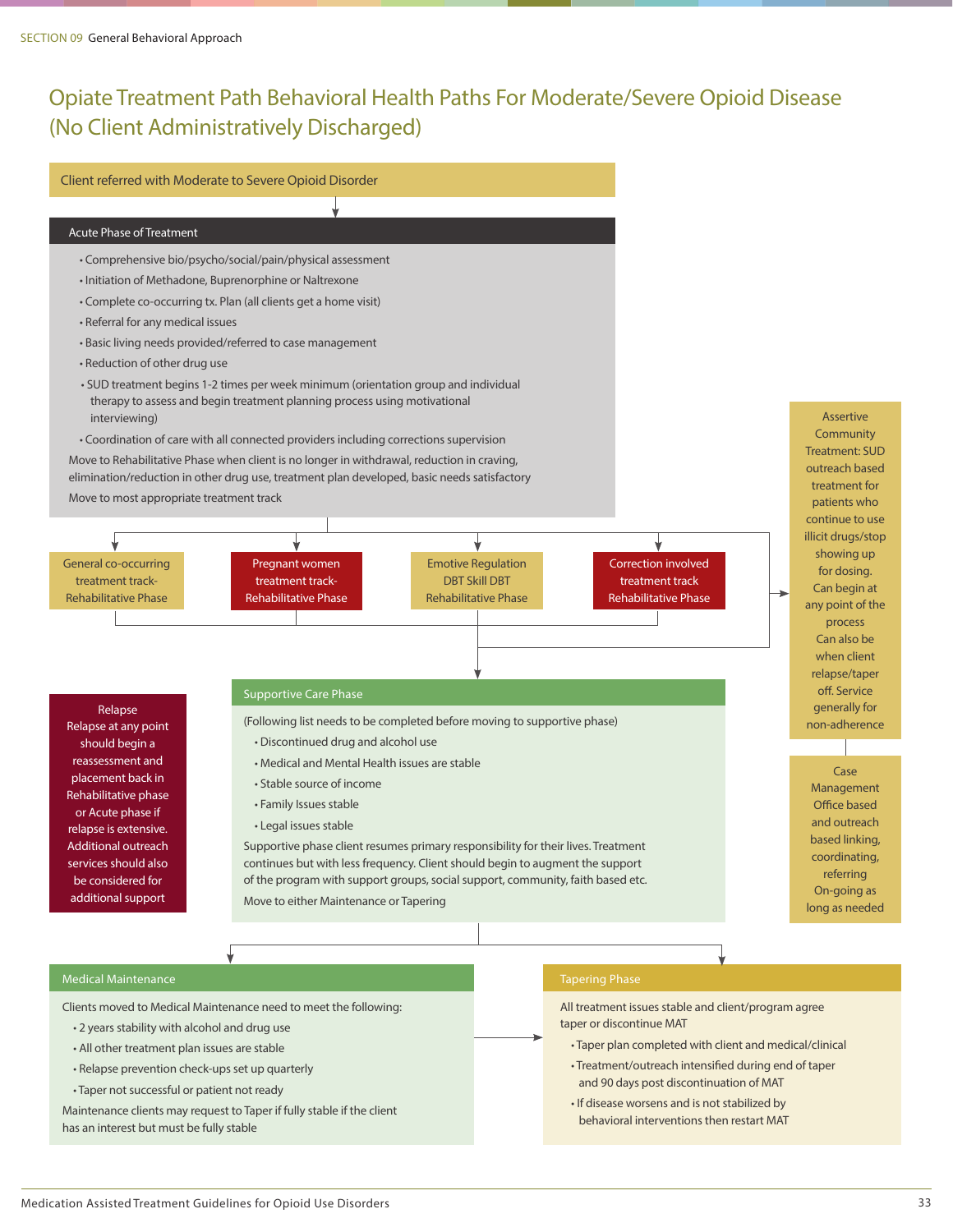### **Medical Necessity**

The general approach to a patient with an opioid use disorder, which has been agreed upon in the literature, includes utilization of medication, integrated behavioral health and help with stabilization of social issues. This includes availability of methadone, buprenorphine and naltrexone and therapies such as cognitive behavioral therapy, motivational enhancement therapy, and contingency management made available in both the one-on-one and group delivery models. The vast majority of patients with a moderate to severe opioid use disorder will have issues with housing, transportation, socially stable systems of care as well as the ability to communicate on a regular basis. Social services and case management should also be made available for those patients who require this. Given this, an outreach component with utilization of a sobriety coach/community health worker has been found to be helpful in bringing the treatment to the patient when the social issues become a significant barrier. It should also be understood that this disease occurs in many states. There is acute, maintenance, recovery and early remission phases of the disease and treatment followed by a long-term remission phase. All of these phases have a risk of relapse, however, the farther along the path that the patient goes the lower the risk of relapse.

The population further subdivides based on whether or not they have a co-occurring psychiatric illness, current pregnancy, involvement with the judicial system or significant co-occurring medical disease. Each of these subgroups requires a subtly different set of treatment pathways during the acute, maintenance, recovery and remission phases. However, the overriding concept is the availability of medication, behavioral health intervention and social management services. Some patients may not fit the above general treatment paradigm. These can include those patients who are about to be incarcerated who would not benefit from starting on medication assisted treatment, those patients who have significant side effects or allergies to the medications that significantly impact their comorbid medical disease or those patients with a severe untreated psychiatric illness.

With a mild opioid use disorder the patient would meet 2 to 3 DSM V criteria. If the patient does not have a co-occurring mental health disorder they can be treated in the outpatient setting. The vast majority of behavioral health literature in substance use disorders shows that early high intensity intervention is more helpful than low intensity long-term intervention. Therefore, a system that allows for high intensity evaluation and treatment early with a tapering effect of behavioral health intervention is appropriate. Patients with mild disease and no co-occurring disorder should have therapy weekly for the first four weeks, then biweekly for the next two months of treatment and then monthly for the following 12 months (combined 15 months). This can include contingency management, cognitive behavioral therapy, dialectical behavioral therapy as well as many other forms of standardized behavioral therapy which can be given initially in the one-on-one treatment pathway and then followed in a group setting. Given that the overriding severity of illness is less, the highly structured methadone clinic environment and the highintensity opioid methadone itself is not recommended. However, studies have shown that medication assisted treatment including the use of buprenorphine and naltrexone in oral form may be significantly helpful in stabilizing the patient's craving and behavior.<sup>[6,7,8]</sup>

If the patient is on less than 150 morphine equivalents of an opioid and is using oral or intranasal delivery of the opioid, it would be appropriate to transition this patient onto 4 to 8 mg daily of buprenorphine. If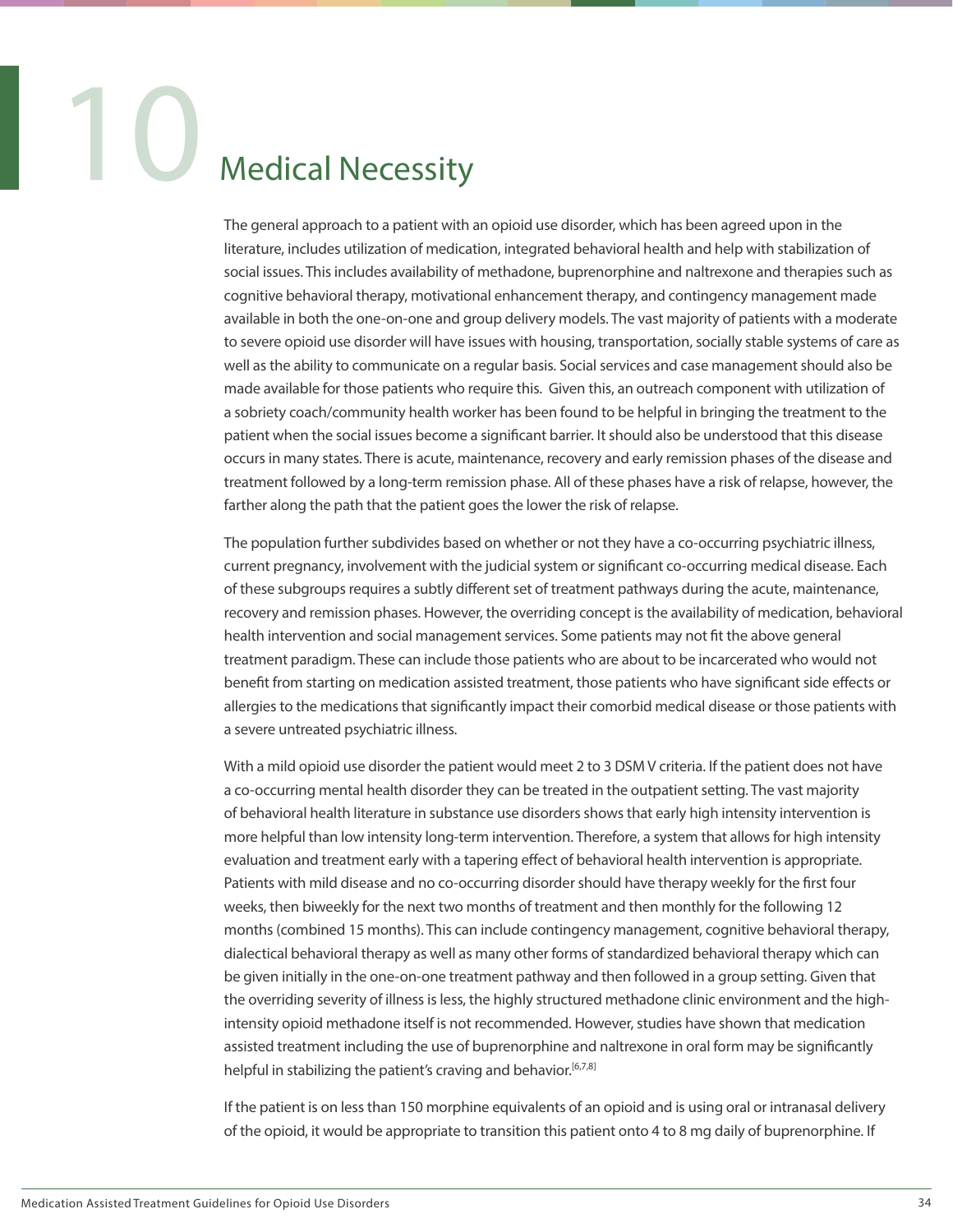the patient is on greater than 150 morphine equivalents then twice a day dosing may be more effective. If the patient meets the above criteria and all urine drug screens are negative, naltrexone can be started at 50 mg daily or injected with 380 mg of Depo-Naltrexone. This patient can be detoxed in the outpatient setting using adjunctive treatment such as clonidine, gabapentin or buprenorphine. Daily contact is recommended during this outpatient detoxification phase as this is the highest risk time for a patient to relapse. However, the majority of current literature recommends that a mild form of this disease does not require inpatient and can be handled quite effectively in an outpatient setting.

The moderate form of the disease, which meets 4 to 5 DSM diagnostic criteria for an opioid use disorder, represents an increase in severity of illness. This category will also encompass those patients with a mild form of a substance use disorder but who also have a co-occurring mental health disorder. These patients again can generally be treated in the outpatient setting. They should also have medication assisted treatment and behavioral health treatment available with an increase in the intensity of both. These patients benefit from an early high-intensity behavioral health intervention with at least weekly visits for the first four weeks followed by biweekly visits for the next four months and then monthly visits for the next one year (combined 17 months). Again this may include, but not be limited to contingency management, cognitive behavioral therapy, dialectical behavioral therapy and motivational enhancement therapy. These behavioral therapies should initially be done in a one-on-one fashion with the behavioral health specialist and once the patient understands the basic behavioral health changes required, then a group setting may be utilized. Weekly self-help groups, including cognitive behavioral therapy or a 12-step-based methodology, meeting at minimum weekly for the first six months are also recommended. These patients should have access to a sobriety coach/community health worker given that the increase in severity of the disorder usually correlates with an increase in the severity of social malevolence. Intensive outpatient management may also be utilized in this subset of patients in order to allow for a more highly structured environment. These patients may benefit from being seen in an opioid treatment program, however, in general it is still recommended that buprenorphine or naltrexone be utilized rather than methadone. If the patient and the treatment team decide on buprenorphine and the patient is on less than 300 morphine equivalents daily then the patient can be transitioned to buprenorphine at the 8 to 24 mg per day with a split dosing schedule. This can then be titrated to the appropriate maintenance dose based on the patient's cessation of craving and addictive behaviors. This patient may also be started on naltrexone at 50 mg daily or 380 mg IM monthly once they have been effectively detoxified from opioids.

Despite the innate desire to place these patients inpatient for opioid detox no studies show a significant difference in outcomes at one year if the patient is detoxified on and inpatient or outpatient basis. Therefore, if the patient does not have a co-occurring disorder along with moderate substance use disorder or has lack of housing or significantly dangerous living situation then detoxification can be done in the outpatient setting.

As a patient moves into the severe category of substance use disorder they are generally in the situation in which housing, transportation and outside support are unreliable at best. This may also be the same for patients with a moderate opioid use disorder and a co-occurring mental illness. Therefore, this subset of patients should be evaluated for inpatient detoxification and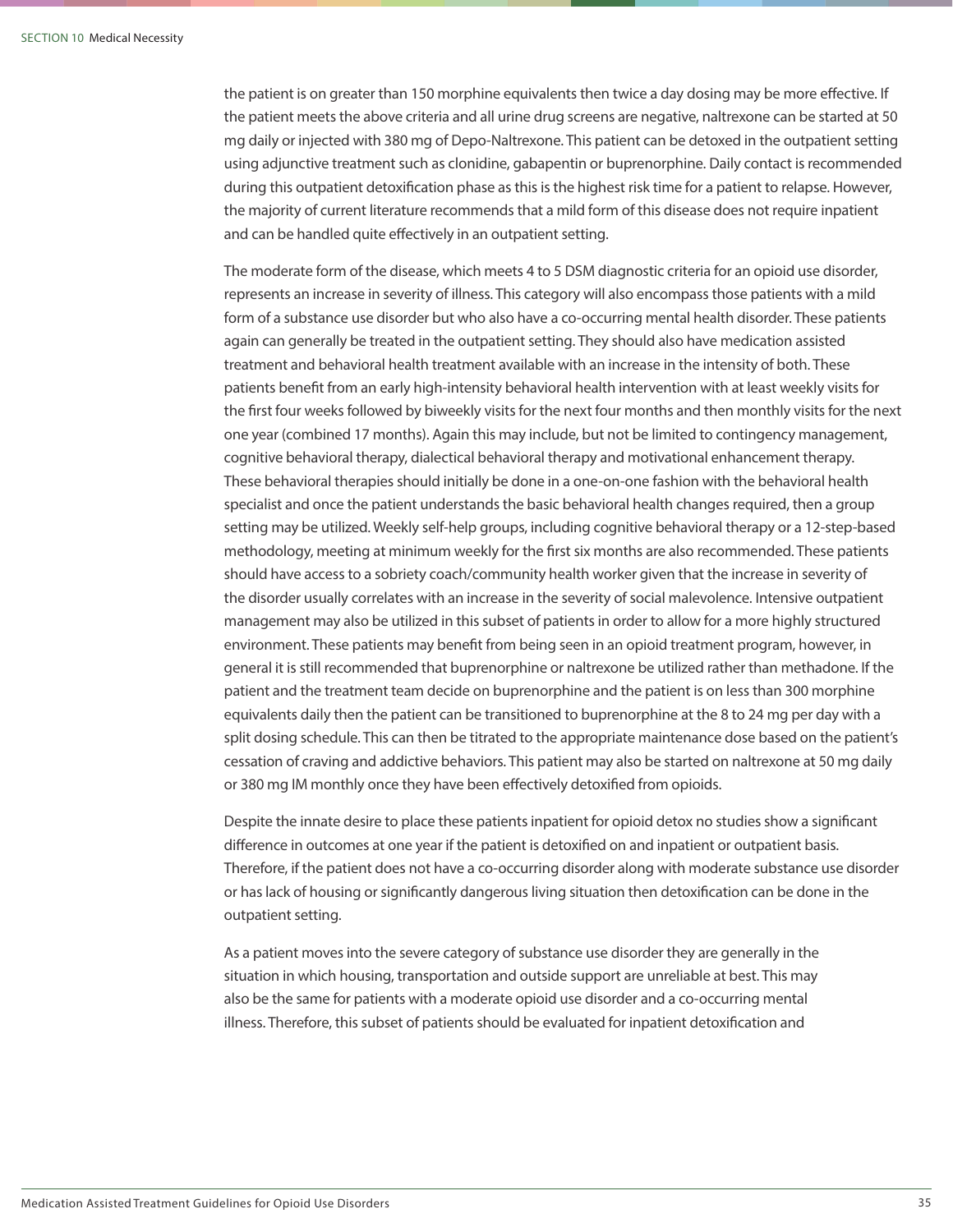early stabilization. While the physiologic aspects of the disease can be treated in an outpatient detoxification fashion many of the social and psychological issues require higher intensity, which can be provided in man inpatient setting.

As the disease severity increases so do the behavioral health ailments. Therefore, a patient in the severe or moderate category with a co-occurring mental health disorder should have a much more intense behavioral health approach. This can include, but is not be limited to, intensive outpatient management platforms or for office-based treatment pathways the behavioral health intervention should be at minimum weekly for eight weeks followed by biweekly for four months and then followed by monthly for 18 months (combined 24 months). This treatment should begin with basic dialectical behavioral therapy skills in association with contingency management and self-help/12 step group therapy. If the patient is not significantly opposed to this type of therapy it would be recommended that this patient attends 12-step meetings daily for at least 30 days. This patient should also be assigned a sobriety coach/community health worker who would do an in-home assessment followed by outreach follow-up visits that include weekly interaction and frequency of visits that mirrors the behavioral health pathway.

Given the increased severity of illness, all medications should be available for utilization. This includes methadone, buprenorphine or depot naltrexone. If methadone is chosen the patient should be started on 20 to 40 mg per day in titrated to the level that stabilizes the patient. This is generally between 80 and 120 mg per day. If the patient started on buprenorphine after detoxification the patient should be started on 16 to 24 mg per day in divided doses. The patient may also be started on the standard 380 mg intramuscular depot naltrexone injection. The patient needs to be fully detoxified prior with a drug screen showing no opioids. Prior to initiation of depot naltrexone the patient must also demonstrate tolerance of an oral "test dose" prior to the administration of the long-acting injectable medication.

All of the above patients should have access to basic case management and office-based services as well as coordinating staff. This can be helpful in allowing the patient to stay up on all the paperwork required to maintain eligibility for public health insurance programs or any food or housing programs. Once the patients are "stable" and have been on a maintenance dose of medication for six months the patient can be referred to any specialty recovery programs such as those for patients with co-occurring disorders, patients who are pregnant or early postpartum as well as those involved in the correctional system. During this rehabilitative phase patient would be expected to have monthly urine drug screens at minimum, have discontinued or significantly decreased illicit drug use and/or alcohol use, have increased stability with their medical and mental health issues have identified a source of income as well as identified and are working toward resolution of any family issues or legal issues. Once this patient is been medically stable for 2 to 3 years it would be appropriate to evaluate the patient for possible tapering.

When considering tapering one should understand that the literature is very clear that forced tapering or too rapid of a taper without patient involvement significantly increases the risk of relapse. Therefore, all tapering should be made in conjunction with behavioral health staff, the patient, and the treating physician. Allowing the patient to delineate their appropriate passive tapering and help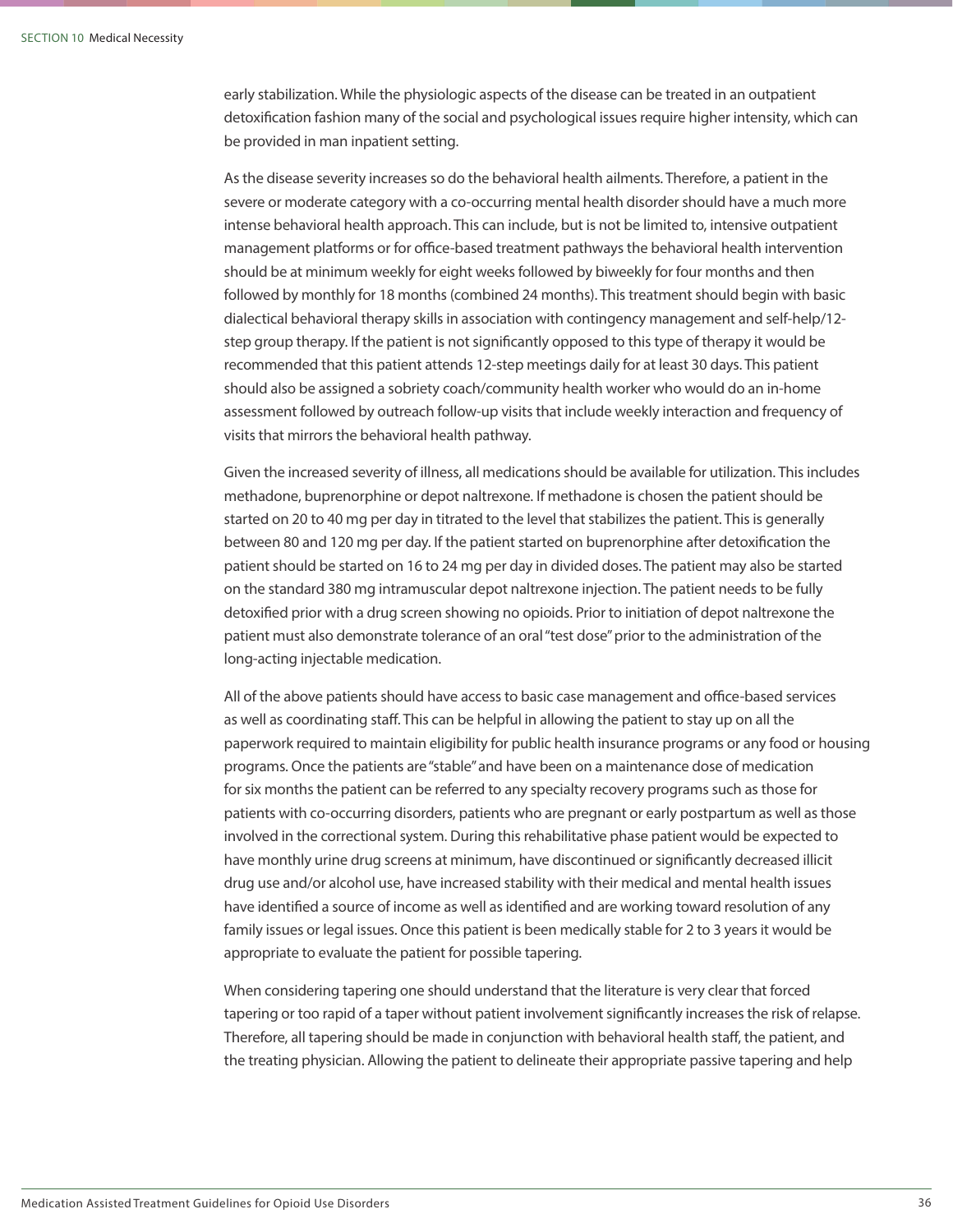direct the rate of tapering is imperative. Without this involvement, anxiety and the risk of relapse significantly increase. Approximately half of the patients for whom a taper is attempted will not be able to complete the taper. While it is appropriate to revisit the possibility of tapering at least yearly after a patient has been stable for two years there are some patients who may require a lifetime of treatment, as this is a chronic neurobiological disease and in many patients creates a permanent injury to the brain requiring long-term medication management. While we find an extinguishing effect with high intensity behavioral health interventions we do not seem to find an extinguishing effect with medication. Therefore, it is recommended that no limits be placed on length of use of these medications as long as the patients are evaluated annually after the first two years for the possibility of tapering. If the patient continues to meet criteria for moderate or severe disease a taper should not even be considered. If the patient is not successful on this medication regimen despite maximal behavioral and social intervention then one of the other medications should be considered for use. This should be presented as a failure of therapy and not a failure of the patient. An example of this would be a patient who has been on buprenorphine at 8 mg three times a day for six months who has had multiple positive urine drug screens and consistently shows behaviors that keep them at the moderate to severe opioid use disorder. While this patient may not be successful on buprenorphine, a transition to methadone or naltrexone may significantly improve this patient's behavior by decreasing craving and changing the neural axis that is affected.

It is significantly important that all patients are screened and aggressively treated for co-occurring mental health disorders. This includes evaluation for any thought disorders, depression, anxiety as well as any disorders associated with inappropriate social interaction. If the addiction specialist physician is not capable of doing a full psychiatric evaluation on patients then they should be referred to an appropriate specialist who has the capability to diagnose and treat these disorders. Many studies have shown that without concurrent treatment of the co-occurring mental health disorder stabilization of the substance use disorder is unlikely. This includes the appropriate utilization of medication directed specifically toward the mental illness. It should also be understood that even if the mental illness is appropriately treated, this will not eliminate the existence of a substance use disorder. Therefore treating both concurrently is essential.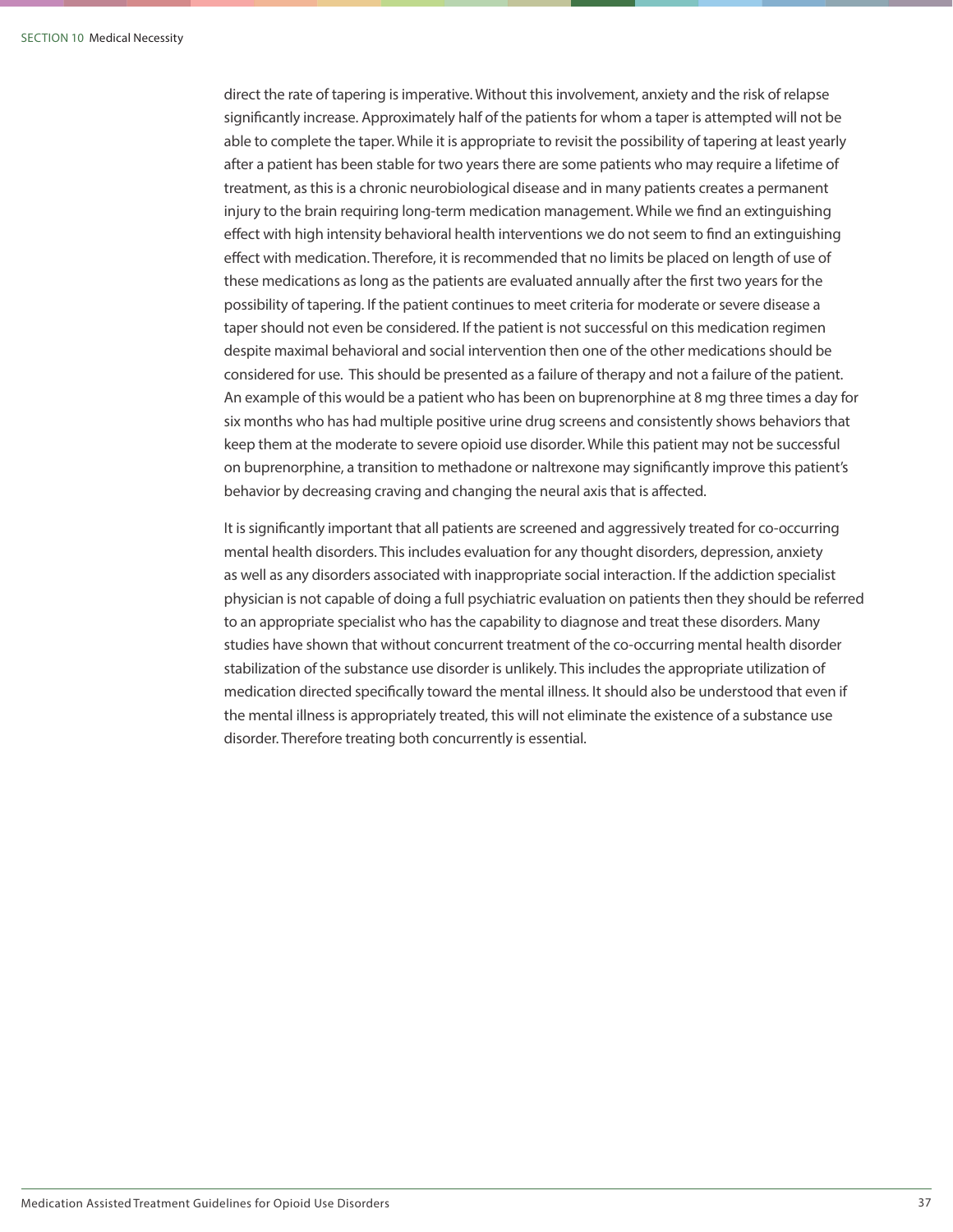

Methadone is a synthetic opioid analgesic that is used as an alternate to morphine and hydromorphone for patients with severe pain and remains the most studied and most accepted treatment for heroin addiction. Methadone has an asymmetric carbon atom resulting in 2 enantiomeric forms, the d and l isomers. The racemic mixture (dl-methadone) is the form commonly used clinically. Levo-methadone is a full µ-opioid agonist. Dextro-methadone does not affect opioid receptor but binds to the glutamatergic NMDA (N-methyl-D-aspartate) receptor, and thus acts as a receptor antagonist against glutamate. Methadone has been shown to reduce neuropathic pain in rat models, primarily through NMDA antagonism. Glutamate is the primary excitatory neurotransmitter in the CNS. Acting as an NMDA antagonist may be one mechanism by which methadone decreases craving for opioids and tolerance, and has been proposed as a possible mechanism for its distinguished efficacy regarding the treatment of neuropathic pain. The dextrorotary form (d-methadone) acts as an NMDA antagonist and is devoid of opioid activity: it has been shown to produce analgesia in experimental models of chronic pain.

Methadone has a slow metabolism and very high fat solubility, making it longer lasting than morphine-based drugs. Methadone has a typical elimination half-life of 15 to 60 hours with a mean of around 22. However, metabolism rates vary greatly between individuals, up to a factor of 100,<sup>[48]</sup> ranging from as few as 4 hours to as many as 190 hours.<sup>[49]</sup> This variability is likely due to genetic variability in the production of the associated enzymes that metabolize methadone are CYP3A4, CYP2B6 and CYP2D6. Many substances can also induce, inhibit or compete with these enzymes further impacting (sometimes dangerously) methadone half-life. A longer half-life frequently allows for administration only once a day in opioid detoxification and maintenance programs. Patients who metabolize methadone rapidly, on the other hand, may require twice daily dosing to obtain sufficient symptom alleviation while avoiding excessive peaks and troughs in their blood concentrations.<sup>[49]</sup> This can also allow lower total doses in some patients. The analgesic activity is shorter than the pharmacological half-life; dosing for pain control usually requires multiple doses per day.

As with other opioid medications, tolerance and dependence usually develop with repeated doses. Tolerance is the body's physical adaptation to an ever increasing dose of the medication which leads to a decrease in effectiveness of that medication. Dependence is a portion of physical adaptation that would have a withdrawal syndrome if the medication was abruptly stopped. There is some clinical evidence that tolerance to analgesia is less with methadone compared to other opioids; this may be due to its activity at the NMDA receptor. Tolerance to the different physiological effects of methadone varies; tolerance to analgesic properties may or may not develop quickly, but tolerance to euphoria usually develops rapidly, whereas tolerance to constipation, sedation, and respiratory depression develops slowly if at all.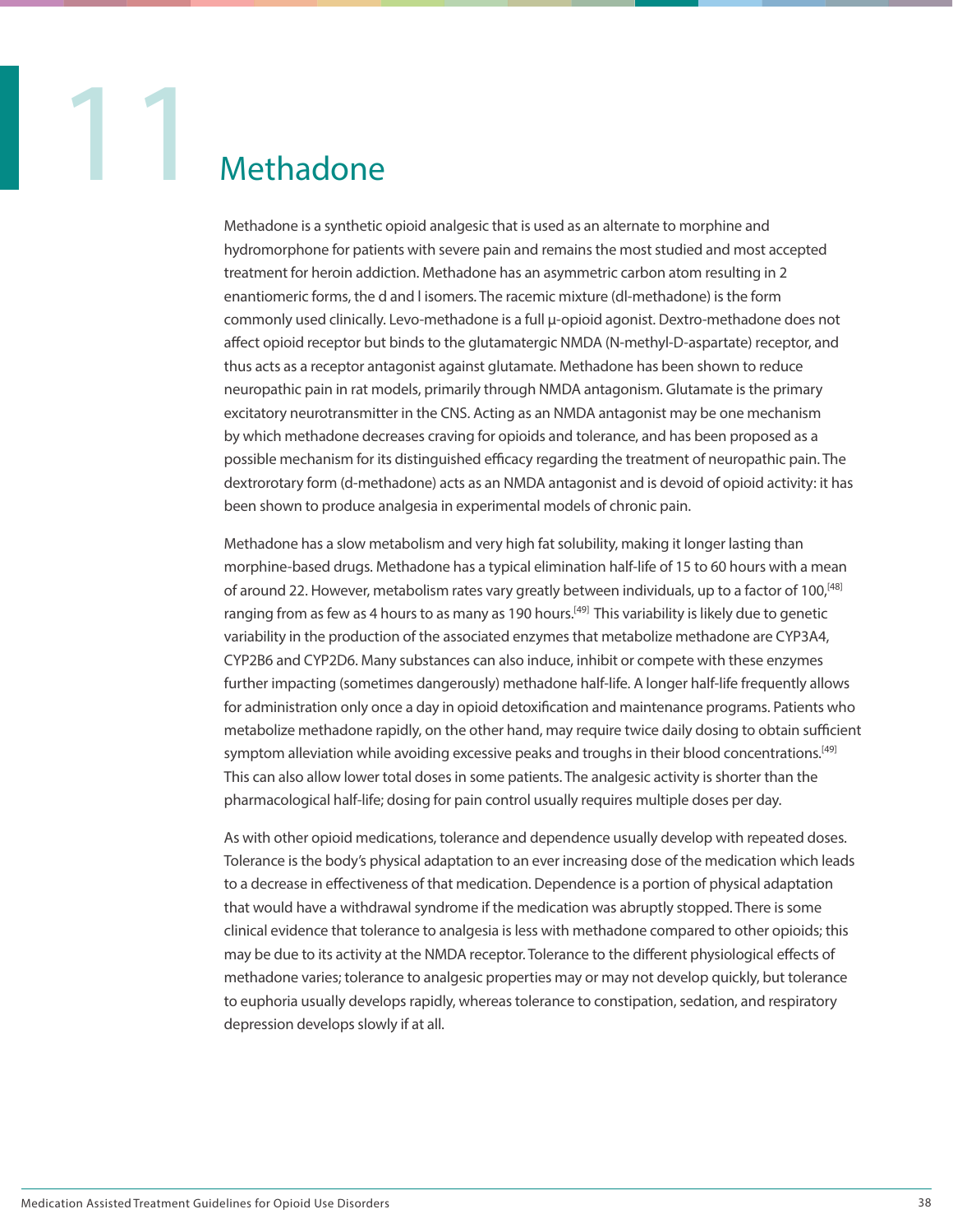### Methadone Safety

Respiratory depression, including fatal cases, have been reported during initiation and conversion of patients to methadone, and even when the drug has been used as recommended and not misused or abused. Proper dosing and titration are essential and tablets should only be prescribed by healthcare professionals who are knowledgeable in the use of methadone for detoxification and maintenance treatment of opioid addiction. It is essential to monitor for respiratory depression, especially following a dose increase. The peak respiratory depressant effect of methadone occurs later, and persists longer than the peak pharmacologic effect, especially during the initial dosing period. An effective means of risk mitigation is the prescribing of an opioid reversal kit containing naloxone.

QT interval prolongation and serious arrhythmia (torsades de pointes) have occurred during treatment with methadone. Most cases involve patients being treated for pain with large, multiple daily doses of methadone, although cases have been reported in patients receiving doses commonly used for maintenance treatment of opioid addiction. Clinicians must monitor patients for changes in cardiac rhythm during initiation and titration of methadone. The true risk of chronic QT prolongation is still under intense investigation and given the large numbers of people on methadone and the fact that – due to cardiac arrhythmia is no higher in a methadone clinic versus the public, one would suspect this may be over stated.

The use of methadone in patients who are pregnant has been shown to be safe. While it is a pregnancy category C medication and increases the risk for neonatal abstinence syndrome these are known and treatable issues. The benefits of stable opioid dosing and helping patients to avoid use of other drugs of abuse significantly outweigh the risks of methadone utilization. The significant risk to the pregnant patient is preterm labor secondary to acute withdrawal from opioids. Therefore, this medication should not be stopped and if at all possible use of opioid antagonists should be avoided. Thus far there is no significant study that shows it is unsafe for breast-feeding. Therefore, we would recommend continuation of breast-feeding while the mother is being treated with methadone. Breast-feeding has also decreased the need for the newborn's stay in the neonatal ICU. The amount of methadone in the breast milk is highly variable however the American Academy of Pediatrics recommends continuation of breast-feeding no matter the dose of methadone by the mother.

Assessing a Patient for Opioid Treatment Program Initiation

There are a number of important areas to concentrate on with regards to patient history for this population of patients.

- 1. Ensure the patient meets the DSM 5 criteria for moderate to severe opioid use disorder.
- 2. Identify any potential risks for methadone toxicity prior to opioid treatment program initiation
- 3. Pattern of use of all major drug classes (including tobacco and alcohol).
- 4. Previous addiction treatment history and response.
- 5. High risk behavior such as needle sharing and exchanging sex for drugs.
- 6. Psychiatric history and current mental status including suicidal ideation.
- 7. Social situation including housing, supports, child custody, and partner's drug-use history.
- 8. Details regarding chronic or recurrent pain.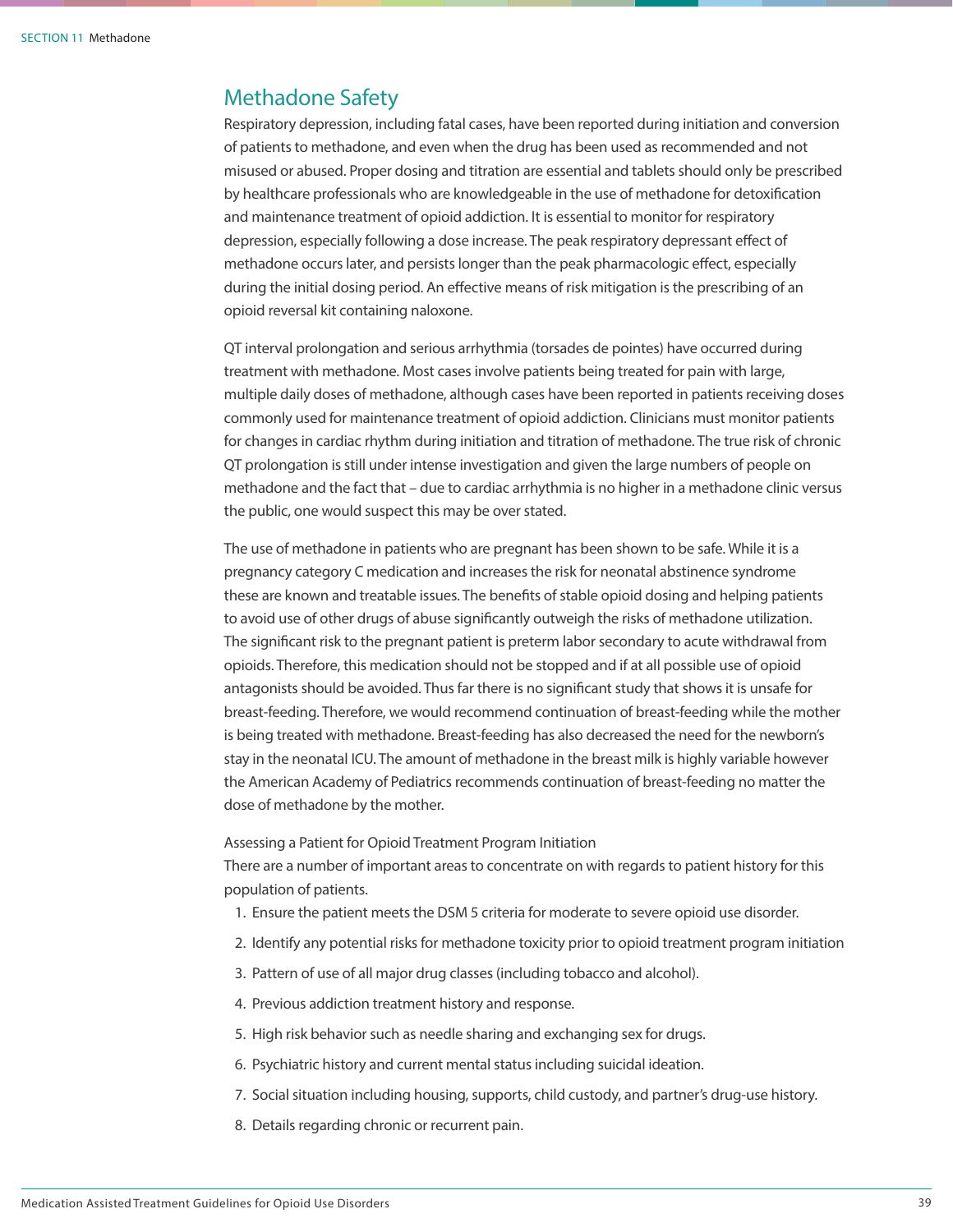Patient Factors that Increase Risk of Methadone Toxicity

- 1. Recent benzodiazepine use
- 2. Use of other sedating drugs
- 3. Alcohol-dependent patients
- 4. Over 60 years old
- 5. Respiratory Illnesses
- 6. Taking drugs that inhibit methadone metabolism
- 7. Lower opioid tolerance
- 8. Liver disease
- 9. Recent discharge from inpatient rehabilitation facility
- 10. Recent incarceration

### Elderly

One study showed that older adult OTP patients (> 55 years old) were more likely to report alcohol use, and in general, their quality of life did not improve with aging and length of tenure in OTP.<sup>[50]</sup> Firoz and Carlson did not find any differences between opioid treatment program patients older than 55 years and their younger counterparts in terms of medical, psychiatric or employment problems<sup>[51]</sup>. Schroeder et al provided strong evidence of the significantly higher rates of adverse events (infections, gastrointestinal, musculoskeletal) among female opioid treatment program patients, while participants over age 40 reported lower rates of adverse events.<sup>[52]</sup> Tuchman reported that close correspondence of menopausal symptoms and opiate withdrawal/methadone symptoms can result in inadequate medical attention to problems related to methadone maintenance [53-55].

### Focused Physical Examination

The opioid treatment program physician should conduct a comprehensive physical examination prior to initiating treatment. Special attention should be given to signs of opioid withdrawal, malnutrition, jaundice, hepatosplenomegaly, cardiovascular and respiratory status, pupil size, needle tracks, and abscesses.

Initial urine drug screening and utilization of the prescription drug monitoring program (PDMP/ MAPS) facilitates objective corroboration of the patient history of opioid drug use. Some particular urine drug screen results need to be taken into consideration prior to opioid treatment program initiation. On October 26, 2013 the American Society of Addiction Medicine released a white paper concerning drug testing. Please refer to this white paper for specifics regarding frequency and type of drug testing to be done.

A patient may be appropriate for initiation on methadone even if their initial urine drug screen is positive for opioids, but does not identify the specific opioid that the patient has reported as their opioid of abuse, if the following circumstances are met:

- 1. The patient has signs and symptoms of obvious opioid withdrawal
- 2. The patient has obvious track marks
- 3. The patient has previously been on methadone
- 4. The physician has corroborating information from a previous opioid prescribing physician.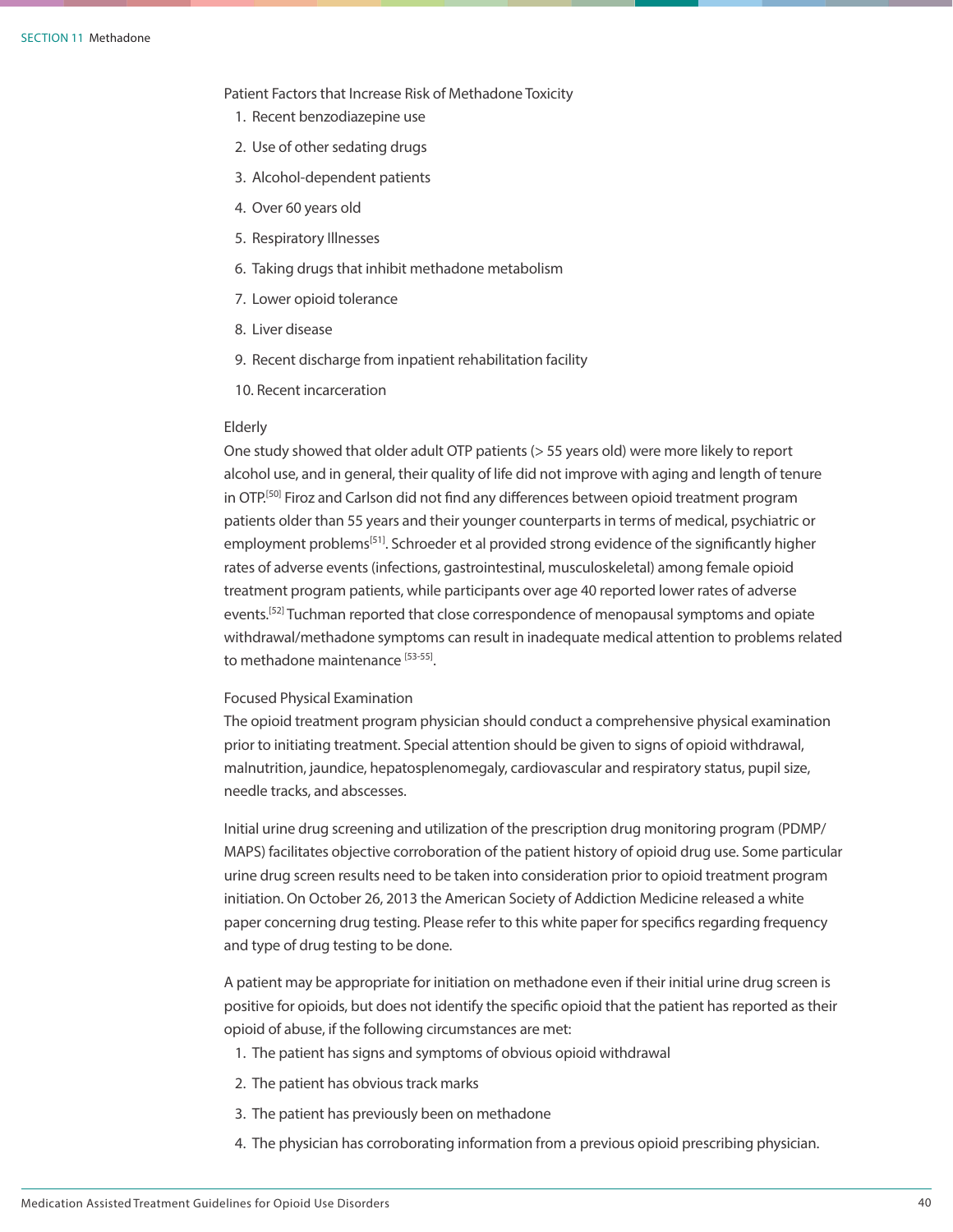There are many patients who come for an initial assessment for opioid treatment program who have previously tried/used methadone that was not prescribed for them. With a positive initial urine drug screen for methadone or EDDP (a methadone metabolite), it is important to document the patient's history of methadone use.

Patients are at a high risk of death from methadone overdose in the first two weeks of Methadone induction. Recent prospective population studies from the UK and Australia have revealed that during the first two weeks of methadone treatment the crude mortality rate was 17 per 1000 person years.  $[56, 57]$  The risk of fatal methadone overdose during this time period is estimated to be 6.7 times higher than that of heroin addicts not in treatment, and 98 times higher than that of patients on maintenance doses of methadone in treatment for longer periods.<sup>[58]</sup> A single day's methadone dose can be lethal to non-tolerant individuals. The ratio between the maximum recommended initial dose (30 mg) and a potentially fatal single dose is exceedingly narrow compared to other medications.

The prolonged half-life (as long as 55 hours in methadone naïve individuals) and the large volume of distribution of methadone accounts for the insidious onset of overdose. During dose increases, serum levels accumulate over several days even if the dose is kept the same. Therefore, a dose that is barely adequate on the first day can be toxic by day 3-5. This is particularly relevant during initiation on methadone. The patient may appear relatively alert during the day succumbing to an overdose during a nap or at night. Early signs of toxicity include ataxia, slurred speech, "nodding off," and emotional liability.<sup>[58]</sup>

Concurrent use of benzodiazepines, alcohol, and other sedating drugs substantially increases the risk of death from methadone toxicity. One study found evidence of polydrug use in 92% of methadonerelated deaths.[59] Animal studies indicate that benzodiazepine use substantially increases the risk of fatal overdose.

Reducing Overdose Risk

- 1. Explain to the patient that it takes several weeks to reach the optimal dose of methadone, and it may be dangerous to try to relieve withdrawal symptoms with benzodiazepines, illicit methadone or other drugs.
- 2. Advise the patient to limit his or her driving or use of machinery after a dose increase, particularly in the first few hours after dosing. Take the methadone dose in the morning, since the risk of overdose is increased at night.
- 3. Whenever feasible (with the patient's consent), a family member or significant other should be educated about the symptoms of overdose with clear instructions to seek urgent medical help at the first sign of toxicity. A patient information guide may be used for this purpose.
- 4. Schedule patient visits at least every 1-2 weeks. However, twice-weekly visits during the first two weeks of treatment are recommended, particularly if the patient is at increased risk for methadone toxicity. The physician can schedule an assessment of the patient two to six hours after the methadone dose if there are concerns about sedation with the dose. The physician should inquire about sedation and other side effects.
- 5. Careful monitoring of take-home doses is needed during the first month of treatment including Sunday take-home doses, holiday carries, pharmacy closure.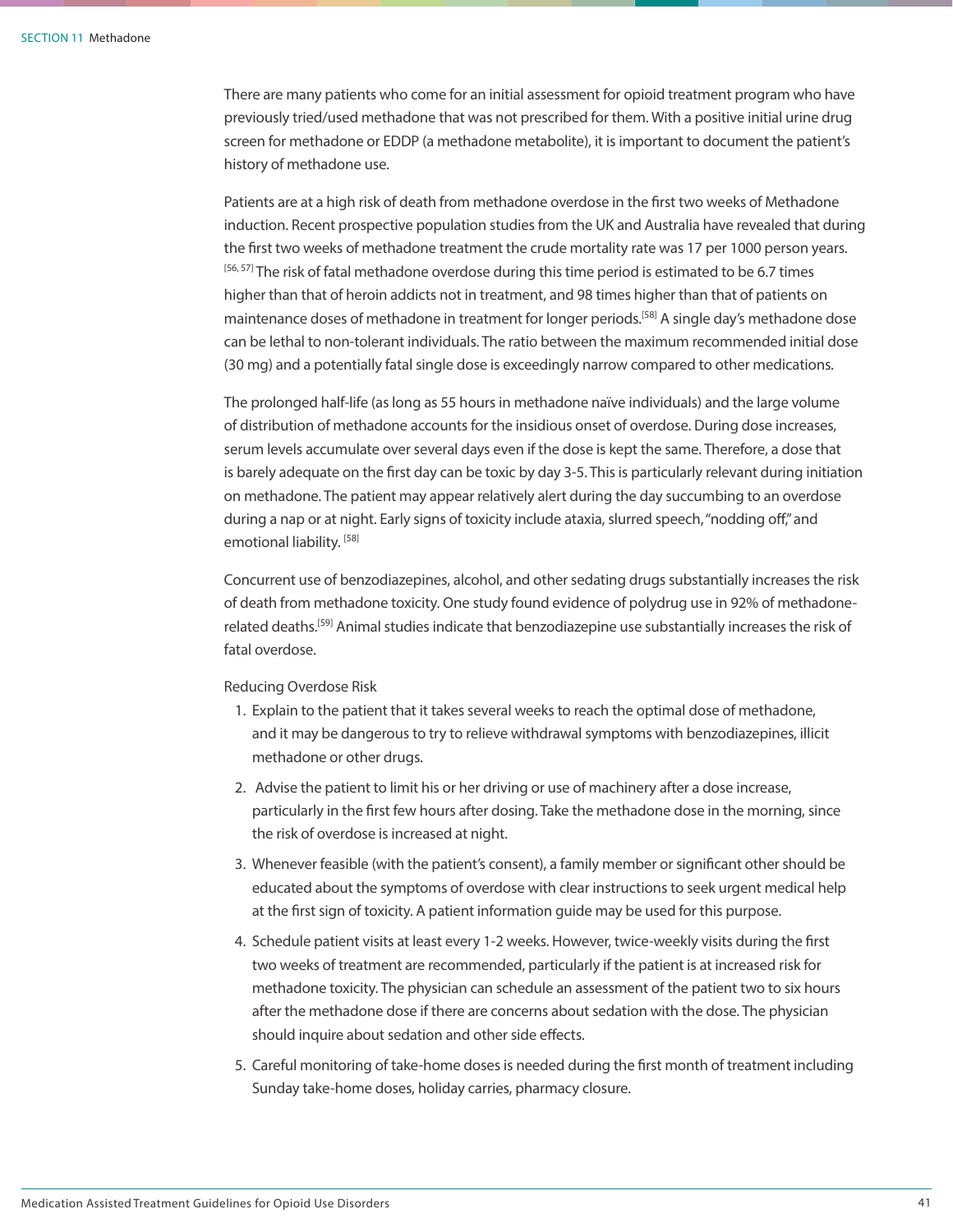- 6. Avoid initiating sedating drugs and warn the patient to avoid using them. This includes alcohol, benzodiazepines, sedative-hypnotics, antipsychotics, antidepressants, and sedating antihistamines. Even moderate, therapeutic doses of these drugs may increase the risk of overdose if they are initiated at the same time as methadone and the patient is not fully tolerant to their sedating effects. Patients should also be advised to avoid alcohol during OTP initiation.
- 7. Benzodiazepine use disorders are common in this population. As with opioids, it is difficult to accurately judge a patient's benzodiazepine use and tolerance, therefore, benzodiazepine tapering, while difficult on its own, can be very complicated and potentially unsafe (due to over sedation) when attempted with methadone initiation. If possible, patients taking high doses (50 mg of diazepam equivalent per day) should be tapered prior to methadone initiation. Otherwise, benzodiazepine tapering, during initiation should be considered, with monitoring in a medically supervised setting. Abrupt cessation of high doses of short-acting benzodiazepines can precipitate acute withdrawal and delirium tremens, which is fatal in up to one third of cases if left untreated. Only small benzodiazepine doses should be used, just enough to prevent severe withdrawal. Consultation with an addiction psychiatrist is advised if available.
- 8. At any stage of methadone based treatment, the dosing nurse should be instructed to hold the methadone and alert the physician if the patient appears sedated or intoxicated.
- 9. Careful assessment prior to dose increases.

### Induction

The physician should base the initial dose on the patient's underlying risk for methadone toxicity. [60] Sedating drugs include over-the-counter medication such as Benadryl, prescribed medications such as antipsychotics and sedating antidepressants, or drugs of abuse such as ketamine, GHB and medical grade marijuana. Even therapeutic doses of benzodiazepines can increase risk of methadone toxicity. The opioid treatment program physician should look for evidence of benzodiazepine use in the initial drug screen. Opioid tolerance is difficult to establish by history, so, if in doubt, it is safer to initiate on a lower dose. Lowered tolerance is likely in patients who report non-daily opioid use, daily use of codeine, or daily use of oral opioids at moderate doses. Typically, patients who use opioids intranasally (ie snorting) have a lower tolerance than patients who inject opioids. Tolerance is lower in patients who have been abstinent for more than a few days, e.g., patients who have been recently discharged from a correctional facility, detox center or treatment center. Also those patients who had recently been on long-acting naltrexone will show a much lower tolerance.

### Patient Factors Initial Dose

- 1. Higher risk for methadone toxicity 20 mg or less
- 2. Recent abstinence from opioids 10 mg or less
- 3. No risk factors or recent abstinence 30 mg or less

### Early Stabilization Phase (0-2 weeks)

Dose increases during the early stabilization phase should take place only after an in-person opioid treatment program physician assessment and for patients who are experiencing cravings, ongoing opioid use, and/or a cluster of opioid withdrawals symptoms. Opioid treatment program physicians should assess patients at least once weekly during this phase.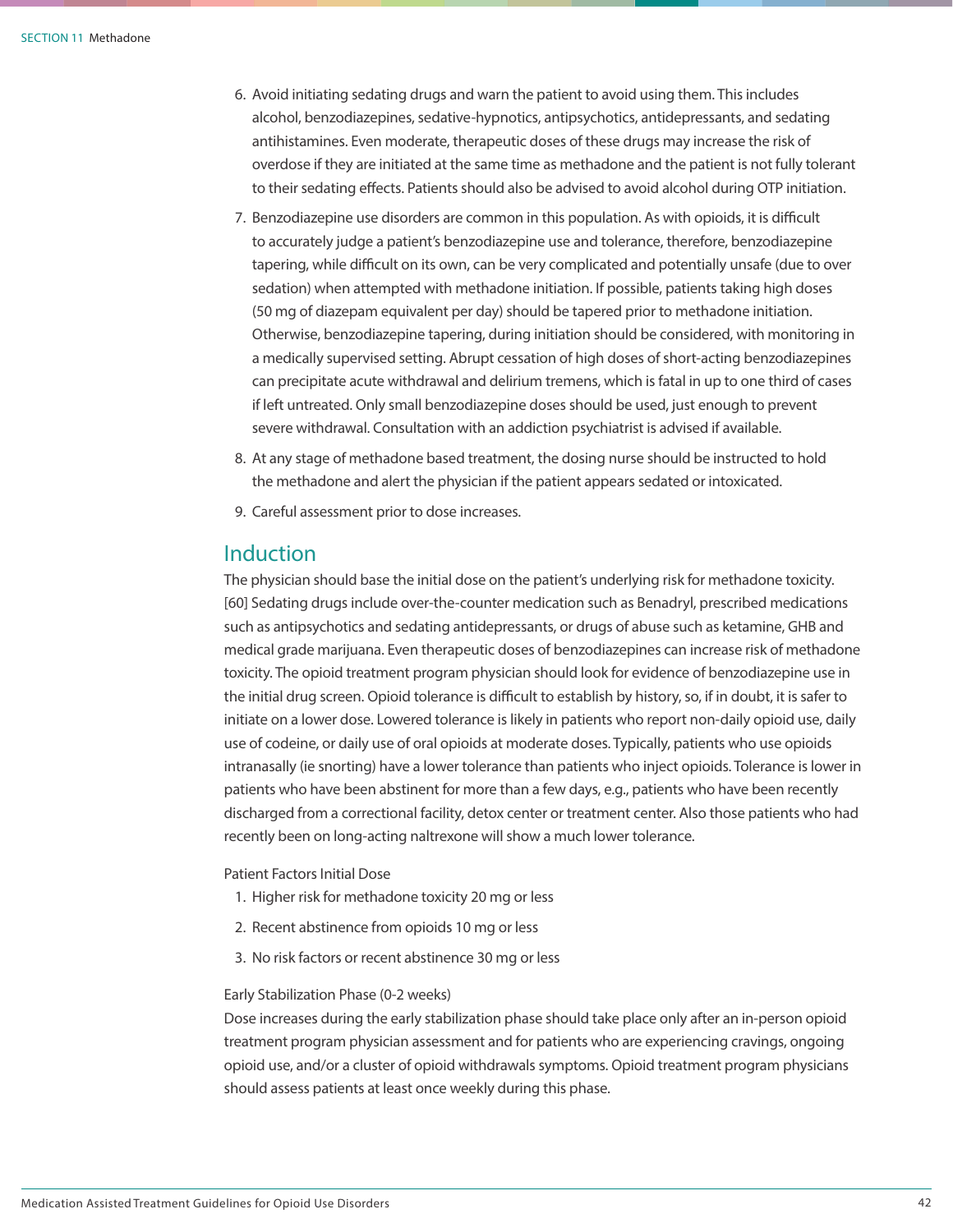Dosing During Early and Late Stabilization Phase

- 1. Patient Factors Dose Increase Frequency
- 2. Higher risk for methadone toxicity 5-10 mg Every 3-5 days
- 3. Recent abstinence from opioids 5 mg or less Every 5 days or more
- 4. No risk factors or recent abstinence 10-15 mg Every 3-5 days

### Missed Doses During Early Stabilization Phase (0-2 weeks)

During the early stabilization phase, patients should be on the same dose for at least 3 consecutive days with no missed doses before an increase. The dosing nurse should be advised to contact the opioid treatment program clinician if the patient misses any doses. If two consecutive doses are missed during the early stabilization phase, the dosing nurse should be advised to cancel the prescription until the patient can be reassessed by the physician. Collaborative communication between the clinician and dosing nurse if the patient misses any doses during early stabilization is essential. The patient must be reassessed in person by the physician and restarted at 30 mg or less.

### Late Stabilization Phase (2-6 Weeks)

Most patients in the late stabilization phase are taking between 50–80 mg of methadone. Most patients during this phase are experiencing only partial relief of withdrawal symptoms, and they often continue to use opioids intermittently. Dose increases during the late stabilization phase shall be the same as during early stabilization phase until a dose of 80 mg is reached. Dose increases during the late stabilization phase should take place with an in-person opioid treatment program clinician assessment and for patients who are experiencing cravings, ongoing opioid use, and/or a cluster of opioid withdrawal symptoms. Opioid treatment program clinicians should assess patients at least once weekly during this phase.

### Missed Doses During Late Stabilization Phase

If three or more consecutive doses are missed during the late stabilization phase, the pharmacist should be advised to cancel the prescription until the patient can be reassessed by the OTP physician. The patient must be reassessed in person by the OTP physician. After 3 consecutive days missed, the dose should be decreased to 50% of the current dose or 30mg. After 4 or more consecutive days missed, the dose should be decreased to 30 mg or less.

### Maintenance Phase (6+ Weeks): The Optimal Methadone Dose

The optimal maintenance dose of methadone will relieve withdrawal symptoms, partially block opioid induced euphoria and reduce opioid cravings for 24 hours, without causing sedation or other significant side effects. With experience, the opioid treatment program clinician can reach this dose for the majority of their patients within 2-8 weeks of initiating methadone. The optimal dose range for most opioid treatment program patients is 60-120 mg.[61-63] A meta-analysis by Bao et al reported that doses of methadone between 60-120 mg and individualization of doses are associated with better retention in opioid treatment program. During the maintenance phase (when the dose is 80 mg or more) the OTP physician shall increase the dose by no more than 5-10 mg every 5-7 days. Dose increases during the maintenance phase should take place with an in person opioid treatment program clinician assessment and for patients who are experiencing cravings, ongoing opioid use, and/or a cluster of opioid withdrawal symptoms. Opioid treatment program clinicians should assess patients once weekly when ongoing dose adjustments are occurring and less frequently thereafter if required.

Missed Doses During Maintenance Phase Standards for missed doses during maintenance are the same as those for late stabilization.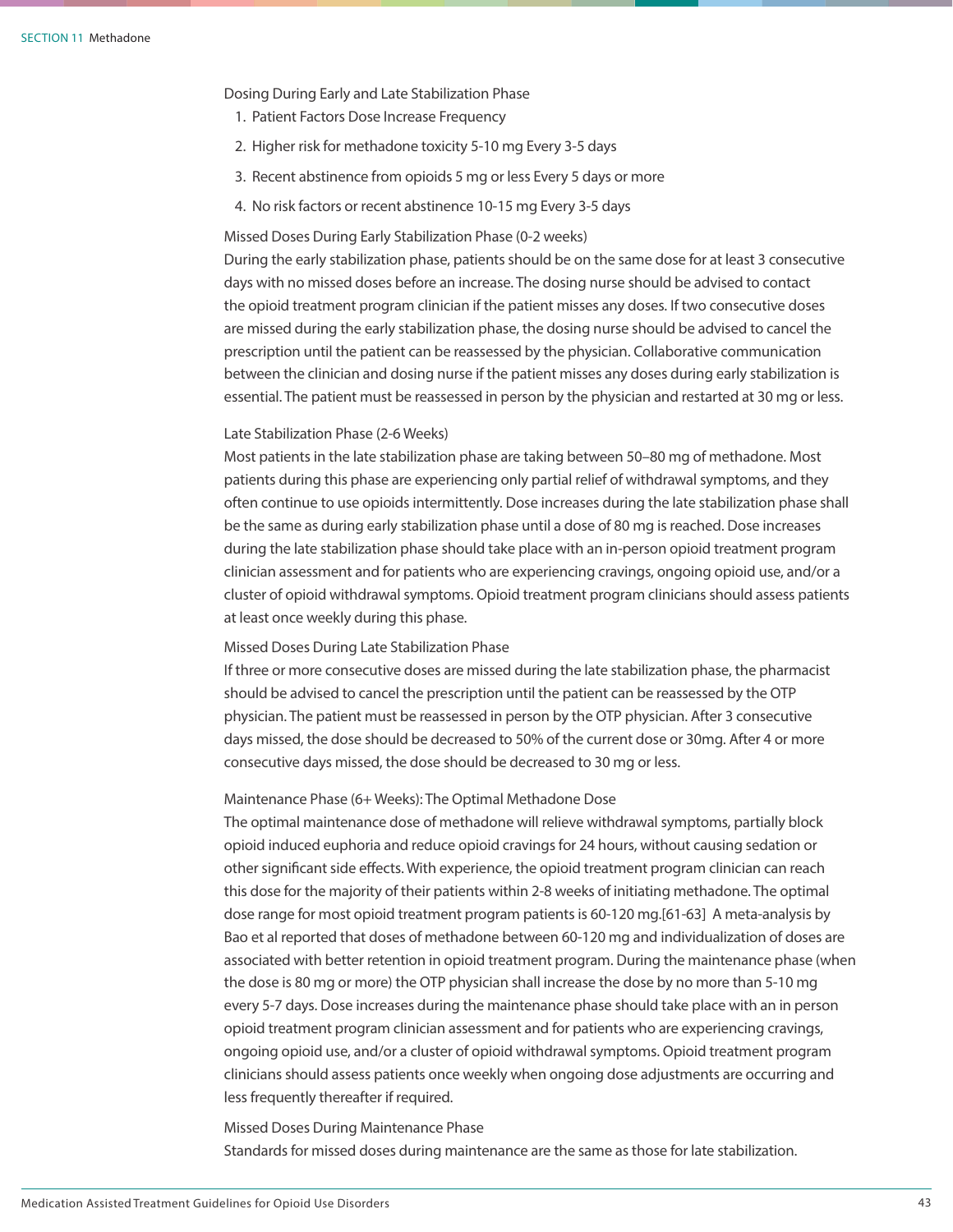### Doses Below 60 mg

There is evidence that methadone doses of 60–100 mg are more effective than doses below 60 mg in reducing heroin use and retaining patients in treatment.[64] However, maintenance doses below 60 mg are justified for patients who have no unauthorized opioid use, report no significant withdrawal symptoms or cravings, are at high-risk for methadone toxicity, or are on a tapering protocol.

### Doses Above 120 mg

Opioids such as methadone have several side effects that may be dose related, including sedation, overdose leading to death, sleep apnea and sexual dysfunction. High methadone doses are also associated with prolonged QT interval, which can cause Torsades de Pointes, a ventricular arrhythmia.[65] One study found that approximately 5% of patients on methadone maintenance had QTc > 500 msec, the value associated with increased mortality. All of these patients were on doses in excess of 120 mg. [66] Other risk factors for Torsades include, use of cocaine and other stimulants, heavy alcohol consumption, cardiomyopathy, previous MI or valvular abnormalities, a family history of long QT syndrome, liver dysfunction, electrolyte disturbances and medications that affect methadone levels or the QT interval.[65] However, there is still significant debate about the relevance of prolonged QT syndrome in a chronic setting rather than the acute formation of its prolonged QT. There is not enough evidence to state that every patient on methadone maintenance therapy should receive a 12 lead EKG.

### Assessment and Monitoring

High doses of methadone can sometimes have sedating effects that may not be apparent in the physician's office. The OTP physician should inquire about whether the patient or the patient's family has observed cognitive effects such as "nodding off", lethargy, diminished concentration or memory. At baseline, the physician should identify risk factors for torsades, such as heart disease, family history of sudden cardiac death, or concurrent use of medications that affect QT interval. An ECG shall be done on patients whose dose is greater than 150 mg [67] and repeated for doses of 180- 200 mg. Patients with known risk factors for Torsades should have an ECG at a dose above 120 mg.

### Management of High Doses

A trial of tapering is indicated for patients who report sedation when on high doses. Clinical experience suggests that tapering to an overall dose decrease of 20-40 mg is tolerated well, and patients often report that they feel more alert and energetic. Cardiology referral and/or methadone dose reduction should be considered when the QTc exceeds 500 msec, and the opioid treatment clinician should take steps to modify risk factors when possible.

### Ongoing Withdrawal Symptoms in Patients on High Doses

Patients with ongoing withdrawal symptoms despite high methadone doses require ongoing assessment by the OTP physician. Possible causes include, rapid metabolism of methadone. Although controversial, peak and trough levels might be useful in patients who continue to report withdrawal symptoms despite doses of 120 mg or higher.

Use of medications that increase the metabolism of methadone such as phenytoin, chronic alcohol use may increase risk. Continued opioid use causes increased tolerance and withdrawal symptoms on opioid cessation. Dose diversion where the patient consumes some of his/her take-home dose and sells the rest.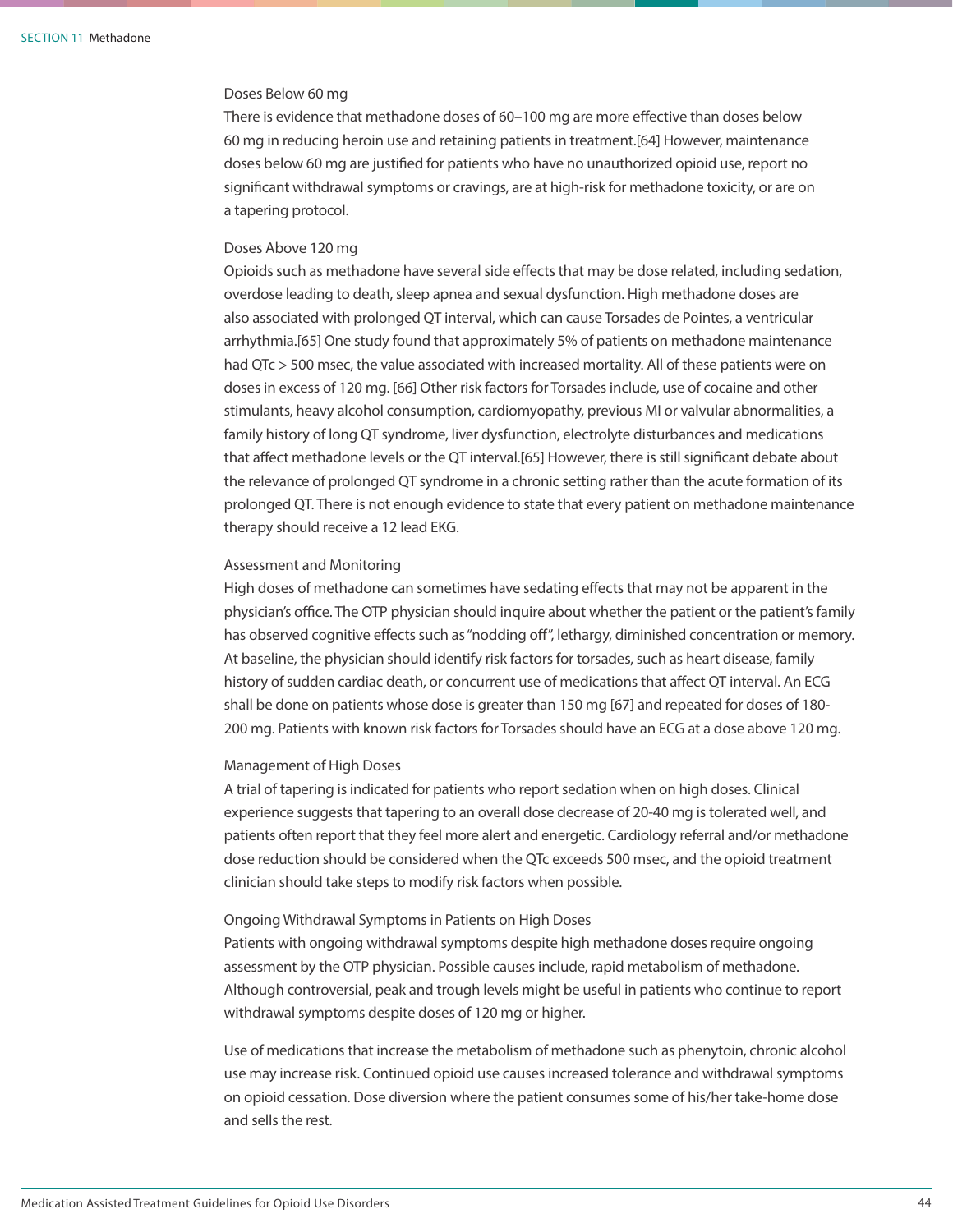"Pseudonormalization" can occur after a methadone dose increase, some patients experience very mild mood elevation. They develop tolerance to this effect after a few weeks, prompting them to seek another dose increase. Insomnia, anxiety, fatigue and other psychiatric symptoms are such a prominent feature of opioid withdrawal, patients may incorrectly attribute these symptoms to withdrawal. Since cocaine is a methadone inducer (increases the metabolism of methadone), especially when used in large doses, ongoing use of cocaine may result in the patient complaining of the need for a dose increase.

### Managing Missed Doses

Missed doses may indicate a variety of problems, including relapse to alcohol or other drug use. Therefore, the physician should reassess the patient's clinical stability. Dosing personnel should report missed doses to the OTP physician in a timely fashion. A clinically significant loss of tolerance to opioids may occur within as little as 3 days without methadone; therefore the opioid treatment clinician should reduce the methadone dose in patients who have missed three consecutive days. The dose can be rapidly increased once the response to the lower dose is assessed.

| <b>Phase of Treatment</b>          | <b>Missed Doses</b> | Action                                                                     | Dose Change                                                                                                |
|------------------------------------|---------------------|----------------------------------------------------------------------------|------------------------------------------------------------------------------------------------------------|
| Early Stabilization                | 24 hours missed     | No dose increase                                                           | resume same dose                                                                                           |
|                                    | 48 hours            | Reevaluate patient                                                         | Start from initial dose                                                                                    |
| Late Stabilization/<br>Maintenance | 1-2 days            | If patient not intoxicated<br>continue current dose.<br>Urine drug screen. | No change                                                                                                  |
| Late Stabilization/<br>Maintenance | 3 days              | <b>Reassess Patient</b><br>Urine Drug Screen                               | Restart at 50% of dose,<br>then increase dose to<br>no more than 10 mg<br>daily for a maximum of<br>3 days |
| Late Stabilization/<br>Maintenance | 4 or more days      | Reassess Patient<br>Urine Drug Screen                                      | Restart at 30 mg or less<br>and titrate per usual                                                          |

### Vomited Doses

Vomited methadone doses are not replaced unless a health professional or staff member directly observes emesis. If the emesis was witnessed by the dosing nurse or staff, and it occurred less than 15 minutes after consumption, the dose can be replaced at no more than 50% of the regular dose. Repeated dosing (i.e. replacement) creates a risk of inadvertent overdose. Underlying causes of the vomiting should be addressed. For pregnant patients or patients with underlying medical conditions (eg cancer or HIV), the opioid treatment clinician may decide to prescribe a replacement dose even if the pharmacy or clinic staff did not observe emesis.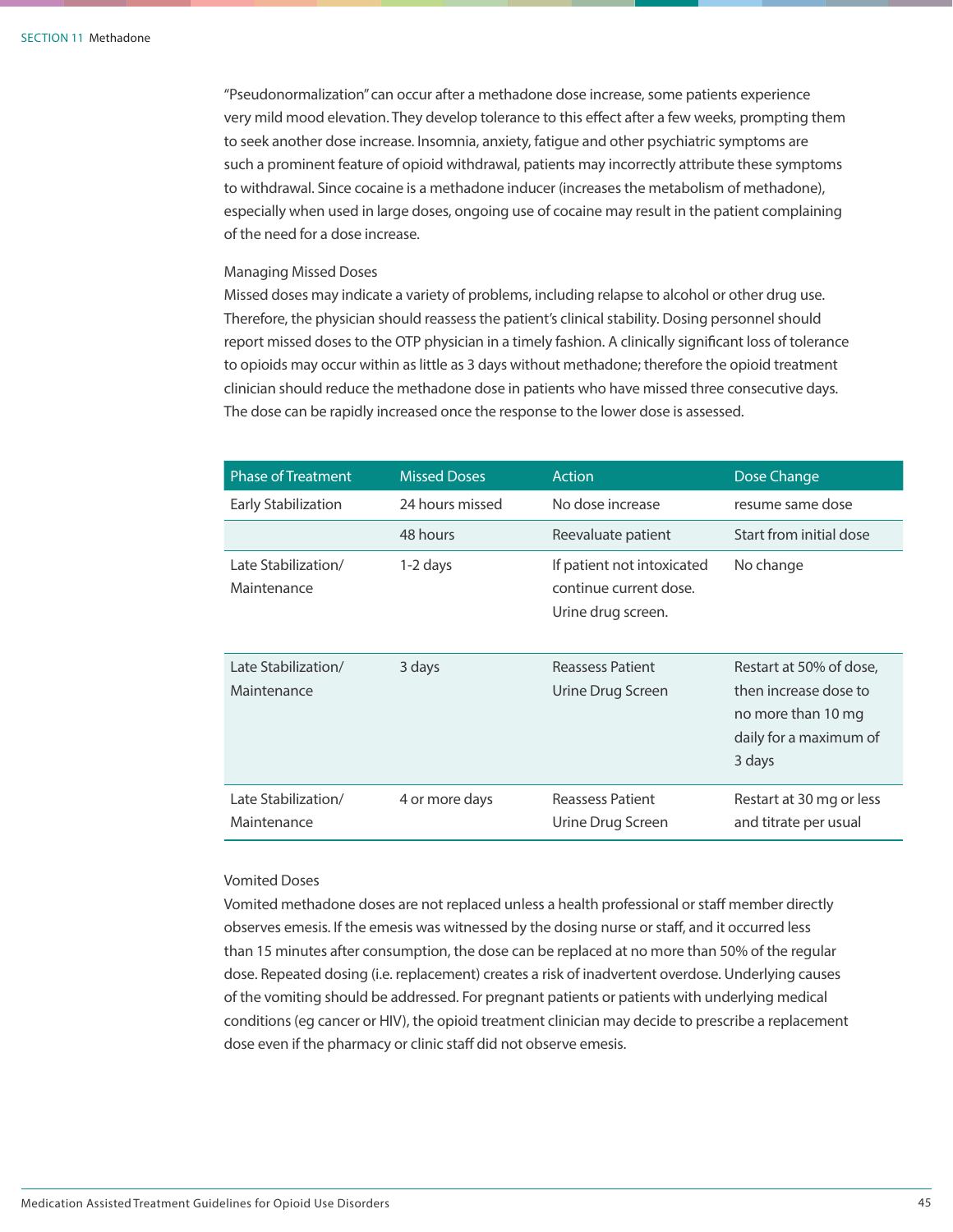### Take Home Doses

Take-home dose policy should mirror that developed by the state in which the methadone is being prescribed. Patient should have a significant improvement in level of disease and they should meet at maximum a mild opioid use disorder while on therapy. However, it is recommended that the patient be listed as in remission from the behaviors of active addiction. After initial take-home doses are started the patient should be evaluated for presence of methadone in their urine, as well as presence of other illicit drugs with particular attention to benzodiazepines.

Take-home medication, or "carries" is a therapeutic tool to assist patients in re-establishing their lives constructively. Carries can also help the patient to avoid other persons who may trigger further illicit drug use. However carries also incur a risk of diversion, the main problem being the danger to others from respiratory depression which can be fatal, especially to children, and those adults not tolerant to methadone. The decision to allow carries is not a time-based decision.

- 1. Carry or take-home medication is not recommended during the first three months of treatment. There must be a rationale for granting carries. For instance unemployed patients would not usually require carries.
- 2. Physician's records must justify the decision to grant carries.
- 3. Carry or take-home medication may be given to patients who are considered to be functionally stable. A decision to grant carries should ideally be made in consultation with other professionals involved, such as counsellors and dosing nurses.
- 4. A patient who is still using any other drug of abuse, prescribed or not, should not be granted take home doses.

Stability may be assessed by a measured consideration of behavioral and other criteria, including the following:

- 1. Program participation:
	- a. attends as required for methadone
	- b. attends scheduled appointments
	- c. complies with treatment agreement
- 2. Cognitive stability including the ability to assume responsibility for the care of the medication and to use it as prescribed.
- 3. Improvement in drug use (as evidenced by acceptable urines for 3 months), either abstinence or non-harmful use of drugs (harm can be seen as a continuum and can result from a single use or from long term use of drugs).
- 4. Confirm social integration, including:
	- a. Full time employment
	- b. Full time school attendance
	- c. Full time child care responsibilities
	- d. Full time volunteer work.
- 5. Patients who continue to use non prescribed mood-altering drugs are not candidates for carry privileges. Continuing drug use indicates patient's instability.
- 6. Patients who are eligible for and receive carry medication must accept the responsibility for the take-home methadone doses and use them for their intended purposes.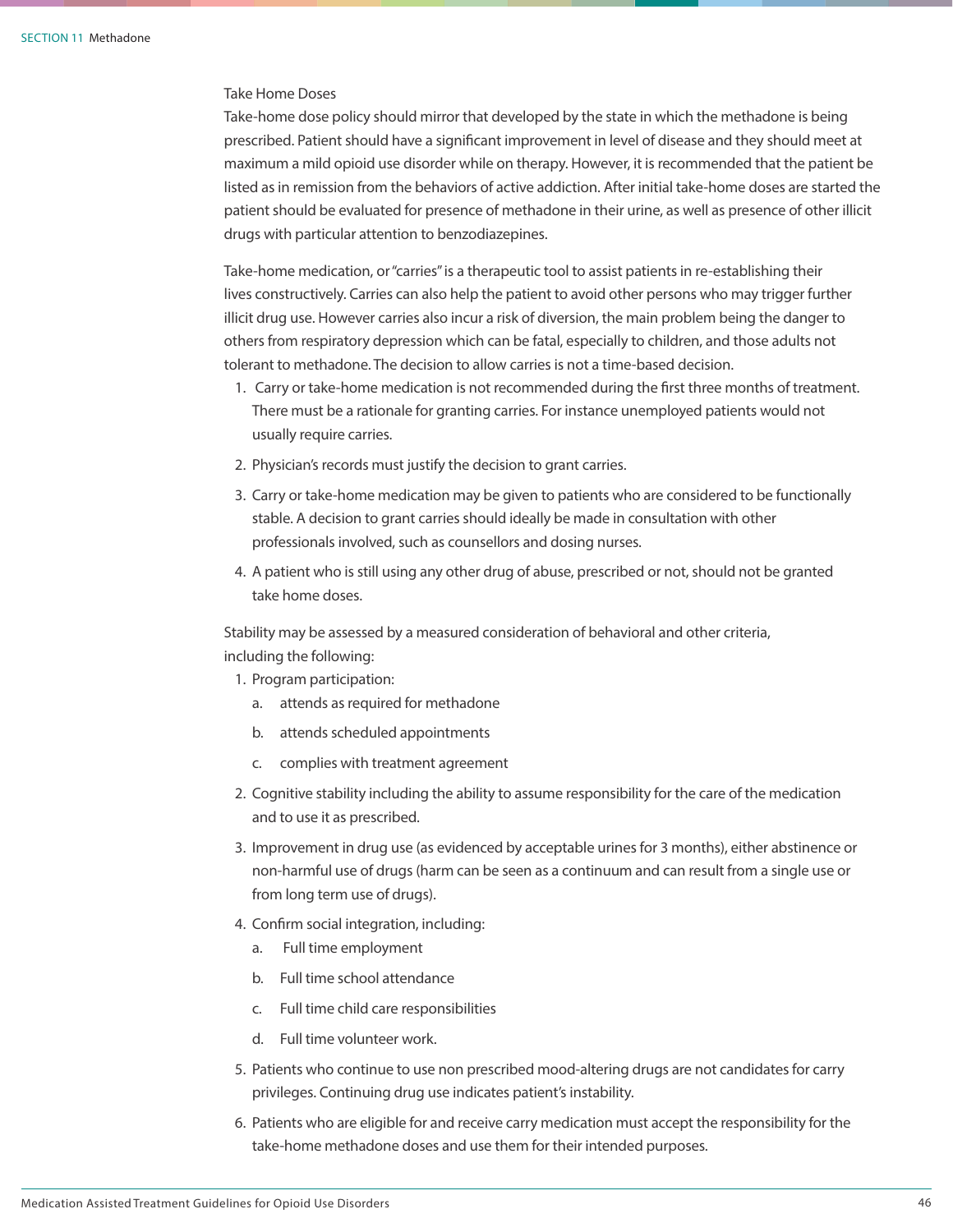Some diversion of methadone certainly occurs. Patients who have take-home medication should be informed that they may be asked at any time to appear in the clinic and bring with them the remainder of their carry medication. Those who cannot bring in all their remaining sealed carries should be suspected of diversion; carry privileges may then warrant revision. Carry privileges must be stopped by the prescribing physician if he/she believes that the safety of the patient or that of others is at risk. Situations where the modification of carry medication must be considered include:

- 1. Reasonable evidence that the patient has failed to meet the terms of the treatment agreement.
- 2. Use of unauthorized drugs.
- 3. the patient has produced an unacceptable urine sample or has tampered with the collection of his/her required urine sample (for example, but not limited to, substituting another person's urine or some other material for his/her own urine; adding some contaminant to the urine sample submitted; providing a previously collected (i.e. "stale") sample of his/her own urine instead of a fresh sample collected under supervision; diluting his/her own urine sample).
- 4. Credible evidence that the patient has approached another methadone-treated patient suggesting or proposing to sell, buy, or share any urine sample, or to tamper with any urine sample.
- 5. Credible evidence that the patient has diverted, or allowed to be diverted, any part of his/her methadone (i.e. has failed to consume all or part of the methadone dose prescribed for him/her and allowed it to become available for use by anyone else)
- 6. Credible evidence that the patient has approached another person suggesting or proposing to sell, buy, or share methadone

 A lock box is mandatory to store medication at home. It is the responsibility of the prescribing physician to make the final decision whether to approve a request for carries.

### Withdrawal from Methadone Maintenance Treatment

In general there are only three reasons for withdrawal from methadone maintenance treatment. The first would be, the patient who has been stable for 2 to 3 years and is attempting to taper down so that they may become drug-free. The second would be a failure of methadone as the drug of choice for medication assisted treatment. And the third would be significant and persistent aberrant behavior that has been refractory to correction. Removing a patient from methadone maintenance treatment without a plan for continued care will lead to early relapse with an increase in mortality rate for this population. If the above issues have arisen then patient should be set forward with one of two general pathways. The first would be a more rapid taper which could be for patients who will become incarcerated or otherwise need to be in a drug-free environment. This can be done by a 10% per day decrease in the dose of methadone, the utilization of clonidine as well as gabapentin or benzodiazepines can be necessary. The second is a more prolonged and controlled weaning which would be a 5% per day weaning of dose. This may also include utilization of clonidine, but should not require other adjunctive medication such as gabapentin or benzodiazepines. The immediate cessation of methadone except in the most extenuating circumstances should be considered unethical.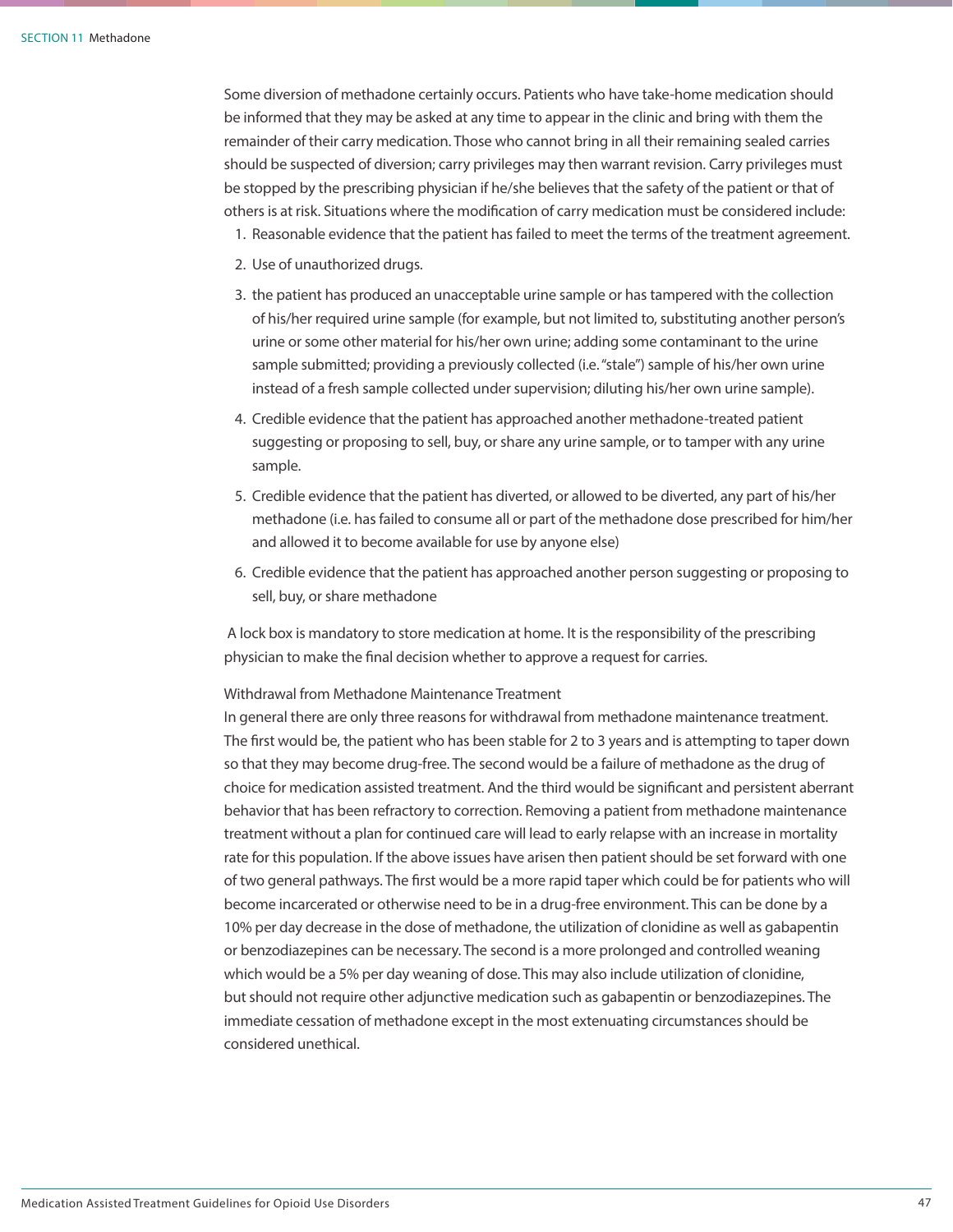### **Buprenorphine**

Buprenorphine is a semi-synthetic opioid that is used to treat opioid addiction in higher dosages (>2 mg), to control moderate acute pain in non-opioid-tolerant individuals in lower dosages (~200 µg), and to control moderate chronic pain in dosages ranging from 20–70 µg/hour. It is available in a variety of formulations: Subutex (buprenorphine), Suboxone (buprenorphine and naloxone), Zubsolv (buprenorphine HCl and naloxone HCl), BUNAVAIL™ (buprenorphine and naloxone) Buccal Film, Buprenex (solutions for injection often used for acute pain), and Butrans (transdermal preparations used for chronic pain).

Buprenorphine hydrochloride was first marketed in the 1980s by Reckitt & Colman (now Reckitt Benckiser) as an analgesic, generally available as Temgesic 0.2 mg sublingual tablets, and as Buprenex in a 0.3 mg/mL injectable formulation. In October 2002, the Food and Drug Administration (FDA) of the United States also approved Suboxone and Subutex, buprenorphine's high-dose sublingual tablet preparations indicated for detoxification and long-term replacement therapy in opioid dependency, and the drug is now used predominantly for this purpose. Similar to methadone it can be written for pain off-label without requiring a special DEA license.

Buprenorphine is a semi-synthetic derivative of thebaine, one of the most chemically reactive opium alkaloids. Buprenorphine is a μ-opioid receptor agonist with high affinity, but low intrinsic activity. Compared with morphine, buprenorphine is considered a partial μ-opioid agonist displaying high affinity for and slow dissociation from the μ-opioid receptor. A full dose-dependent effect on analgesia has been seen within the clinically relevant dose range (up to 60 mg), with no respiratory depression.[68, 69] Clinically, there is also a less marked effect of buprenorphine-binding to μ-opioid receptors on gastrointestinal transit times, and indeed constipation seen in the clinic is remarkably low.<sup>[70]</sup> Buprenorphine also shows partial agonistic activity at the opioid receptor-like receptor 1 (ORL1)-receptors which are (at least at supra-spinal receptors) postulated to induce a pronociceptive effect. ORL1-activation also has an effect on hyperalgesia. It might be that buprenorphine's partial agonism reduces this effect compared with full ORL1-agonists such as morphine or fentanyl. Buprenorphine's antagonistic action at the δ-receptors which have a marked anti-opioid action and seem to negatively modulate central analgesia seems further to contribute to its clinically seen analgesic effect. Its likewise antagonistic activity at the κ-opioid receptors might explain the fact that it induces much less sedation and psychotomimetic effects than morphine or fentanyl.<sup>[71]</sup> Animal studies have shown that buprenorphine has a 20–40 times higher potency than morphine.

The strong binding of buprenorphine to the μ-opioid receptor has several consequences. Initial binding is relatively slow compared with other opioids such as fentanyl.<sup>[72]</sup> However, the onset of analgesia is not dissimilar, since buprenorphine achieves effective analgesia at relatively low receptor occupancy (5%–10%) and thus relatively low plasma concentrations of buprenorphine are sufficient to provide effective pain relief. The slow dissociation of buprenorphine from the receptor results in a long duration of effect and also confers another advantage in that when the drug is withdrawn an abstinence syndrome is rarely seen because of the long time taken for the drug to come off the receptor.<sup>[73, 74]</sup>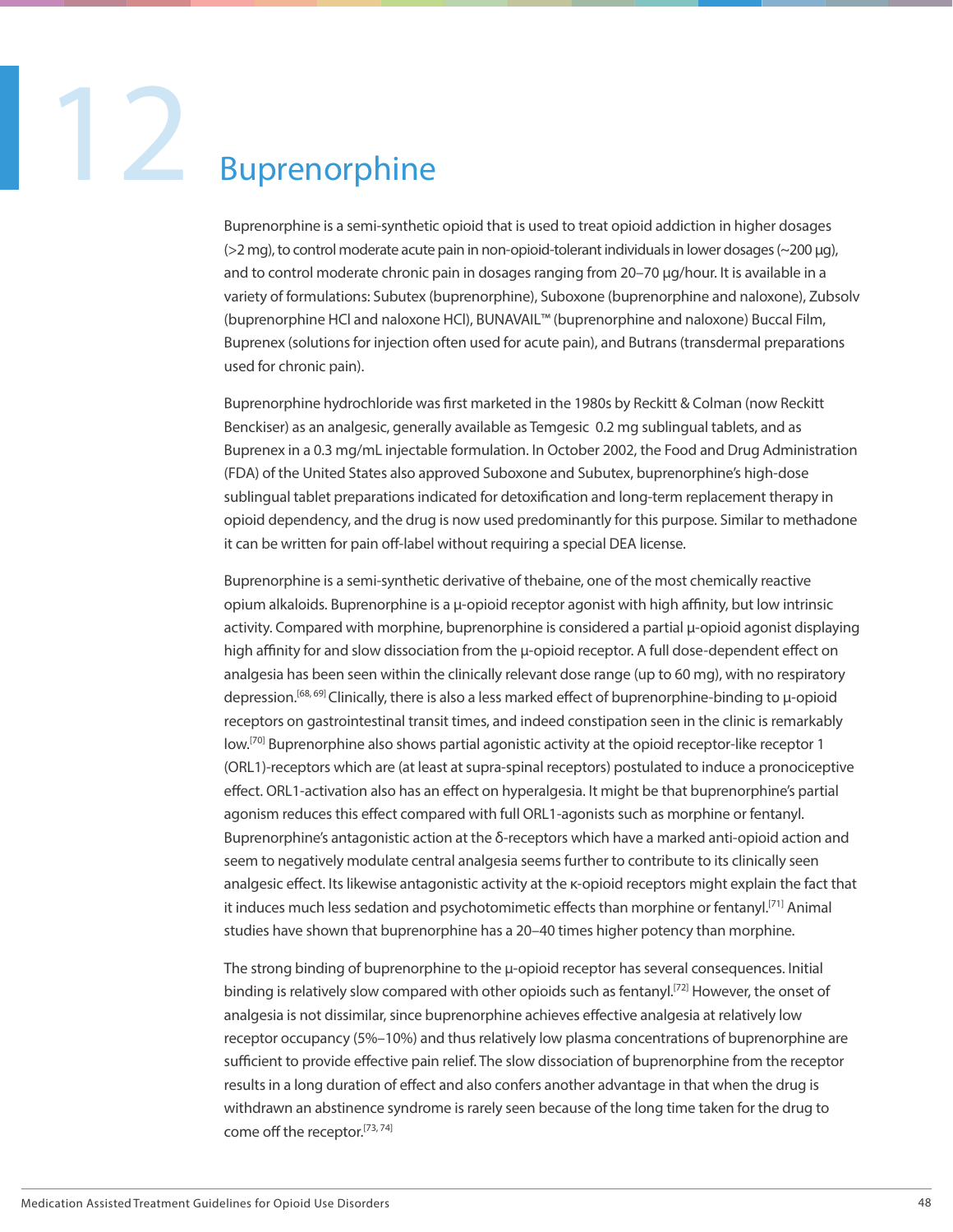The principal drug interactions of buprenorphine relate to its opioid activity. Buprenorphine exerts additive CNS and respiratory depressant effects when used in conjunction with other sedating medications. These include benzodiazepines, alcohol, tricyclic antidepressants, and sedating antihistamines. Deaths have been reported involving the combination of buprenorphine with high doses of benzodiazepines. Buprenorphine has a higher affinity for mu opioid receptors than the opioid antagonists. In the event of overdose of buprenorphine high doses of naloxone (10mg or more) may be required to reverse its effects. Naltrexone can precipitate a delayed withdrawal reaction in patients on buprenorphine. Buprenorphine exerts a degree of blockade to the effects of full agonist opioids which may complicate the use of additional opioids for analgesia. The initial dose of buprenorphine can precipitate opioid withdrawal in patients with high levels of physical dependence to full opioid agonists.

Buprenorphine is metabolized by the hepatic microsomal enzyme system (CYP 3A4). Theoretically, the use of foods or medications that inhibit the 3A4 enzyme (such as fluconazole, metronidazole, indinavir, ritonavir, erythromycin) may lead to increased plasma levels of buprenorphine whereas exposure to substances that induce the 3A4 system (such as phenobarbital, rifampin, phenytoin, carbamazepine, nevirapine) may lead to decreased levels of buprenorphine. Clinically, these medications have relatively minimal impact on buprenorphine dosing requirements. Each patient should be managed on an individual basis.

### Buprenorphine Safety

Buprenorphine has a favorable safety profile. Because of the "ceiling effect" of mu opioid receptor activation, respiratory and central nervous system depression is significantly less with buprenorphine as compared to full opioid agonists. In adults, overdoses on buprenorphine alone are almost never (if ever) fatal. However, it is possible for non-tolerant individuals to overdose on buprenorphine. Therefore, care should be taken in prescribing buprenorphine to individuals who are not fully tolerant to opioids. Fatalities have occurred primarily when buprenorphine was used intravenously along with intravenous benzodiazepines. It is important for a physician to be aware of the patient's concomitant use of other sedative hypnotics such as benzodiazepines. If the use of benzodiazepines or other CNS depressants is deemed medically appropriate, it is important to monitor closely for side effects, particularly sedation and respiratory depression.[75]

The use of buprenorphine in patients who are pregnant has been shown to be safe. While it is category C and increases the risk for neonatal abstinence syndrome these are known predictable, manageable problems. It has however been recently shown to have less risk of neonatal abstinence syndrome than methadone. [76, 77] The benefits of stable dosing and a patient not currently using other drugs of abuse significantly outweigh the risks of buprenorphine utilization. The significant risk to the pregnant patient is preterm labor secondary to acute withdrawal from opioids. Therefore, this medication should not be stopped and if at all possible and use of opioid antagonists should be avoided. Thus far there is no significant study that shows it is unsafe for breast-feeding. Therefore, we would recommend continuation of breast-feeding while the mother is being treated with buprenorphine.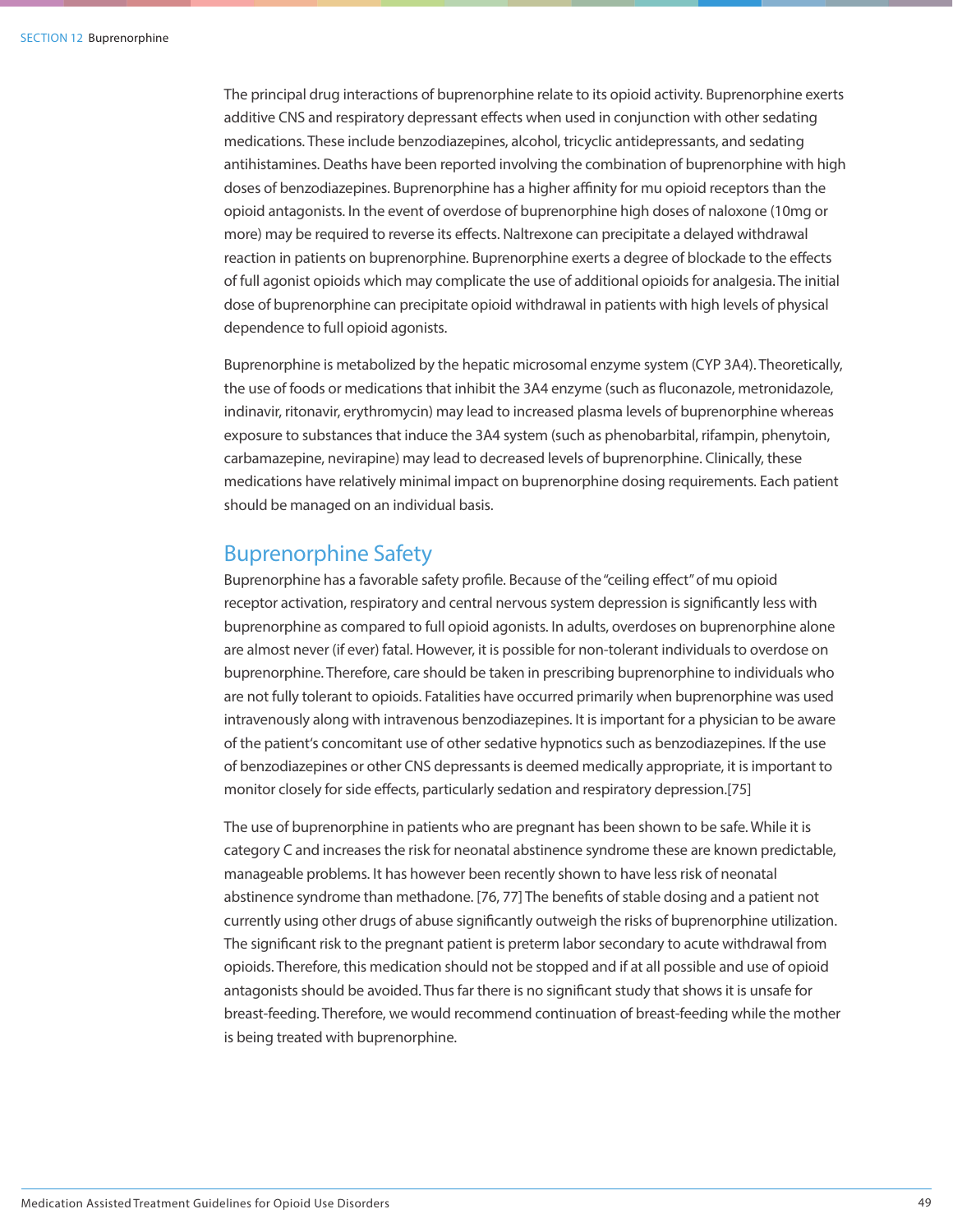### Induction

The initial dose of buprenorphine should be between 2 and 8 mg. The initial dose should not be greater than 8mg. The following factors must be taken into consideration when considering the initial dose of

### Buprenorphine:

- 1. Degree of tolerance to opioids. Patients with a low degree of tolerance to should be commenced on a dose of 2 or 4 mg. In instances where the doctor is uncertain of the degree of tolerance, the patient should commenced on a dose of 4 mg. Patients with high levels of tolerance should commence on 6 or 8 mg.
- 2. Extent of opioid withdrawal at the time of first buprenorphine dose. Patients experiencing considerable opioid withdrawal at the time of the first dose require higher doses of buprenorphine to alleviate withdrawal symptoms. Patients with little or no indication of opioid withdrawal at the time of the first dose should be prescribed a lower dose, or be asked to re-present at a later time as use of buprenorphine may precipitate they withdrawal syndrome (see rationale below).
- 3. The perceived likelihood of concurrent drug abuse, including alcohol consumption, unauthorized use of prescription sedative drugs (particularly benzodiazepines), or illicit drug use. In such instances, lower doses of buprenorphine should be prescribed, with frequent reviews.
- 4. Concurrent medical conditions (particularly impaired hepatic function and interactions with other medications) warrant the use of lower initial doses of buprenorphine with regular monitoring.<sup>[75]</sup>

The first dose of buprenorphine should be administered at least 6 hours after last heroin or 12 hours after short acting prescription opioid use. Care should be taken by prescribing doctors, pharmacists and nursing staff, not to administer the first dose to a patient within 6 hours of heroin or opioid use, and especially not to patients intoxicated on opioids. If they do, the patient may experience precipitated opioid withdrawal, as the buprenorphine displaces heroin and opioids from the opioid receptors. Buprenorphine-precipitated withdrawal typically begins 1- 4 hours after the first buprenorphine dose, is generally mild to moderate in severity, and lasts for up to 12 hours. If this happens, patients may require symptomatic withdrawal medication.<sup>[78]</sup>

Subsequent doses of buprenorphine (taken the following day) should result in light or minimal withdrawal discomfort if the patient has not used heroin or opioids during the intervening period. Patients who continue to use heroin or opioids between their first and second doses of buprenorphine may have difficulty stabilizing on the treatment, with ongoing features of opioid withdrawal. They should be advised to cease heroin or short-acting opioids use at least 6 hours prior to the next dose of buprenorphine.

Transferring from methadone maintenance or long-acting opioid treatment: Buprenorphine has a higher affinity for μ opioid receptors than methadone and all other prescribed opioids, but a weaker action (lower intrinsic activity) at these receptors. When methadone/long-acting opioid patients take a dose of buprenorphine, the methadone/long-acting opioid is displaced from the μ-opioid receptors by buprenorphine. Patients on low doses of methadone (e.g. less than 30 mg) generally tolerate this transition with minimal discomfort. However, patients on higher doses of methadone may find the replacement of methadone with buprenorphine precipitates transient opioid withdrawal.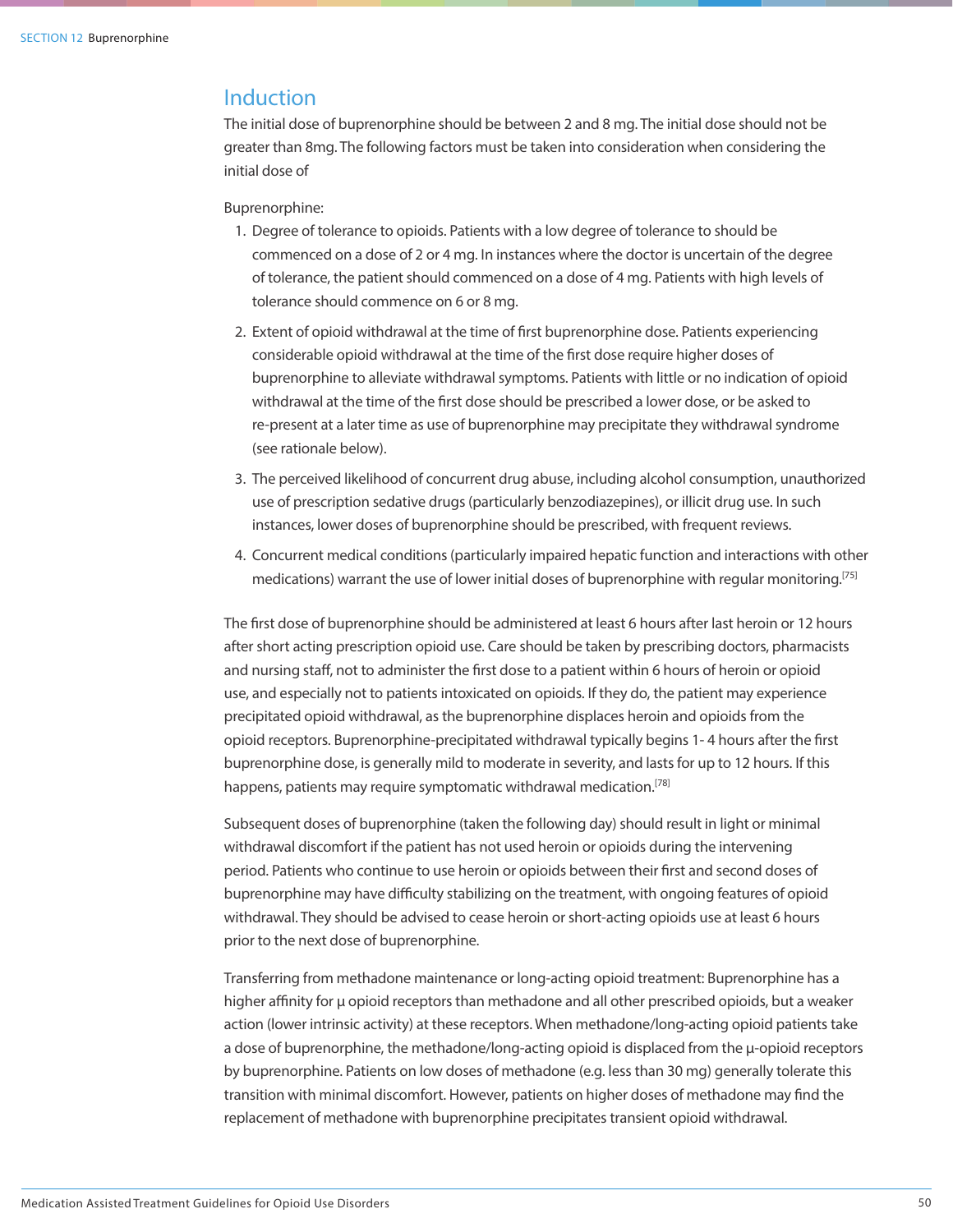This has a number of clinical implications. Wherever possible, patients in methadone treatment should have their methadone dose reduced and should be stabilized on this low dose prior to transferring to buprenorphine, in order to minimize any opioid withdrawal features. The following table describes key factors in the development of precipitated withdrawal.<sup>[11, 12, 75]</sup>

| KEY FACTORS AFFECTING PRECIPITATED WITHDRAWAL                          |                                                                                                                                                                                                                                                                                                                                                                                                   |                                                                                                                                                                                                                                  |  |  |  |  |  |
|------------------------------------------------------------------------|---------------------------------------------------------------------------------------------------------------------------------------------------------------------------------------------------------------------------------------------------------------------------------------------------------------------------------------------------------------------------------------------------|----------------------------------------------------------------------------------------------------------------------------------------------------------------------------------------------------------------------------------|--|--|--|--|--|
| Factor                                                                 | Discussion                                                                                                                                                                                                                                                                                                                                                                                        | Recommended strategy                                                                                                                                                                                                             |  |  |  |  |  |
| Dose of methadone                                                      | Doses greater than 30 mg of<br>methadone are more often<br>associated with precipitated<br>withdrawal. In general, the higher<br>the methadone dose, the more<br>severe the withdrawal experienced.                                                                                                                                                                                               | Attempt transfer from<br>low dose of methadone<br>(e.g. $<$ 40 mg where<br>possible). Patients<br>on > 60 mg methadone<br>should not attempt transfer.                                                                           |  |  |  |  |  |
| Time between<br>last methadone<br>dose and first<br>buprenorphine dose | Buprenorphine should not be taken<br>within 24 hours of last methadone<br>dose. Increasing the interval<br>between last dose of methadone<br>and first dose of buprenorphine<br>reduces the incidence and severity<br>of precipitated withdrawal.                                                                                                                                                 | Cease methadone and<br>delay first dose of<br>buprenorphine until patient<br>is experiencing features of<br>methadone withdrawal                                                                                                 |  |  |  |  |  |
| Dose of buprenorphine                                                  | Very low doses of buprenorphine<br>(e.g. 2 mg) are generally inadequate<br>to substitute for methadone (unless<br>the methadone dose is very low).<br>High first doses of buprenorphine<br>(e.g. 8 mg or more) are more likely<br>to precipitate withdrawal, as there<br>is greater displacement of<br>methadone from the receptors.<br>This is a common mistake by<br>inexperienced prescribers. | First dose of buprenorphine<br>should generally be 4 mg,<br>with review of the patient<br>2 - 4 hours later (or early<br>the following day)                                                                                      |  |  |  |  |  |
| Patient expectancy                                                     | Patients who are not prepared<br>for the possibility of precipitated<br>withdrawal are more likely to be<br>distressed and confused by its<br>onset, with potential negative<br>consequences (e.g. treatment<br>drop-out, abuse of other<br>medications). Symptomatic<br>medication (eg clonidine) can<br>be useful in relieving any<br>precipitated withdrawal.                                  | Inform patients fully (and<br>care givers where relevant).<br>Provide written information.<br>Prepare a contingency<br>management plan for severe<br>symptoms. Prescribe and<br>dispense in accordance with<br>a management plan |  |  |  |  |  |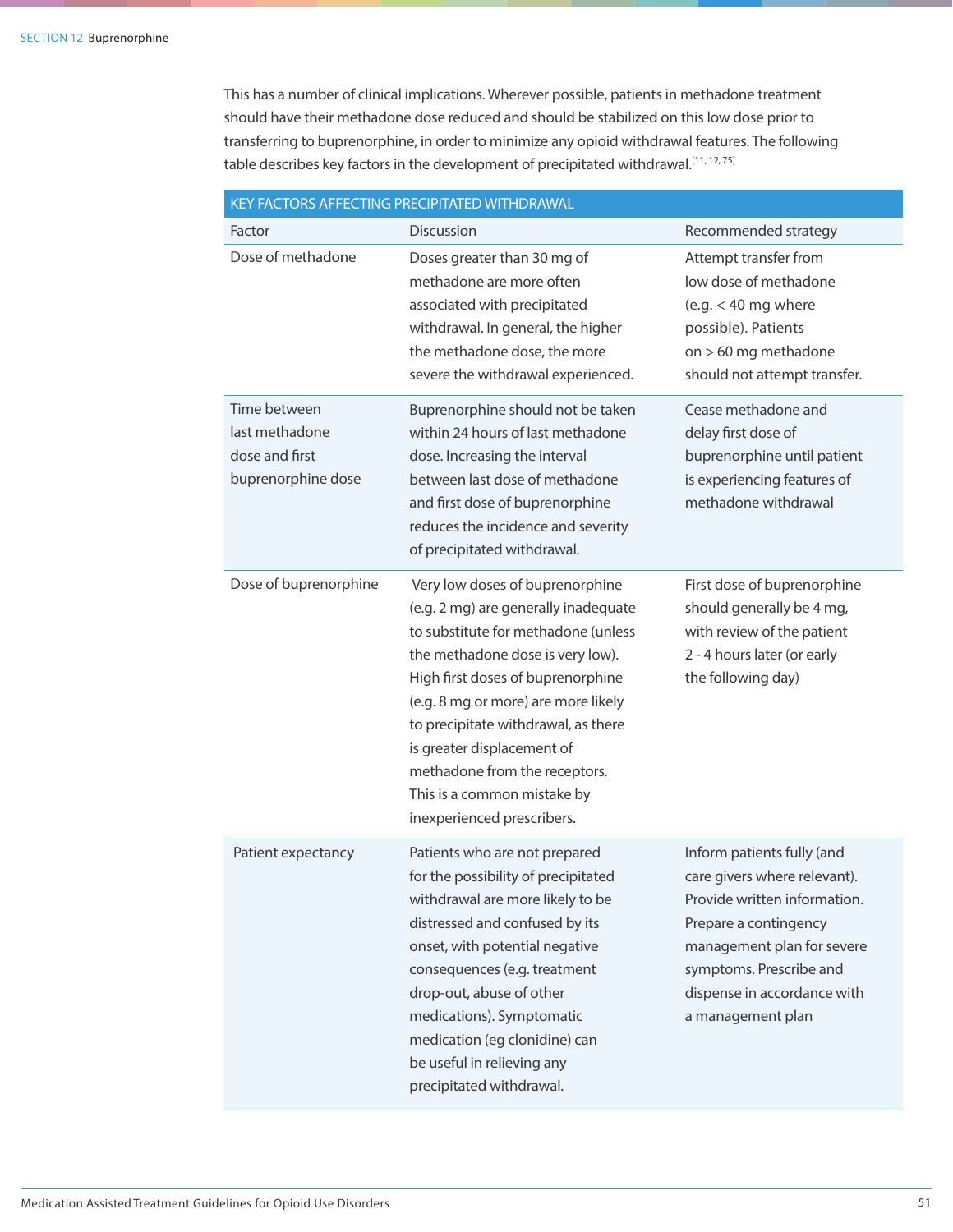The following conversion rates can be be used when converting from low-dose methadone to I Buprenorphine.

| Last Oral Methadone Dose | Initial Buprenorphine Dose | Day 2 Buprenorphine Dose |
|--------------------------|----------------------------|--------------------------|
| (mg)                     | (mg) (S/L tablet)          | $(mq)$ (S/L tablet)      |
| $20 - 40$ mg             | 4 mg                       | 6 to 8 mg BID            |
| 10 - 20 mg               | 4 mg                       | 4 to 8 mg QD-BID         |
| $1 - 10$ mg              | 2 mg                       | 2 to 4 mg Daily          |

The first dose of buprenorphine should be administered at least 24 hours after the last methadone or long-acting opioid dose, and at least 6 hours after last heroin use. The likelihood of precipitating withdrawal on commencing buprenorphine is reduced as the time interval between the last methadone dose and the first buprenorphine dose increases. A precipitated withdrawal may be avoided by ensuring the last dose of methadone/long-acting opioid is taken early in the morning, and the first dose of buprenorphine is taken late the following day. e.g. Last dose of methadone/ long-acting opioid – early morning; 1st dose buprenorphine – late next day.

Features of a precipitated withdrawal following the first dose of buprenorphine are typically mild to moderate in severity, which can distress the unprepared patient. Symptoms commence 1 - 4 hours after the first buprenorphine dose and last for up to 12 hours before subsiding. Patients experiencing discomfort may re-present to the prescribing doctor later in the day and require symptomatic withdrawal medication (eg clonidine 0.1 mg 3 - 4 x day). Subsequent doses of buprenorphine (the following day) are less likely to precipitate withdrawal symptoms. Transferring to buprenorphine from doses of methadone greater than 40 mg (ie where there is a risk of relapse to heroin on lower dose) Most patients in methadone treatment require maintenance doses of greater than 40 mg of methadone to achieve abstinence from heroin, and are unable to reduce their dose of methadone to 40 mg or less without considerable withdrawal discomfort or relapse to heroin use. As it may be difficult to get these patients' doses of methadone below 40 mg, transfer to buprenorphine may need to be considered at higher methadone doses, with the inherent risks associated with such a procedure explained fully to the patient. It is possible to transfer to buprenorphine from methadone doses of 40 - 60 mg for those patients who choose to do so. The general principle is to cease methadone dosing, and delay the initiation of buprenorphine treatment until the patient experiences significant, observable features of opioid withdrawal. This generally means that buprenorphine is not commenced until 48 - 96 hours after the last dose of methadone. Patients should be warned that the use of heroin or other opioids at this stage increases the likelihood of a difficult initiation to buprenorphine. Symptomatic withdrawal medication may be prescribed to ease the discomfort of methadone withdrawal, although the quantities of medications, such as benzodiazepines or clonidine, should be limited. Medications containing codeine or propoxyphene should be avoided. Prepare the patient for withdrawal symptoms. Patients should have the possibility of precipitated withdrawal explained, as well as the relevant strategies for dealing with its symptoms. Transfer should be organized for a time when the patient has no significant work or other commitments, and the doctor is available for review.<sup>[11, 12, 75]</sup>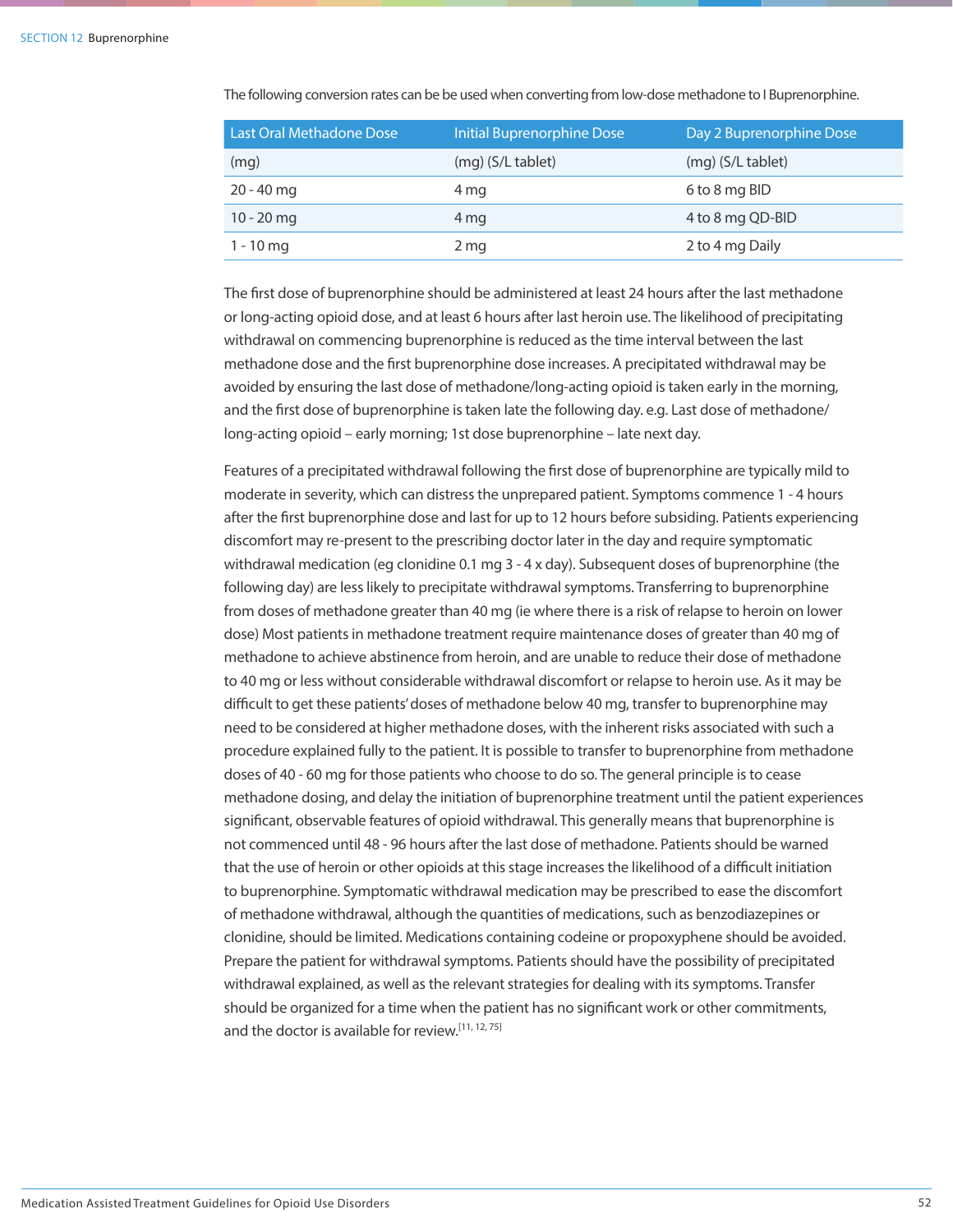Patients should be reviewed by their prescriber immediately prior to commencing buprenorphine, to ensure they are indeed in opioid withdrawal. The first dose of buprenorphine should be 2-4 mg. After first dose, later the same day (approximately 3 - 4 hours after the first dose of buprenorphine):

- 1. If patient is experiencing no increase in withdrawal severity, either subjectively or objectively, give another 2 or 4 mg of buprenorphine.
- 2. If patient is experiencing a worsening of withdrawal, give no further dose that day. Symptomatic withdrawal medication may be required for the rest of the day (eg clonidine 0.1 mg hourly).
- 3. Peak withdrawal discomfort is experienced during the first day of buprenorphine treatment.

Second day: Review by the prescriber prior to dosing on the following day. Dose can generally be increased to 6 or 8 mg.

Subsequent days: Subject to review of the patient by the prescriber, further increases. Patients may not feel entirely comfortable during the whole first week.

### **Maintenance**

The optimal maintenance dose needs to be individualized according to the patient's response to buprenorphine. People's responses vary considerably, according to the following factors:

- 1. Rates of absorption or metabolism of buprenorphine
- 2. Levels of opioid tolerance and dependence
- 3. Experience of side-effects
- 4. Continued use of other drugs

These variations require the clinician to titrate the buprenorphine dose to optimize treatment objectives. Equilibrium levels with buprenorphine are achieved quickly, and the effects of a dosechange should become apparent within 2 - 3 days. Consequently, dose levels of buprenorphine can be more rapidly titrated according to patient response, than can methadone.

Regular patient review for first few weeks to evaluate adequacy of dose; withdrawal symptoms, side-effects, or any additional drug use. Increase dose only as indicated by reviews (see below for guidance on titration of doses)

Frequent reviews by the prescriber are required in the first few weeks:

- 1. To titrate the individual to achieve optimal doses of buprenorphine,
- 2. To make a more comprehensive overall assessment of the patient;
- 3. To further discuss treatment plans.

As treatment progresses, the prescribing doctor should review the patient 2-3 times a week until stabilized:

- 1. To establish adequacy of dose;
- 2. To inquire about withdrawal symptoms or side-effects;
- 3. To monitor any additional drug use.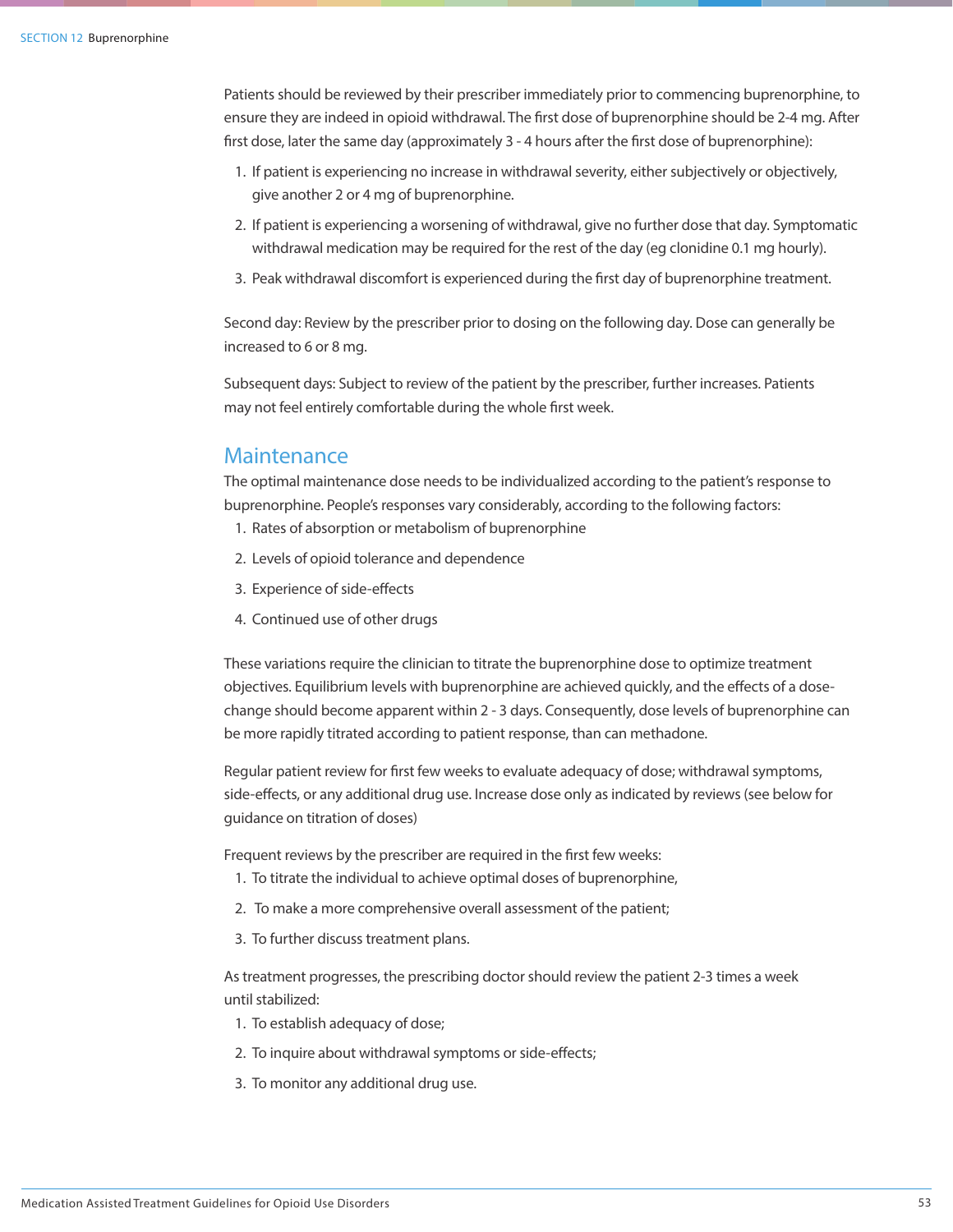### SECTION 12 Buprenorphine

Maintenance buprenorphine doses should be achieved within the first one or two weeks of treatment, subject to the patient's use of heroin, or other drugs. The following minimal schedule of reviews is recommended for patients with a moderate to severe opioid use disorder:

- 1. The day after the first dose of buprenorphine. This enables the prescriber to identify the onset of any precipitated withdrawal and the general adequacy of the first dose.
- 2. Every 2 4 days until stabilization.
- 3. Every week during the following 4 6 weeks.
- 4. Every two weeks during the following 6 8 weeks.
- 5. Monthly reviews thereafter, although the prescriber may wish to extend reviews to up to 3 months for very stable patients.

In practice, a suitably trained advanced practice provider often undertakes these reviews, with reference to the prescribing doctor where necessary. Patient should see the physician at minimum every 90 days for medication review. Individuals with continuing high-risk patterns of drug use, or concomitant medical, psychiatric or social problems, may require more frequent review. Dose increases should be made only after review of the patient by the prescribing doctor. If daily reviews can be organized by the prescriber, daily increases can be accommodated. Practically, however, most prescribers may not be able to review the patient more than every two or three days. A period of 2 to 3 days on a specific dose allows the patient time to get a 'feel' for their current dose, and the opportunity to modify behavior appropriately prior to further dose changes. The buprenorphine dose may be decreased where there are concerns regarding the patient's safety (e.g. where there are reports of intoxication, diversion or overdose).

### Titrating the dose of buprenorphine

The dose response curve of buprenorphine indicates that small increments have a greater impact at low doses, whereas at higher doses, larger changes are required for a substantial change of effect. The following increments are proposed:

- 1. Below 16 mg buprenorphine: dose changes of 2 4 mg
- 2. Above 16 mg buprenorphine: dose changes of 4 8 mg.

At each review, the buprenorphine dose should be titrated according to the following parameters:

- 1. Features of intoxication or withdrawal over preceding 24 hours (self-report, examination);
- 2. Cravings for heroin use;
- 3. Additional drug use (heroin and other drugs), and reason stated by patient for using;
- 4. Side-effects or other adverse events (including intoxicated presentations, overdoses);
- 5. Adherence with dosing regimen (attendance for dosing, route of administration);
- 6. Patient satisfaction with buprenorphine dose and treatment.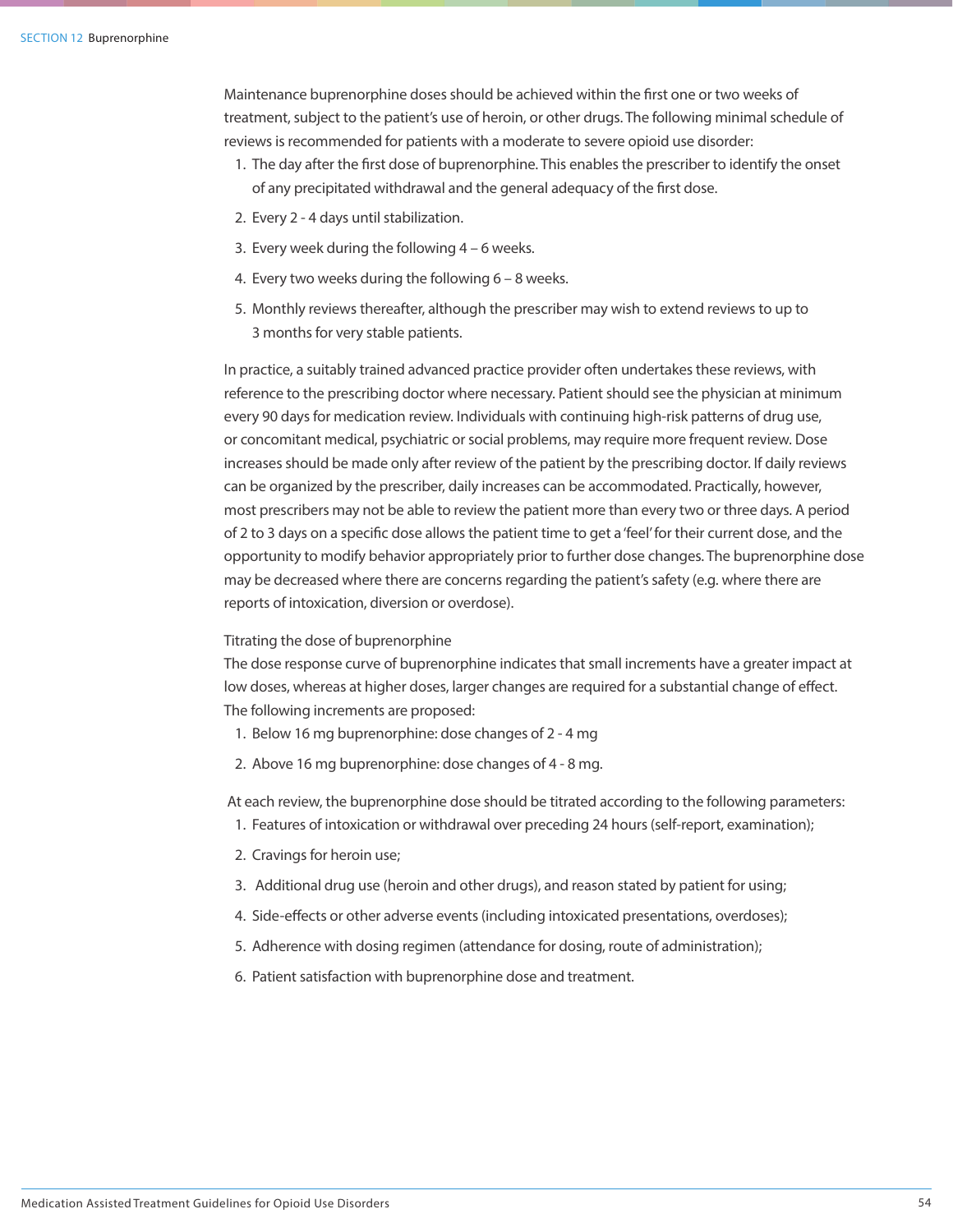Buprenorphine doses need to be individually titrated according to the patient's response to treatment. Effective maintenance doses, resulting in reduced heroin use and improved treatment retention, are achieved with high buprenorphine doses in the range of 12 - 24 mg per day. Some patients may be satisfactorily maintained on daily doses of 8 - 12 mg, while doses of 4 mg or less will not be as effective in retaining patients in treatment or reducing heroin use (similar to, or worse than, the outcomes associated with methadone doses of 20 mg). There is little evidence to suggest that daily doses higher than 24 mg will result in improved outcomes or effects, and little is known regarding the nature of adverse events at maintenance daily doses greater than 32 mg. The maximum daily dose of buprenorphine routinely recommended is 32 mg.<sup>[12, 75, 79, 80]</sup>

People wishing to reduce their craving of heroin, or other opioids, can do so with increases in the substitution dose of buprenorphine, as higher doses of this substance produce more effective antagonist reactions, blocking the craving for the dopamine and related neurochemicals. However, this only succeeds up to a point. Continued heroin and opioid use despite adequate daily doses of buprenorphine may indicate that the patient needs more intensive psychosocial interventions, and/or an alternative opioid substitution (e.g. methadone or naltrexone).

### All Take Home Doses

"Take-away" is medication not administered by the dispensing clinician, but given to the patient for administration at a later time. This is been an interesting dichotomy amongst primary care physicians who write this on an outpatient basis and opioid treatment providers to dose this daily not unlike daily methadone dosing. Many patients will start their journey at the methadone clinic only to voluntarily leave because they found an outpatient provider willing to write for one month at a time. Therefore, it may be beneficial to allow for earlier take home doses of buprenorphine. A patient who has a mild form of and opioid use disorder may be able to start take home doses right away. However, I know you this does not change the need for appropriate scheduled and regular behavioral therapy. This also does not change the need for regular and ongoing urine drug testing. As we develop a better understanding about the natural history of moderate to severe opioid use disorder patients who are on buprenorphine we will be able to better delineate the most effective timing for regular take home doses. Stable methadone patients transferring from methadone will be eligible for take-away dose(s) under the same circumstances once they are stable on buprenorphine without the need to wait an additional two months.

The benefits of take-away opioid doses:

- 1. They emphasize and promote patients' responsibility for their own treatment;
- 2. They enhance the patients' integration into the community by cutting time and travel costs associated with the treatment;
- 3. They tend to promote patient retention by minimizing the inconvenience of regular attendance for doses. (Studies show take-away policies produce better retention rates than programs which restrict take-away doses).
- 4. They benefit opioid treatment programs by reducing the inconvenience and cost of daily it dispensing.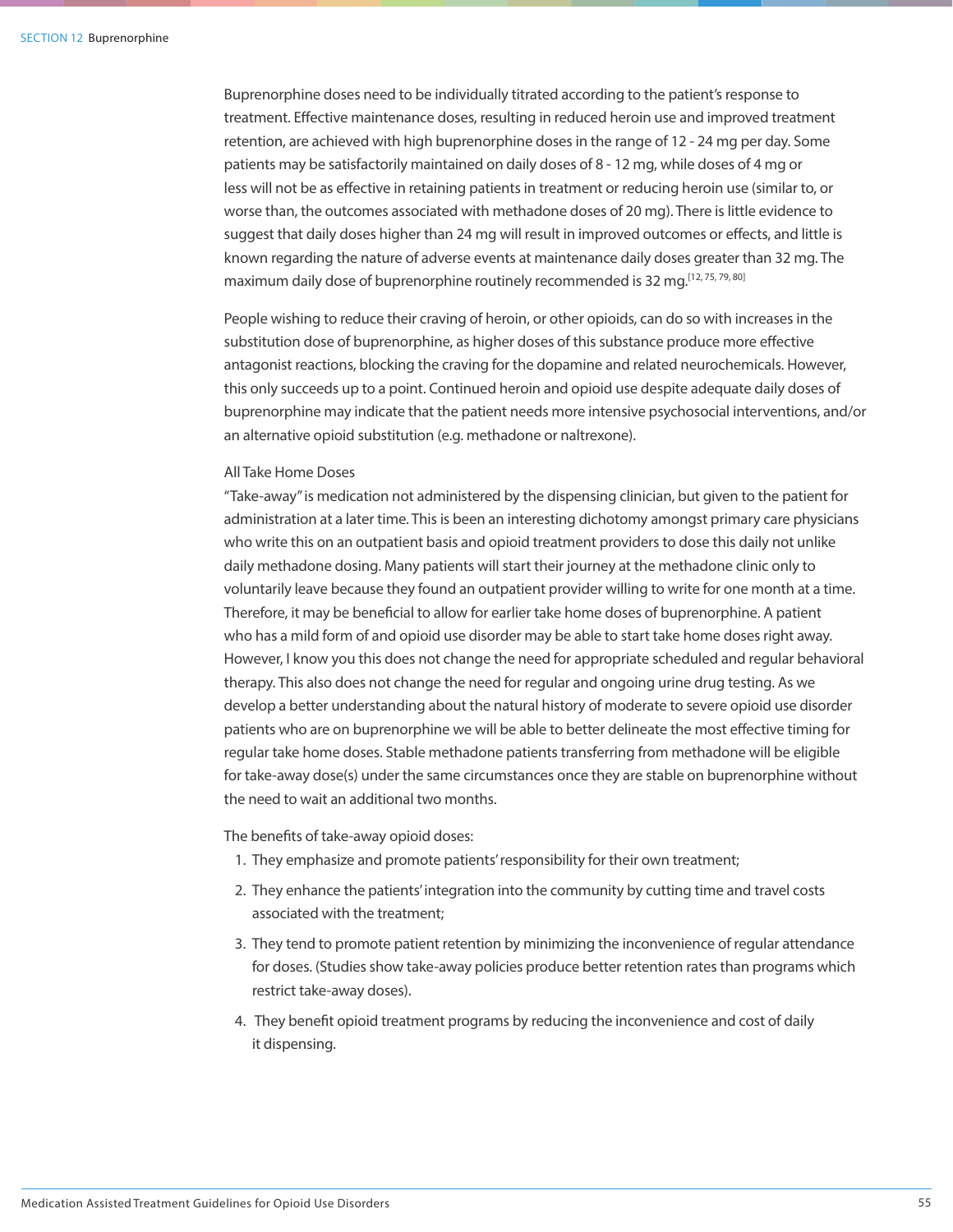Withdrawal from buprenorphine maintenance treatment

There is some clinical and anecdotal evidence that withdrawal from buprenorphine is less prolonged and less severe than methadone withdrawal, but the research on this is not conclusive. Withdrawal does appear to be milder during buprenorphine dose reductions, and the rate of buprenorphine dose-reduction is normally more rapid than with methadone. The symptoms and signs of withdrawal from buprenorphine are qualitatively similar to withdrawal from other opioids.

Common pattern of long-term withdrawal of buprenorphine treatment:

- 1. The onset of symptoms is usually around 24 72 hours after the last 24-hour dose.
- 2. Symptoms peak around days 3 5 following short maintenance courses of buprenorphine treatment (weeks / months), or days 5 - 14 for longer-term treatment.
- 3. Duration of withdrawal from buprenorphine maintenance treatment has not been established, although mild to moderate withdrawal symptoms (particularly cravings, sleep and mood disturbances associated with protracted withdrawal) are likely to persist for weeks. One study described mild but ongoing withdrawal features 30 days after the last buprenorphine dose. Longer-term follow up has not been reported.

Voluntary withdrawal from buprenorphine maintenance treatment

Evidence from methadone research suggests that long-term outcomes of treatment are enhanced by:

- 1. Longer treatment episodes. Evidence from methadone research suggests that long-term outcomes are enhanced by longer treatment episodes (for example, more than 36 months).
- 2. A more stable and supportive lifestyle. The longer treatment episode allows the opportunity for the patient to establish a lifestyle away from heroin and other drug use prior to withdrawing from methadone treatment. Premature withdrawal from methadone (before the patient has achieved a degree of stability in social circumstances and drug use) is more likely to be associated with a relapse into dependent heroin use.

The likelihood of premature withdrawal from maintenance treatment is reduced by:

1. A well-informed patient, with all the facts about the maintenance program. A patient may wish to withdraw from maintenance treatment for a range of reasons, e.g. the need for interstate travel, concerns about side-effects or about remaining in treatment 'too long'. The clinician should address issues regarding the duration of treatment and withdrawal early in the treatment program, and provide information regarding the process of withdrawal. Patient literature is now available regarding withdrawal from methadone treatment (Dunlop et al 1996), and parallels can be made with withdrawal from buprenorphine. Despite withdrawal from buprenorphine being frequently described as milder than from other opioids, patients should be informed of the likely withdrawal profile. Except in the case of involuntary withdrawal (see below), withdrawal from buprenorphine should occur only with the consent of the patient. Graduated reduction over weeks results in better outcomes (less relapse to heroin use) than rapid reductions.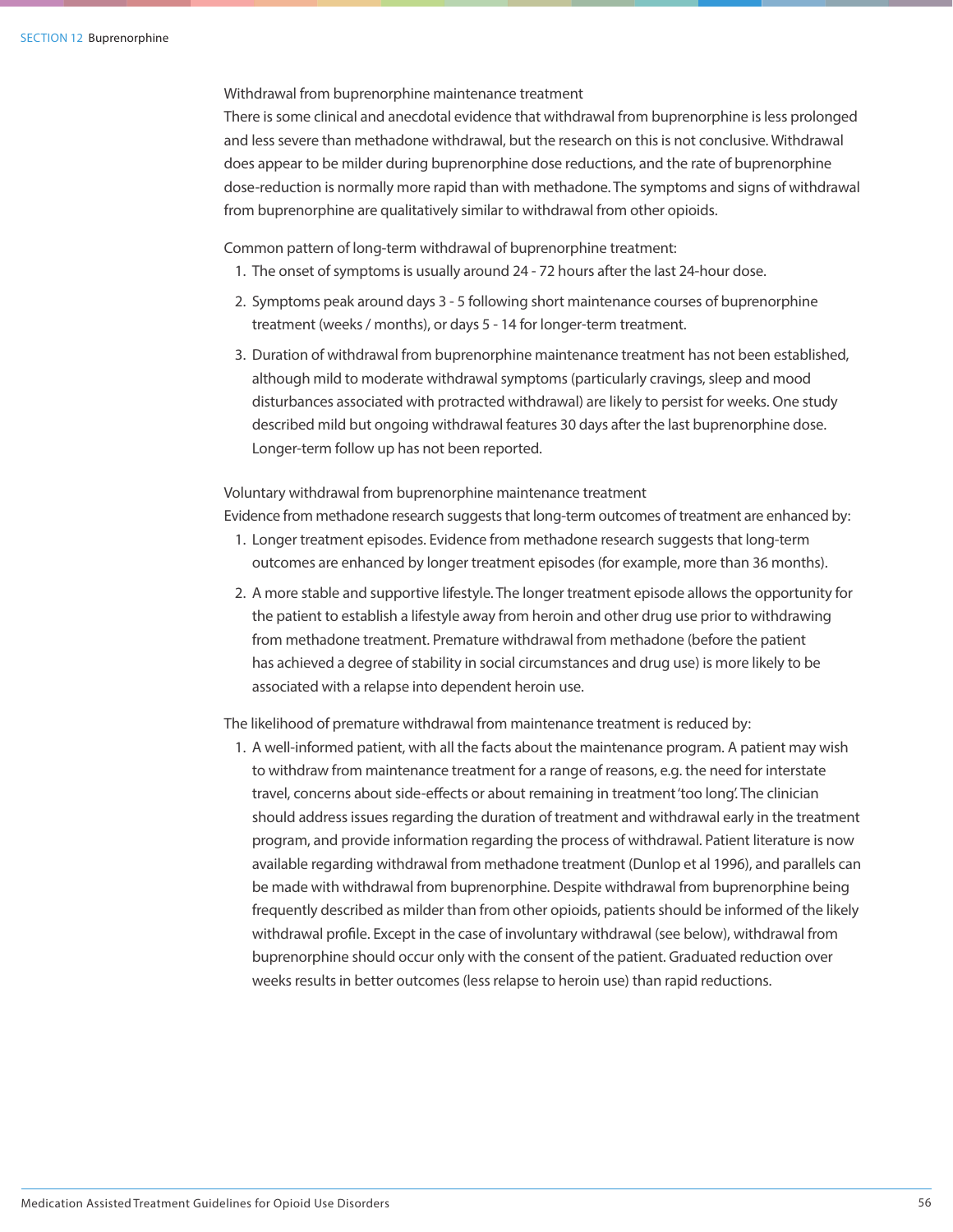### Involuntary withdrawal

As stated in the methadone chapter there are only three reasons for withdrawal from buprenorphine maintenance treatment. The first would be, the patient who has been stable for 2 to 3 years and is attempting to taper down so that they may become drug-free. The second would be a failure of buprenorphine as the drug of choice for medication assisted treatment. And the third would be significant and persistent aberrant behavior that has been refractory to correction. Removing a patient from buprenorphine maintenance treatment without a plan for continued care will lead to early relapse with an increase in mortality rate for this population. If the above issues have arisen then patient should be set forward with one of two general pathways. The first would be a more rapid taper which could be for patients who will become incarcerated or otherwise need to be in a drug-free environment. This can be done by a 2 mg per day decrease in the dose of buprenorphine, the utilization of clonidine as well as gabapentin or benzodiazepines can be necessary. The second is a more prolonged and controlled weaning which would be decreasing by 2 mg every week. This may also include utilization of clonidine, but should not require other adjunctive medication such as gabapentin or benzodiazepines. The immediate cessation of buprenorphine except in the most extenuating circumstances should be considered unethical.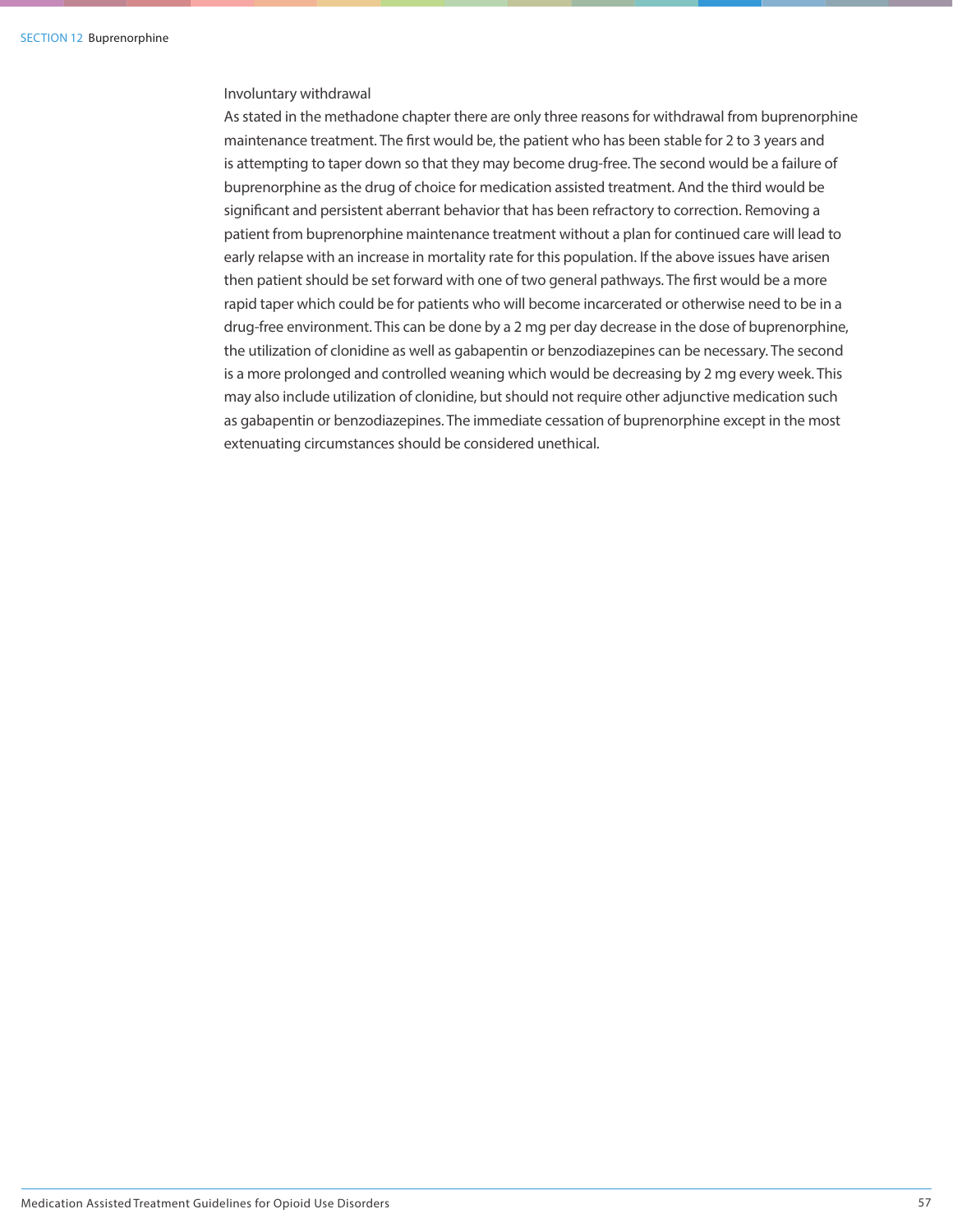# 13 Naltrexone

Naltrexone (Nalorex, Bristol-Myers Squibb Pharmaceuticals Ltd or Vivitrol, Alkermes) is an opioid antagonist with a high affinity for opioid receptors. It competitively displaces opioid agonists, blocking the euphoric and other effects of opioids and thereby minimizing the positive rewards associated with their use. The 'Summary of product characteristics' (SPC) states that naltrexone is licensed for use as an adjunctive prophylactic treatment for detoxified formerly opioid-dependent patients (who have remained opioid free for at least 7–10 days). There are both oral preparations as well as an intramuscular depot preparation.

Oral Naltrexone is rapidly absorbed, metabolized by the liver and excreted in the urine with an elimination half-life of 4 hours. Liver function tests are recommended before and during naltrexone treatment to check for liver impairment. The SPC states that 'caution should be observed in administering the drug to patients with impaired hepatic or renal function'. This medication can be dosed had 50 mg daily or may also be taken three times weekly dosing with two 100 mg doses followed by one 150 mg dose. The intramuscular injection is housed in a polymer microsphere and is released in phases via diffusion and polymer erosion. The initial phases within the first 24 hours and releases the drug located on the surface at the injection site. Once the injection site undergoes hydration which typically happens within 48 hours sustained-release phase occurs over the next 30 days. There does not appear to be a weight dependent nor first pass metabolism impact.<sup>[8, 9, 39]</sup>

Naltrexone is associated with opioid withdrawal symptoms if people are opioid dependent. The summary of product characteristics recommends challenge testing with naloxone hydrochloride (a shorter-acting injectable opioid antagonist) to screen for the presence of opioids if it is not certain whether the patient has been adequately detoxified. The vast majority of research to date shows that this is a highly effective treatment for opioid use disorders in patients who either have contraindications to, have failed pharmacotherapy with buprenorphine and methadone or have been in a confined drug-free situations such as jail or inpatient rehabilitation or individuals who are highly motivated in their recovery and are willing to detox outpatient offer their current agonist therapy.

This medication can be prescribed by any physician, however is highly recommended that the patient also be involved in concomitant behavioral therapy to support recovery. When this medication is stopped there is no associated withdrawal syndrome. However, generally speaking any patient who has been on this medication will be much more hypersensitive to any opioid being used. Therefore, overdose risk is very high if the patient relapses to opioids and thus the patient should be educated about all risks and benefits of this medication. Patient should be engaged at or near the end of the timeframe for injection. Patient should have oral naltrexone prescribed in case they are unable to arrive for the next 30 days injection. Would highly recommend intensifying or scheduling behavioral therapy appointments close to the time in which the next injection would be required.<sup>[81]</sup>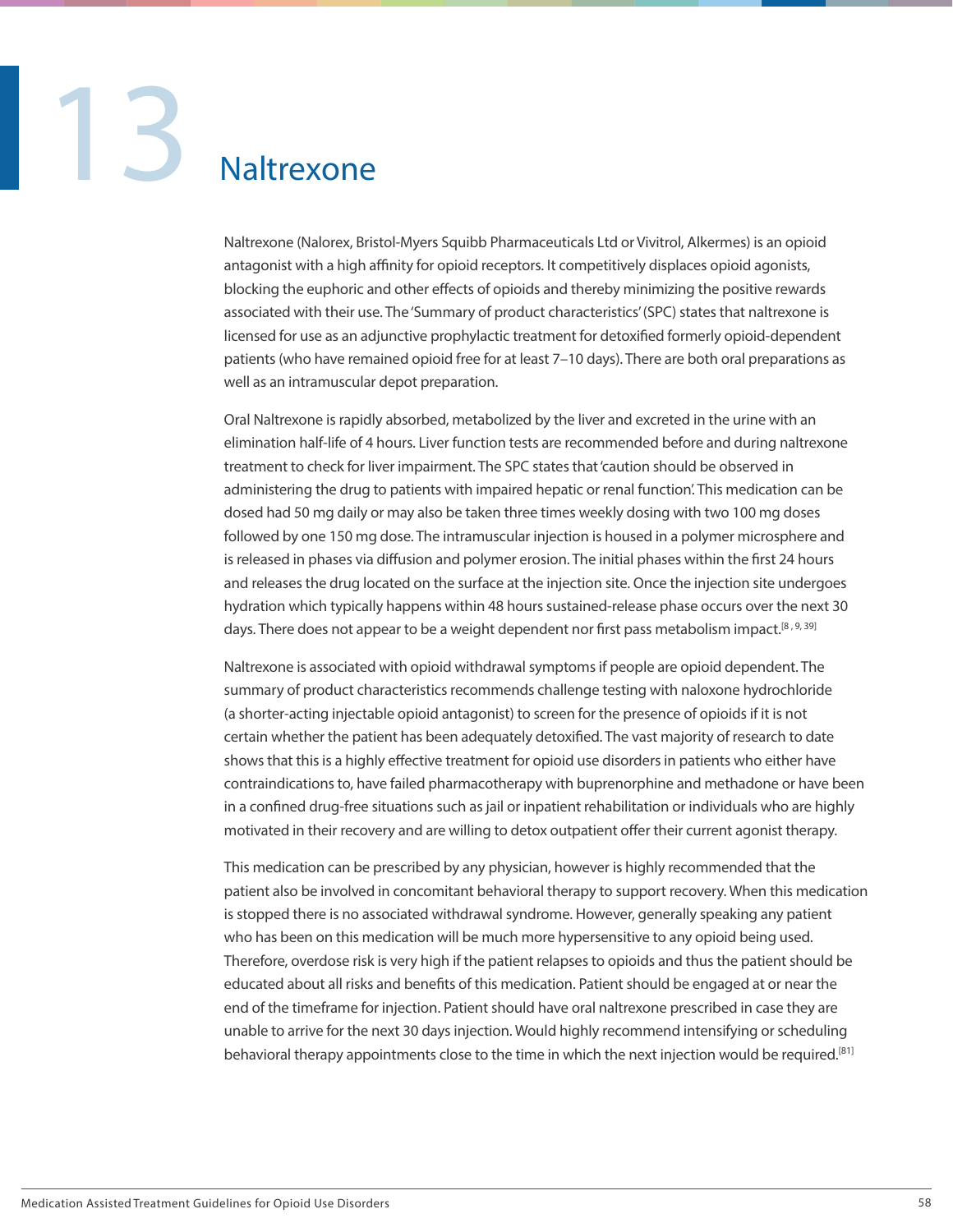### **14 Special Considerations During Pregnancy**

Treating an opioid use disorder in a patient during pregnancy presents more challenges, risks and often greater reward than that of a standard patient. However, the disease of addiction in the pregnant patient is no different than a non-pregnant patient. And while the subtleties of drug dosing may be different as discussed below the overriding theme of utilizing medication assisted treatment in association with psychosocial interventions is of the utmost importance. Three things can make it difficult to initially stabilize the mother with an opioid use disorder.[82] The first is the all-encompassing shame and guilt that a mother-to-be feels about having active addiction while pregnant. This significantly impedes and delays disclosure of the problem and in many cases may lead to lack of prenatal care altogether. This is why it is important that patients are screened with a standardized tool at the first or second OB/GYN visit and at minimum drug screened in the first and third trimester for illicit substances. If addiction is suspected or confirmed, compassionate, nonjudgmental intervention and help should be offered without barrier. The second difficulty is the lack of education for both the patient's and in many cases their family on the benefits of medication assisted treatment during pregnancy. Explaining to the family and the patient that the utilization of methadone or buprenorphine during pregnancy has not shown any long-term negative effects on the unborn child. The highest risk to the unborn child is acute opioid withdrawal and/or untreated addiction. This coupled with an in depth explanation of neonatal abstinence syndrome and how there are no long-term repercussions of this will help the patient, the father of the baby as well as the family feel more comfortable with treatment and thus more likely to follow through. The third and possibly the most important is a lack of access to adequate treatment for pregnant individuals. Many of these patients live in rural areas that do not have methadone clinics available or physicians who feel comfortable utilizing buprenorphine-naloxone during pregnancy. Below we will attempt to increase the level of comfort for physicians as well as provide information which can be used to educate the patient's and their families prior to initiation and continuation of treatment.

### Methadone

Methadone has long been the standard of care for the treatment of opioid use disorder in pregnant patients. This is because it allows for a transition onto maintenance dosing with a lower risk of any withdrawal symptoms and provides close monitoring of the patient's involved in the methadone clinic. Many studies have shown significant improvement and outcomes of both the mother and the unborn child when the patient is engaged in medication assisted treatment with methadone.[83] This includes less risk of contracting communicable diseases, less chance of relapse, less chance of criminal behavior and a better chance of term delivery.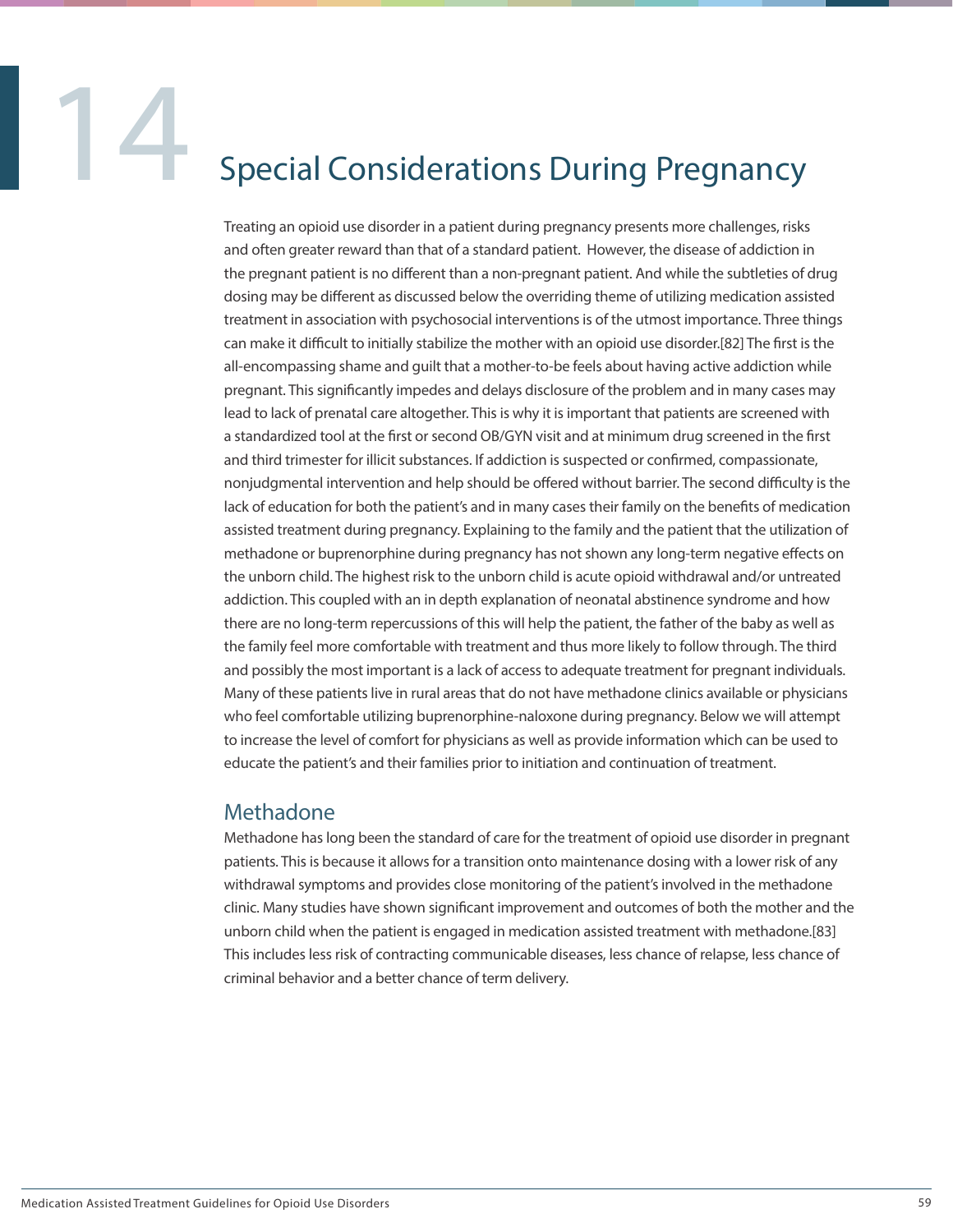The induction and maintenance phase of methadone for pregnant patient is no different than that described in the methadone section of the guidelines. These patients will generally level out at the same 90-120 mg dose that non-pregnant patients will.[84] However, due to an increase in metabolism during pregnancy some females may require a 15% increase in total dosing and/ or the addition of split dosing. Split dosing should be attempted prior to an increase in dose. Split dosing with 70% of the dose in the morning and 30% of the dose in the evening provides better initial craving cessation during the day and continuation of stability throughout the evening, which prevents withdrawal symptoms prior to the next morning's dose. The 70-30 split seems to be more effective than the 50-50 split with an overall lower total dose requirement. With the exception of the extremes in dose there does not appear to be a direct relation between total dose of methadone taken by the mother and risk of neonatal abstinence syndrome.

### Methadone-Treatment during Delivery and Post-Partum

Treatment of the patient in the hospital is relatively straightforward with methadone. This includes maintaining the daily dose regimen of methadone, relatively normal utilization of epidural and spinal analgesia and treatment of postpartum pain in the usual fashion. The caveats to this are instructing the labor and delivery team to not increase methadone in order to treat acute pain and that the baseline opioid requirements of these patients for pain relief may be 15 to 20% higher than that of a person not on methadone. They should also be instructed to inform the methadone clinic of any controlled substance prescriptions written for the patient's discharge.

Patient example: 23 y/o on 120 mg of methadone daily that is split dosed at 90 mg in the am and 30 mg in the pm.

### Spontaneous vaginal delivery:

- Continue methadone at 90mg am and 30mg PM
- May use epidural per usual (may require increase of 15-20% in opioid dose)
- Add Ketorolac 15-30mg IV every 6-8 hours or Ibuprofen 800mg every 8 hours
- Discharge on same dose of methadone and make sure patient can dose the day after discharge

### C-section Delivery:

- Continue methadone at 90mg am and 30mg PM
- Spinal analgesia per usual
- Add Ketorolac 15-30mg IV every 6-8 hours or Ibuprofen 800mg every 8 hours
- If still painful would use Patient Controlled Analgesia (PCA) at 150 mcg/4 hours with no basal rate for 36-48 hours
- May add 1 gram of IV acetaminophen Q 6 hours
- Discharge on 3 days of short acting opioid and call the methadone clinic to obtain insight and provide appropriate care transition

### Methadone-Breast Feeding

Currently there is no contraindication for breast-feeding while taking methadone. This may also significantly decrease neonatal abstinence severity and duration. The mother should be encouraged to breast-feed given all of the known nutritional benefits as well as the increased difficulty for mother baby bonding in a patient with the disease of addiction.<sup>[85]</sup>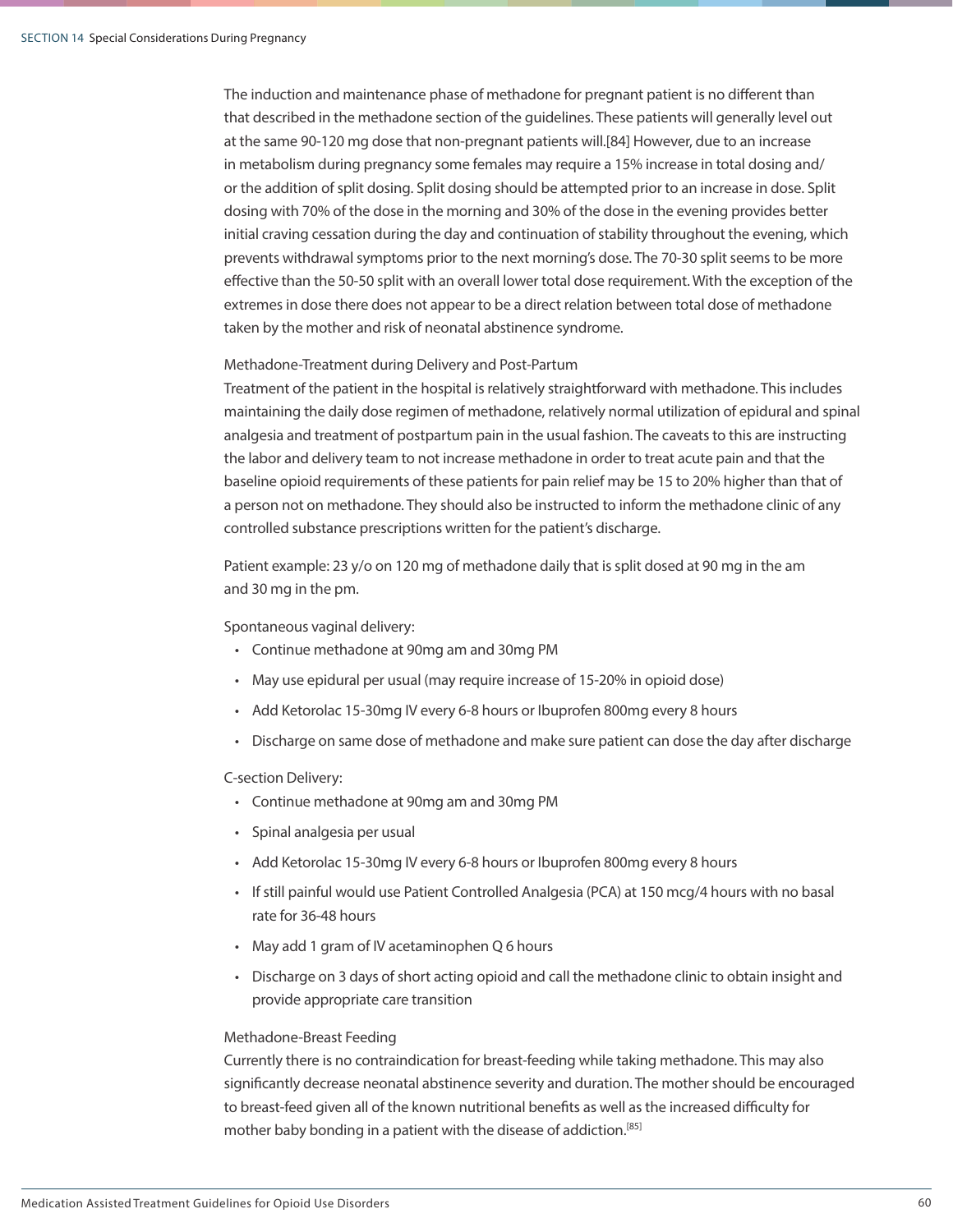### Buprenorphine

The 2012 MOTHER study showed a significant decrease in both the severity and duration of neonatal abstinence syndrome in neonates whose mothers utilized buprenorphine during pregnancy when compared to methadone during pregnancy. [86]Office-based buprenorphine treatment also provides for a greater degree of freedom in patients who are motivated to continue in treatment. However, it may be difficult to transition a patient off of the opioid being abused onto buprenorphine. Given that acute opioid withdrawal is one of the more significant risks during pregnancy care should be taken to avoid this if at all possible. There are two transition strategies being evaluated now. These include utilizing transdermal buprenorphine for transition to buprenorphine – naloxone as well as bridging the patient on Fentanyl to a low dose of buprenorphine. Neither of these should be considered standard of care, but if utilized the mother should be monitored closely during the transition. Once the mother is on a stable maintenance dose there does not appear to be a need to increase the dose secondary to metabolic changes in the pregnant mother. It is however, recommended that at minimum two times a day dosing be utilized to mitigate the risk of end of dose withdrawal.

Currently the state of Michigan provides only buprenorphine – naloxone for pregnant patients. This is secondary to there is no compelling data to show an increased risk for using the combination product as compared to buprenorphine alone. This was also adopted following the ongoing reports of diversion and abuse of Subutex.

### Buprenorphine-Treatment during Delivery and Post-Partum

Treatment of pain during delivery and postpartum in a patient on buprenorphine has been heavily debated over the last few years. The following are recommendations based on decrease risk of withdrawal, improved pain treatment during labor and post C-section, as well as ease of transition back to maintenance dosing after discharge. Taking into account the difficulty of transitioning a patient after a hospital stay it is important that the patient be maintained on their buprenorphine during delivery and the postpartum phase. This can be done by decreasing the total dose to no more than 8 mg daily and utilizing fentanyl as the opioid treatment of choice. Given that Fentanyl has an almost equal affinity for the mu receptor and is highly potent, this medication can overcome buprenorphine's effects. It would be recommended that if the patient receives an epidural that fentanyl be used in the epidural rather than morphine. If the patient receives spinal analgesia fentanyl could/should be used in the place of other opioid analgesics. For a patient who has an uneventful spontaneous vaginal delivery the utilization of nonsteroidal anti-inflammatory drugs such as ketorolac or ibuprofen are the standard of care. In this case the patient can immediately be placed back on her daily regimen of buprenorphine. If the patient has a significant tear during delivery the patient may require 24 to 36 hours of fentanyl delivered through patient controlled analgesia. If the patient requires C- section then the patient's may receive 48 hours of fentanyl based patient controlled analgesia as well as utilization of nonsteroidal anti-inflammatory medications. 1 g of IV acetaminophen Q6 hours may also be added. This medication is safe and has been shown to significantly decrease opioid requirements in postoperative patients. For continued treatment of the pain after C-section, we recommend an increase in the dose of buprenorphine up to 24 mg per day for five days post-delivery and then an appropriate return to pre-delivery dosing for maintenance.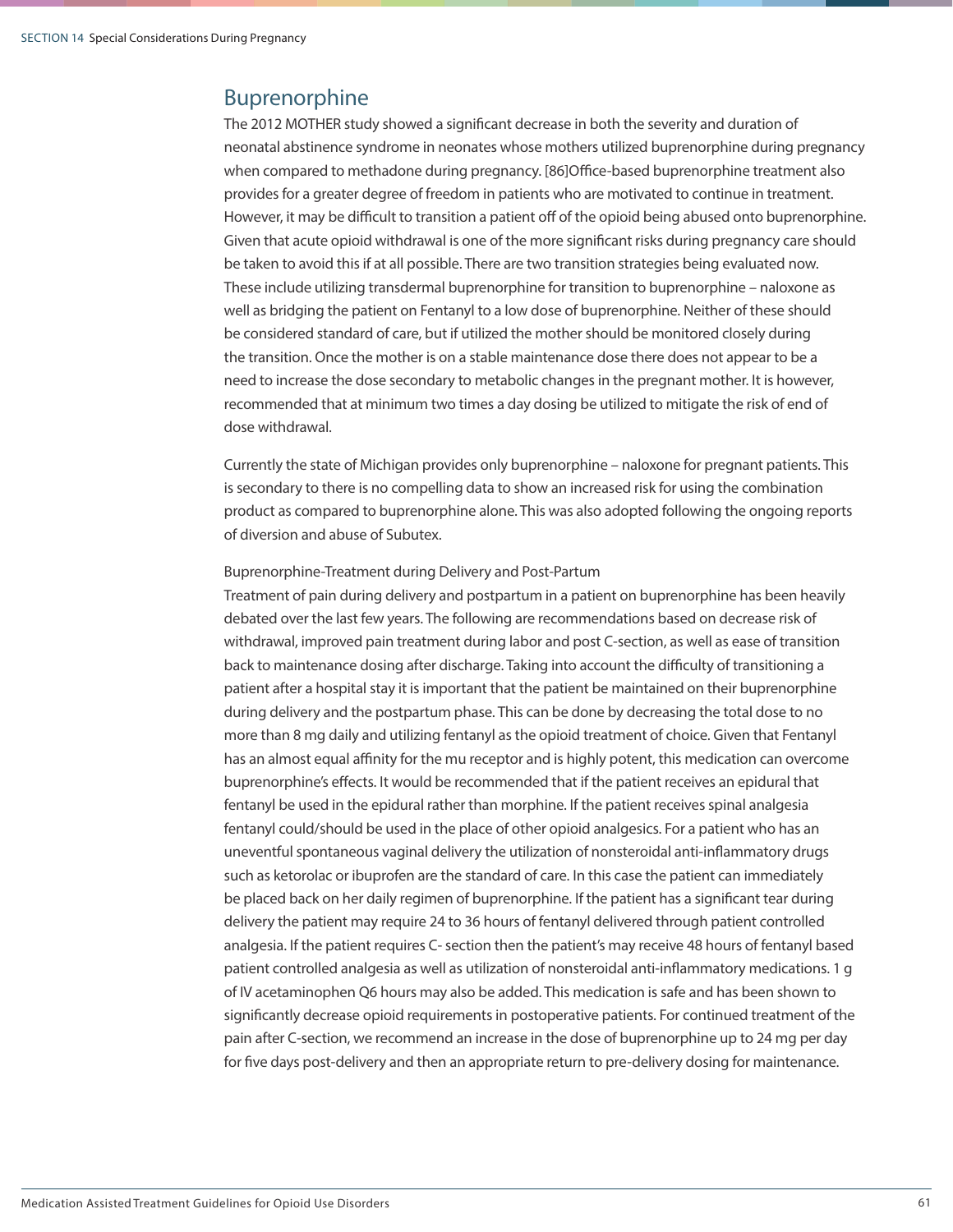Patient example: 23 y/o on 8mg of buprenorphine-naloxone 2 times per day (BID)

Spontaneous vaginal delivery:

- Decrease Buprenorphine to 8 mg daily
- May use epidural but would use fentanyl as opioid
- Add Ketorolac 15-30mg IV every 6-8 hours or Ibuprofen 800mg every 8 hours
- After 36 hours return to 8mg of Buprenorphine-naloxone BID
- Discharge on same dose with no further opioid prescriptions

### C-section Delivery:

- Decrease buprenorphine to 8mg daily
- Spinal analgesia using fentanyl as the opioid
- Add Ketorolac 15-30mg IV every 6-8 hours or Ibuprofen 800mg every 8 hours
- If still painful would use Patient Controlled Analgesia (PCA) at 150 mcg/4 hours with no basal rate for 36-48 hours
- May add 1 gram of IV acetaminophen Q 6 hours
- Increase buprenorphine-naloxone to 8 mg 3 times per day and call provider to obtain insight and provide appropriate care transition

### Buprenorphine-Breast Feeding

Currently there is no contraindication for breast-feeding in a patient on buprenorphine maintenance. This may also significantly decrease the risk of neonatal abstinence syndrome and provides for a better mother baby bonding potential as delineated above.

### Naltrexone

Currently naltrexone is contraindicated for use in a pregnant patient. If the patient is on oral naltrexone and becomes pregnant, cessation of this medication is appropriate. However, it would also be appropriate to consider utilization of low-dose agonist therapy in its place if the patient has a significant return of symptoms or an increase in the severity of their disease.[87] Prior to initiating agonist therapy it would be prudent to attempt to utilize an increase in behavioral therapy to determine if this is adequate. However, relapse is not required to start the patient on agonist therapy. Only a perceived or actual worsening of the disease. It is well-documented that patients not receiving medication assisted therapy for an opioid use disorder have a higher risk of relapse. Thus, the risk to the neonate on a low dose of buprenorphine – naloxone as compared to relapse is much lower. Each individual should be monitored closely for disease severity as well as consistency of urine toxicology studies. If the patient had received an injection of depot naltrexone and became pregnant (always do a pregnancy test prior to injection) the next injection should not be given and the above instructions should be followed. It is also important that this information be sent to the makers of depot naltrexone as this will help to determine safety of use during pregnancy.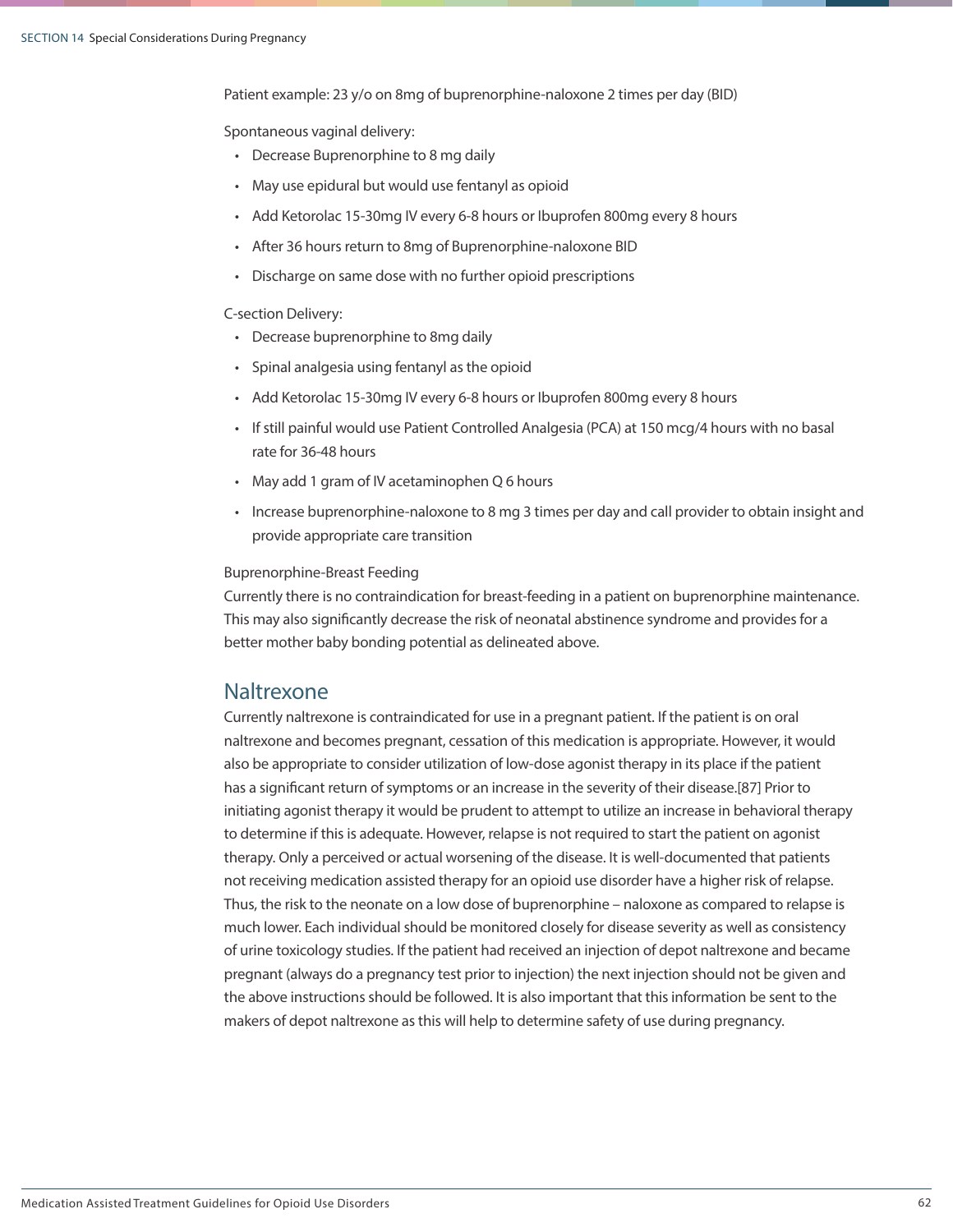Key Points:

- Under no circumstances should a pregnant patient be forcefully weaned off of medication assisted therapy. This includes incarceration.
- Buprenorphine has shown improved outcomes for the neonate when compared to methadone.
- Methadone is still the gold standard given its long history of use, decreased risk of withdrawal and high intensity treatment pathway.
- Patients should be maintained on buprenorphine and methadone while hospitalized for delivery
- Methadone dose may need to be increased during pregnancy, however, consideration should be made for split dosing prior to an increase in dose.
- Methadone should not be used for acute pain treatment in the hospital
- Breastfeeding is safe with both buprenorphine-naloxone and methadone<sup>[86, 88]</sup>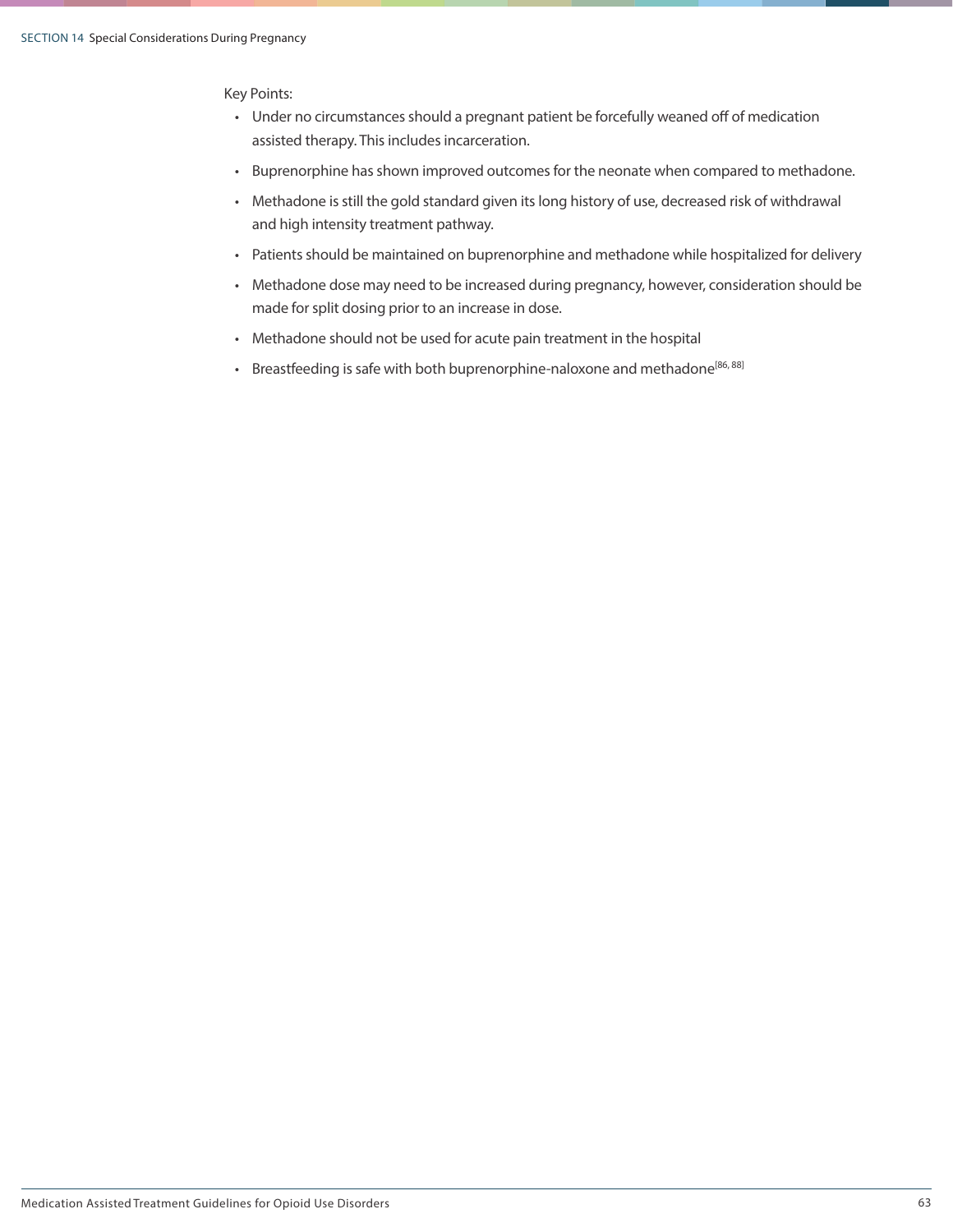## **Bibliography**

- 1. Statement, A.P.P., The Definition of Addiction, 2011, American Society of Addiction Medicine.
- 2. Association, A.P., ed. Diagnostic and statistical manual of mental disorders. 5th ed ed. 2013, American Psychiatric Publishing: Arlington, VA.
- 3. Kobra, L., B.N. Mohammad, and S.S. Alireza, Quality of life in patients on methdone maintenance treatment: A three-month assessment. The Journal of the Pakistan Medical Association, 2012. 62(10): p. 1003-1007.
- 4. Alavian, S.M., et al., Effectiveness of Methadone Maintenance Treatment in Prevention of Hepatitis C Virus Transmission among Injecting Drug Users. Hepatitis Monthly, 2013. 13(8): p. e12411.
- 5. Bell, J., et al., A pilot study of buprenorphine-naloxone combination tablet (Suboxone) in treatment of opioid dependence. Drug and Alcohol Review, 2004. 23: p. 311-317.
- 6. Maremmani, I.M. and G.M. Gerra, Buprenorphine-Based Regimens and Methadone for the Medical Management of Opioid Dependence: Selecting the Appropriate Drug for Treatment. The American Journal on Addictions, 2010. 19(6): p. 557-568.
- 7. Polsky, D.P., et al., Cost-effectiveness of Extended Buprenorphine-Naloxone Treatment for Opioid-Dependent Youth: Data from a Randomized Trial. Addiction, 2010. 105(9): p. 1616-1624.
- 8. Kjome, K.L. and F.G. Moeller Long-Acting Injectable Naltrexone for the Management of Patients with Opioid Dependence. Substance Abuse: Research and Treatment, 2011. 5, 1-9.
- 9. Comer, S.D.P., et al., Injectable, Sustained-Release Naltrexone for the Treatment of Opioid Dependence. Archives of General Psychiatry, 2006. 63(2): p. 210-218.
- 10. Stitzer, M., N. Petry, and J. Peirce, Motivational incentives research in the National Drug Abuse Treatment Clinical Trials Network. Journal of Substance Abuse Treatment, 2010. 38(Suppl 1): p. S61-S69.
- 11. Organization, W.H., Guidelines for the psychosocially assisted pharmacological treatment of opioid dependence, M. Davoli, Editor 2009, WHO Press, World Health Organization,: Geneva 27, Switzerland. p. 136.
- 12. Vermont, S.o., Vermont buprenorphine practice guidelines, O.o.V.h. access, Editor 2010. p. 57.
- 13. Brands, B., et al., Prescription opioid abuse in patients presenting for methadone maintenance treatment. Drug and alcohol dependence, 2004. 73(2): p. 199-207.
- 14. Clark, R.E., et al., The Evidence Doesn't Justify Steps By State Medicaid Programs To Restrict Opioid Addiction Treament With Buprenorphine. Health Affairs, 2011. 30(8): p. 1425-1433.
- 15. Panel, A.S.o.A.M.s.A.P.I.a.P.M.A.G.P.a.i.S.a.O.o.C.E., Standards of Care: for the Addiction Specialist Physician, M. Jarvis, Editor 2013, American Society of Addiction Medicine.
- 16. Young, M.M., et al., Effectiveness of brief interventions as part of the screening, brief intervention and referral to treatment (SBIRT) model for reducing the non-medical use of psychoactive substances: a systematic review protocol. Systematic reviews, 2012. 1: p. 22.
- 17. Webster, L.R. and R.M. Webster, Predicting aberrant behaviors in opioid-treated patients: preliminary validation of the Opioid Risk Tool. Pain medicine, 2005. 6(6): p. 432-42.
- 18. Butler, S.F., et al., Development and validation of the Current Opioid Misuse Measure. Pain, 2007. 130(1-2): p. 144-56.
- 19. Yudko, E., O. Lozhkina, and A. Fouts, A comprehensive review of the psychometric properties of the Drug Abuse Screening Test. Journal of substance abuse treatment, 2007. 32(2): p. 189-98.
- 20. Skinner, H.A., The drug abuse screening test. Addictive behaviors, 1982. 7(4): p. 363-71.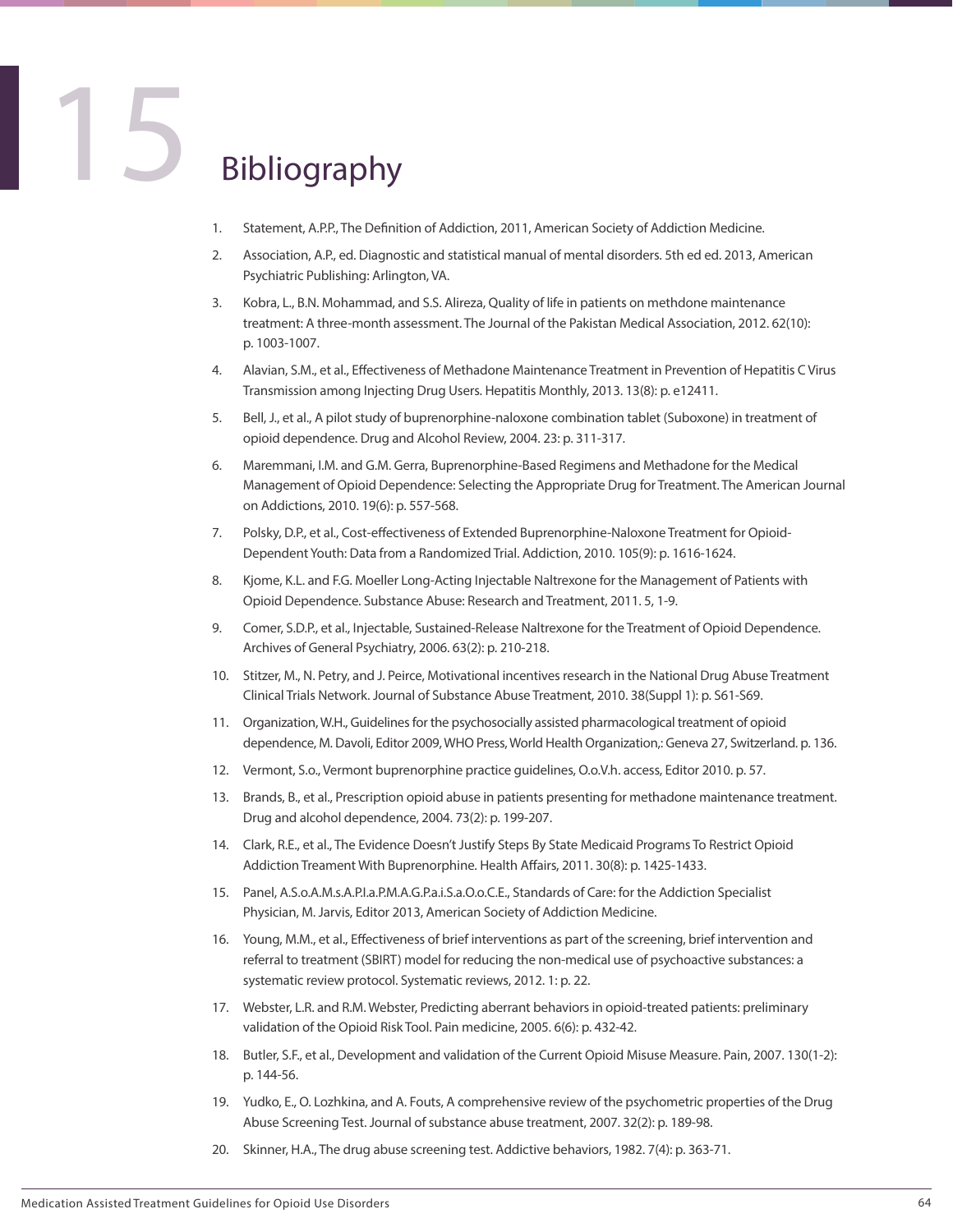- 21. Oden, N.L., et al., Power of automated algorithms for combining time-line follow-back and urine drug screening test results in stimulant-abuse clinical trials. The American journal of drug and alcohol abuse, 2011. 37(5): p. 350-7.
- 22. Denis, C.M., J.S. Cacciola, and A.I. Alterman, Addiction Severity Index (ASI) summary scores: comparison of the Recent Status Scores of the ASI-6 and the Composite Scores of the ASI-5. Journal of substance abuse treatment, 2013. 45(5): p. 444-50.
- 23. Kosten, T.R., B.J. Rounsaville, and H.D. Kleber, Concurrent validity of the addiction severity index. The Journal of nervous and mental disease, 1983. 171(10): p. 606-10.
- 24. McLellan, A.T., et al., An improved diagnostic evaluation instrument for substance abuse patients. The Addiction Severity Index. The Journal of nervous and mental disease, 1980. 168(1): p. 26-33.
- 25. Rikoon, S.H., et al., Predicting DSM-IV dependence diagnoses from Addiction Severity Index composite scores. Journal of substance abuse treatment, 2006. 31(1): p. 17-24.
- 26. Strain, E.C.M., et al., Buprenorphine Versus Methadone in the Treatment of Opioid Dependence: Self-Reports, Urinalysis, and Addiction Severity Index. Journal of Clinical Psychopharmacology, 1996. 16(1): p. 58-67.
- 27. Tompkins, D.A., et al., Concurrent validation of the Clinical Opiate Withdrawal Scale (COWS) and singleitem indices against the Clinical Institute Narcotic Assessment (CINA) opioid withdrawal instrument. Drug and alcohol dependence, 2009. 105(1-2): p. 154-9.
- 28. El-Sheikh Sel, G. and T.Z. Bashir, High-risk relapse situations and self-efficacy: comparison between alcoholics and heroin addicts. Addictive behaviors, 2004. 29(4): p. 753-8.
- 29. Hulse, G.K., H.T. Ngo, and R.J. Tait, Risk factors for craving and relapse in heroin users treated with oral or implant naltrexone. Biological psychiatry, 2010. 68(3): p. 296-302.
- 30. Robertson, J.R., et al., Remission and relapse in heroin users and implications for management: treatment control or risk reduction. The International journal of the addictions, 1989. 24(3): p. 229-46.
- 31. Jones, K.L. and G.A. Barr, Injections of an opioid antagonist into the locus coeruleus and periaqueductal gray but not the amygdala precipitates morphine withdrawal in the 7-day-old rat. Synapse, 2001. 39(2): p. 139-51.
- 32. Scavone, J.L. and E.J. Van Bockstaele, Mu-opioid receptor redistribution in the locus coeruleus upon precipitation of withdrawal in opiate-dependent rats. Anatomical record, 2009. 292(3): p. 401-11.
- 33. Tokuyama, S., et al., The role of glutamate in the locus coeruleus during opioid withdrawal and effects of H-7, a protein kinase inhibitor, on the action of glutamate in rats. Journal of biomedical science, 1998. 5(1): p. 45-53.
- 34. Dehpour, A.R., et al., Clonidine attenuates naloxone-induced opioid-withdrawal syndrome in cholestatic mice. Pharmacology & toxicology, 2001. 89(3): p. 129-32.
- 35. Kienbaum, P., J. Peters, and N. Scherbaum, Convincing effects of clonidine on neurohumoral withdrawal symptoms during antagonist-supported detoxification of opioid addicts. Anesthesia and analgesia, 2003. 97(5): p. 1547-8; author reply 1547-8.
- 36. Malek, A., S. Amiri, and B. Habibi Asl, The therapeutic effect of adding dextromethorphan to clonidine for reducing symptoms of opioid withdrawal: a randomized clinical trial. ISRN psychiatry, 2013. 2013: p. 546030.
- 37. Uhde, T.W., D.E. Redmond, Jr., and H.D. Kleber, Clonidine suppresses the opioid abstinence syndrome without clonidine-withdrawal symptoms: a blind inpatient study. Psychiatry research, 1980. 2(1): p. 37-47.
- 38. Umbricht, A., et al., Opioid detoxification with buprenorphine, clonidine, or methadone in hospitalized heroin-dependent patients with HIV infection. Drug and Alcohol Dependence, 2003. 69: p. 263-272.
- 39. Syed, Y.Y. and G.M. Keating, Extended-Release Intramuscular Naltrexone (VIVITROL): A Review of Its Use in the Prevention of Relapse to Opioid Dependence in Detoxified Patients. CNS Drugs, 2013. 27(10): p. 851-861.
- 40. Beck, A.T. and D.J. Dozois, Cognitive therapy: current status and future directions. Annual review of medicine, 2011. 62: p. 397-409.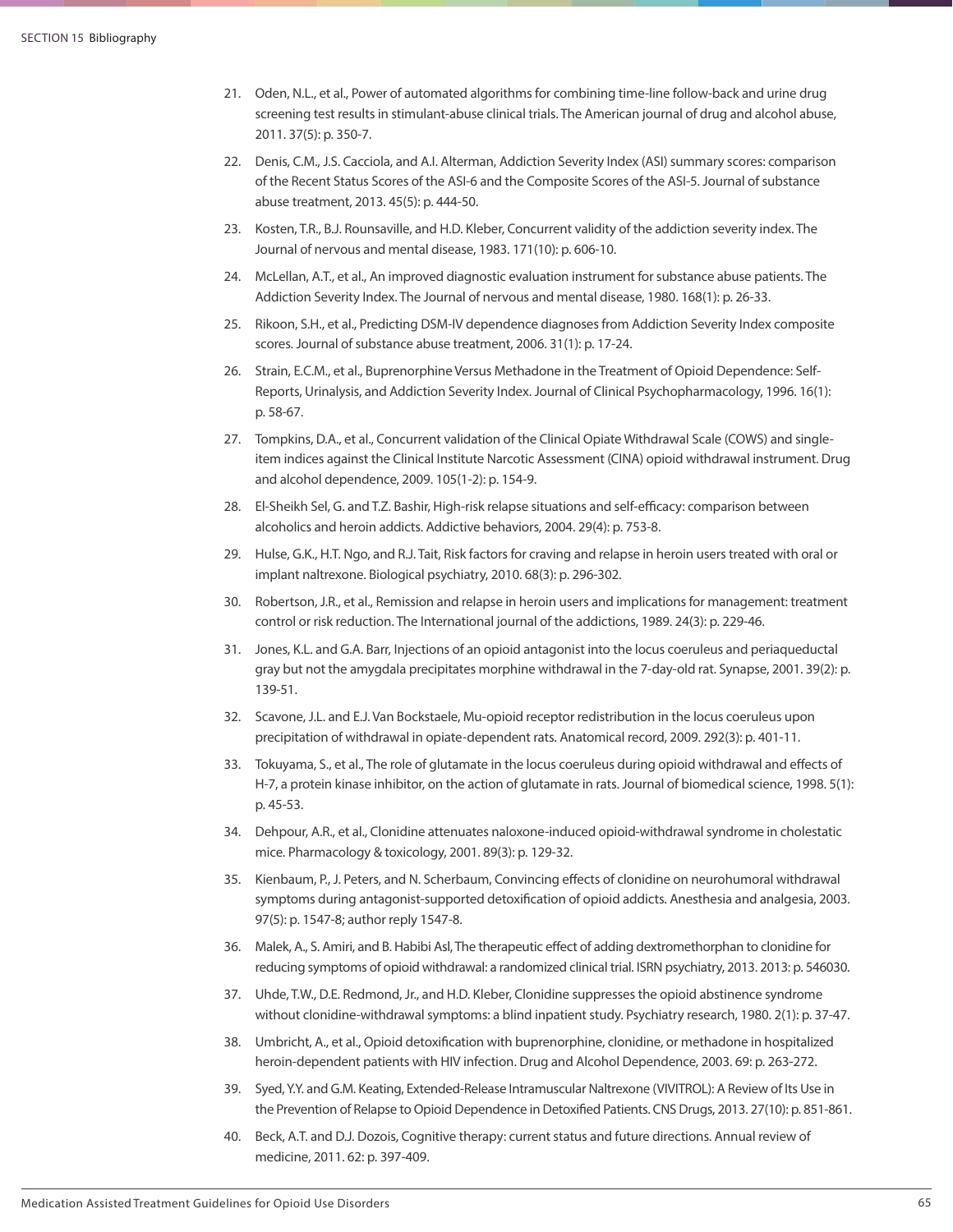- 41. Beck, J.S., Beck, Aaron T., Cognitive Behavior Therapy Basics and Beyond2011, New York London: The Guilford Press.
- 42. McHugh, R.K., Hearon, Bridget A., Otto, Michael W., Cognitive-Behavioral Therapy for Substance Use Disorders. The Psychiatric Clinis of North America, Sep 2010: p. 511-525.
- 43. Miller, W.R., Rollnick, S., Quick links about Motivational interview, in Motivational Interview
- 44. Roll, J.M., Madden, Gregory J., Rawson, Richard, Petry, Nancy M., Facilitating the adoption of Contigency Managment for the Treatment of Substance Use Disorders. Behavioral Analysis in Practice, 2009: p. 4-13.
- 45. Galanter, M., et al., Abstinence from drugs of abuse in community-based members of Narcotics Anonymous. Journal of studies on alcohol and drugs, 2013. 74(2): p. 349-52.
- 46. Krentzman, A.R., et al., How Alcoholics Anonymous (AA) and Narcotics Anonymous (NA) Work: Cross-Disciplinary Perspectives. Alcoholism treatment quarterly, 2010. 29(1): p. 75-84.
- 47. Orwat, J., et al., Factors associated with attendance in 12-step groups (Alcoholics Anonymous/Narcotics Anonymous) among adults with alcohol problems living with HIV/AIDS. Drug and alcohol dependence, 2011. 113(2-3): p. 165-71.
- 48. Eap, C.B., T. Buclin, and P. Baumann, Interindividual variability of the clinical pharmacokinetics of methadone: implications for the treatment of opioid dependence. Clinical pharmacokinetics, 2002. 41(14): p. 1153-93.
- 49. Manfredonia, J.F., Prescribing methadone for pain management in end-of-life care. The Journal of the American Osteopathic Association, 2005. 105(3 Suppl 1): p. S18-21.
- 50. Rajaratnam, R., et al., The aging methadone maintenance patient: treatment adjustment, long-term success, and quality of life. Journal of opioid management, 2009. 5(1): p. 27-37.
- 51. Firoz, S. and G. Carlson, Characteristics and treatment outcome of older methadone-maintenance patients. The American journal of geriatric psychiatry : official journal of the American Association for Geriatric Psychiatry, 2004. 12(5): p. 539-41.
- 52. Schmittner, J., et al., Menstrual cycle length during methadone maintenance. Addiction, 2005. 100(6): p. 829-36.
- 53. Tuchman, E., Exploring the prevalence of menopause symptoms in midlife women in methadone maintenance treatment. Social work in health care, 2007. 45(4): p. 43-62.
- 54. Tuchman, E., Menopause symptom attribution among midlife women in methadone treatment. Social work in health care, 2010. 49(1): p. 53-67.
- 55. Tuchman, E., et al., Relationship between menopause symptoms and HIV risk among midlife women in methadone treatment: a pilot study. Substance use & misuse, 2013. 48(9): p. 711-8.
- 56. Cornish, R., et al., Risk of death during and after opiate substitution treatment in primary care: prospective observational study in UK General Practice Research Database. BMJ, 2010. 341: p. c5475.
- 57. Degenhardt, L., et al., Mortality among clients of a state-wide opioid pharmacotherapy program over 20 years: risk factors and lives saved. Drug and alcohol dependence, 2009. 105(1-2): p. 9-15.
- 58. Caplehorn, J.R. and O.H. Drummer, Mortality associated with New South Wales methadone programs in 1994: lives lost and saved. The Medical journal of Australia, 1999. 170(3): p. 104-9.
- 59. Zador, D. and S. Sunjic, Deaths in methadone maintenance treatment in New South Wales, Australia 1990- 1995. Addiction, 2000. 95(1): p. 77-84.
- 60. Albion, C., M. Shkrum, and J. Cairns, Contributing factors to methadone-related deaths in Ontario. The American journal of forensic medicine and pathology, 2010. 31(4): p. 313-9.
- 61. Bao, Y.P., et al., A meta-analysis of retention in methadone maintenance by dose and dosing strategy. The American journal of drug and alcohol abuse, 2009. 35(1): p. 28-33.
- 62. Strain, E.C.M., et al., Moderate- vs High-Dose Methadone in the Treatment of Opioid Dependence. The Journal of the American Medical Association, 1999. 281(11): p. 1000-1005.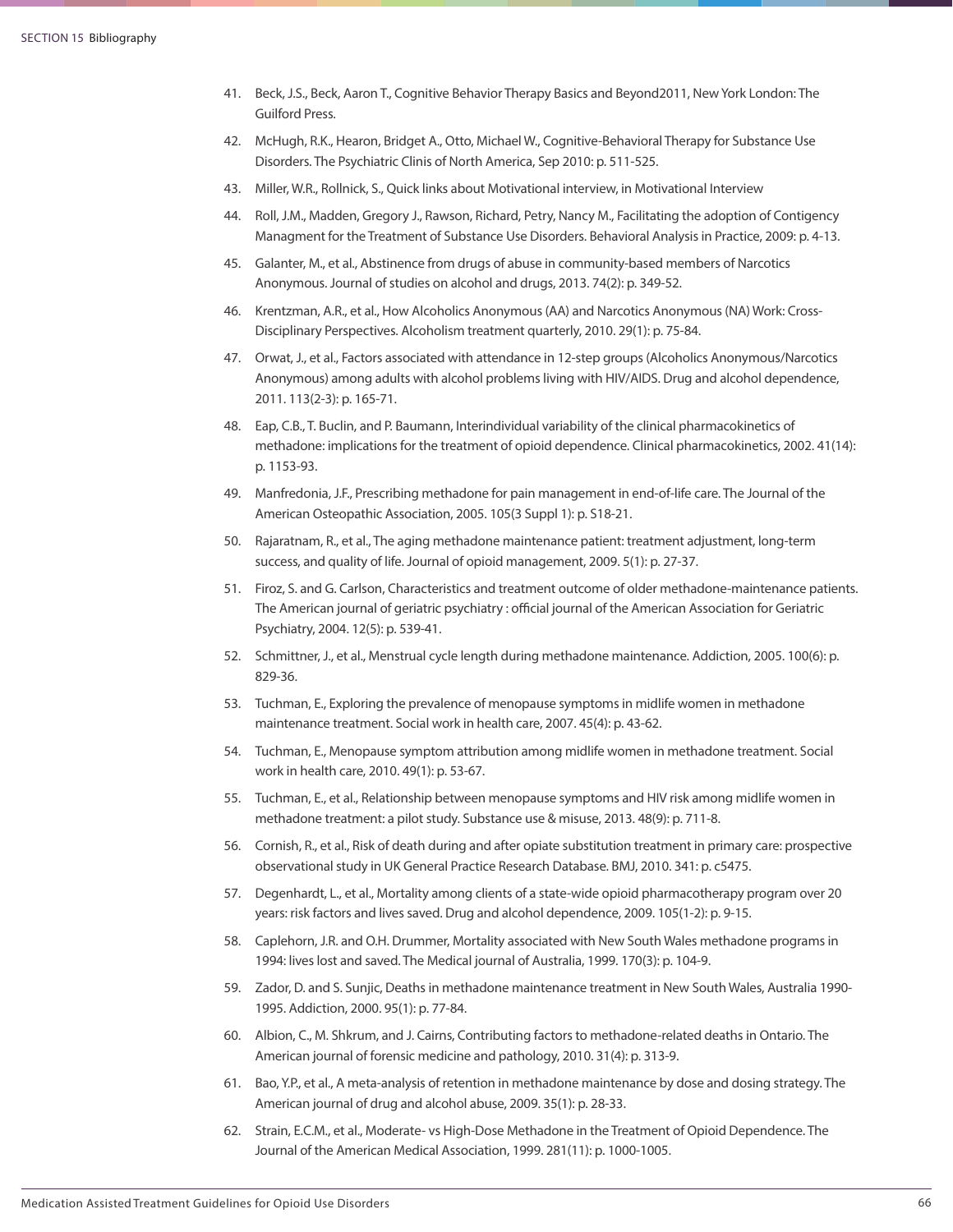- 63. Mohamad, N., et al. Better retention of Malaysian opiate dependents treated with high dose methadone in methadone maintenance therapy. Harm Reduction Journal, 2010. 7:30.
- 64. Faggiano, F., et al., Methadone maintenance at different dosages for opioid dependence. The Cochrane database of systematic reviews, 2003(3): p. CD002208.
- 65. Abramson, D.W., D.K. Quinn, and T.A. Stern, Methadone-Associated QTc Prolongation: A Case Report and Review of the Literature. Primary care companion to the Journal of clinical psychiatry, 2008. 10(6): p. 470-6.
- 66. Anchersen, K., et al., Prevalence and clinical relevance of corrected QT interval prolongation during methadone and buprenorphine treatment: a mortality assessment study. Addiction, 2009. 104(6): p. 993-9.
- 67. Byrne, A., Concerns about consensus guidelines for QTc interval screening in methadone treatment. Annals of internal medicine, 2009. 151(3): p. 216; author reply 218-9.
- 68. Dahan, A., et al., Comparison of the respiratory effects of intravenous buprenorphine and fentanyl in humans and rats. British journal of anaesthesia, 2005. 94(6): p. 825-34.
- 69. Yassen, A., et al., Pharmacokinetic-pharmacodynamic modeling of the antinociceptive effect of buprenorphine and fentanyl in rats: role of receptor equilibration kinetics. The Journal of pharmacology and experimental therapeutics, 2005. 313(3): p. 1136-49.
- 70. Griessinger, N., R. Sittl, and R. Likar, Transdermal buprenorphine in clinical practice--a post-marketing surveillance study in 13,179 patients. Current medical research and opinion, 2005. 21(8): p. 1147-56.
- 71. Leander, J.D., Buprenorphine is a potent kappa-opioid receptor antagonist in pigeons and mice. European journal of pharmacology, 1988. 151(3): p. 457-61.
- 72. Boas, R.A. and J.W. Villiger, Clinical actions of fentanyl and buprenorphine. The significance of receptor binding. British journal of anaesthesia, 1985. 57(2): p. 192-6.
- 73. Bickel, W.K., et al., Buprenorphine: dose-related blockade of opioid challenge effects in opioid dependent humans. The Journal of pharmacology and experimental therapeutics, 1988. 247(1): p. 47-53.
- 74. Bickel, W.K., et al., A clinical trial of buprenorphine: comparison with methadone in the detoxification of heroin addicts. Clinical pharmacology and therapeutics, 1988. 43(1): p. 72-8.
- 75. Oros, M. and C. Welsh, The Baltimore buprenorphine initiative: clinical guidelines for buprenorphine treatment of opioid dependence in the Baltimore buprenorphine initiative, B.c.h. department, Editor 2011: Baltimore. p. 92.
- 76. Jones, H.E., et al., Neonatal outcomes and their relationship to maternal buprenorphine dose during pregnancy. Drug and alcohol dependence, 2014. 134: p. 414-7.
- 77. O'Connor, A.B., et al., Breastfeeding rates and the relationship between breastfeeding and neonatal abstinence syndrome in women maintained on buprenorphine during pregnancy. Journal of midwifery & women's health, 2013. 58(4): p. 383-8.
- 78. Doolittle, B.M., MDiv. and W.M. Becker, A Case Series of Buprenorphine/Naloxone Treatment in a Primary Care Practice. Substance Abuse 2011. 32: p. 262-265.
- 79. Hser, Y.-I., et al., Treatment retention among patients randomized to buprenorphine/naloxone compared to methadone in a multi-site trial. Addiction, 2014. 109(1): p. 79-87.
- 80. Ling, W., et al., From Research to the Real World: Buprenorphine in the Decade of the Clnical Trials Network. Journal of Substance Abuse Treatment, 2010. 38(Suppl 1): p. S53-S60.
- 81. Sigmon, S.C.P., et al., Opioid Detoxification and Naltrexone Induction Strategies: Recommendations for Clinical Practice. The American Journal of Drug and Alcohol Abuse, 2012. 38(3): p. 187-199.
- 82. Jones, H.E., L.P. Finnegan, and K. Kaltenbach, Methadone and buprenorphine for the management of opioid dependence in pregnancy. Drugs, 2012. 72(6): p. 747-57.
- 83. Lund, I.O., et al., Comparing methadone and buprenorphine maintenance with methadone-assisted withdrawal for the treatment of opioid dependence during pregnancy: maternal and neonatal outcomes. Substance abuse and rehabilitation, 2012. 3(Suppl 1): p. 17-25.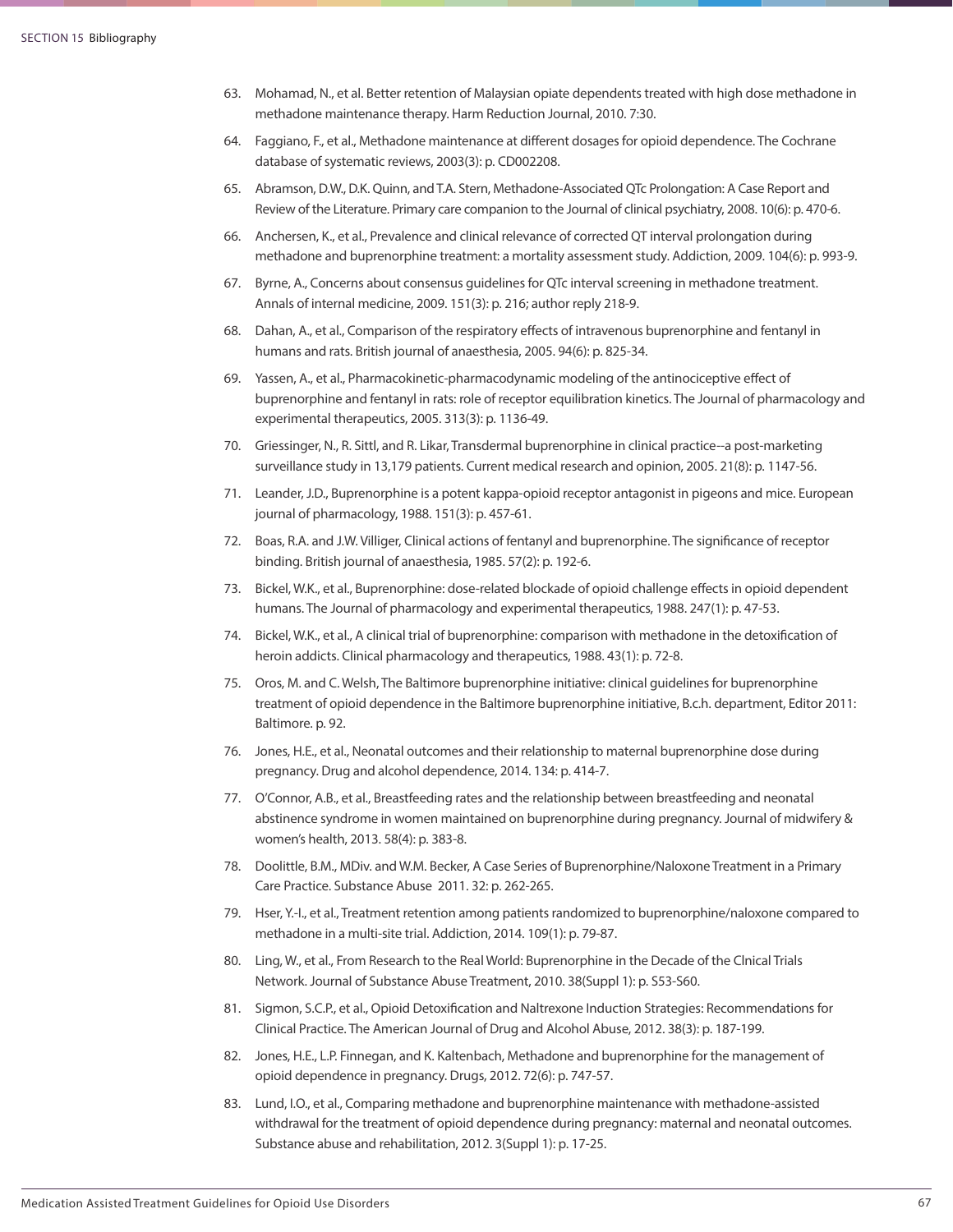- 84. Shiu, J.R. and M.H. Ensom, Dosing and monitoring of methadone in pregnancy: literature review. The Canadian journal of hospital pharmacy, 2012. 65(5): p. 380-6.
- 85. Stack, D.M., et al., The quality of the mother-child relationship in high-risk dyads: application of the Emotional Availability Scales in an intergenerational, longitudinal study. Development and psychopathology, 2012. 24(1): p. 93-105.
- 86. Bandstra, E.S., Maternal Opioid Treatment: Human Experimental Research (MOTHER) Study: maternal, fetal and neonatal outcomes from secondary analyses. Addiction, 2012. 107 Suppl 1: p. 1-4.
- 87. Hulse, G.K., et al., Naltrexone implant and blood naltrexone levels over pregnancy. The Australian & New Zealand journal of obstetrics & gynaecology, 2003. 43(5): p. 386-8.
- 88. Ding, Y.H., et al., Study of mother-infant attachment patterns and influence factors in Shanghai. Early human development, 2012. 88(5): p. 295-300.